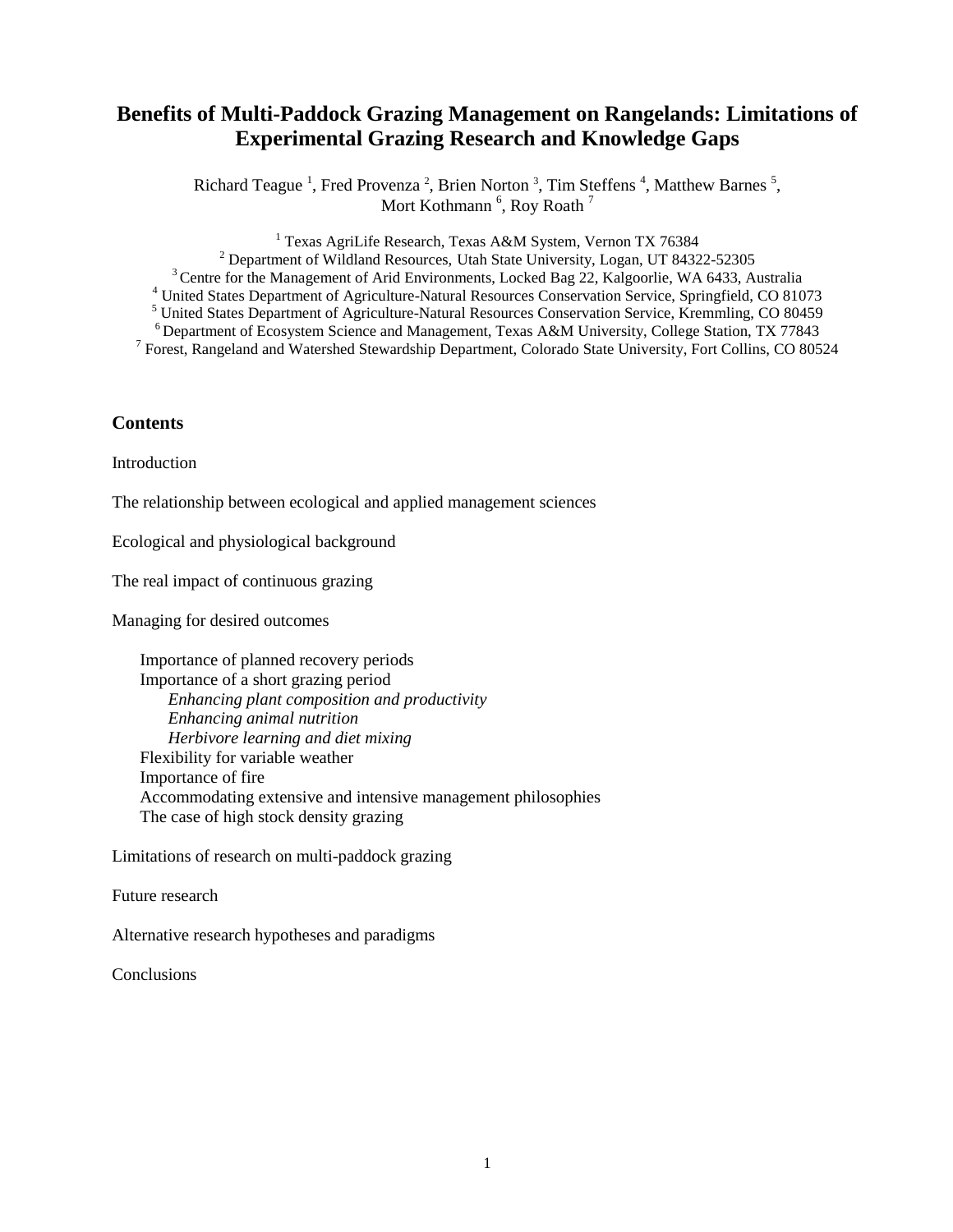### **Abstract**

The benefits of multi-paddock rotational grazing on commercial livestock enterprises have been evident for many years in many countries. Despite these observations and the results of numerous studies of planned grazing deferment before the mid-1980s that show benefit to species composition, most recent rangelands grazing studies suggest that rotational grazing benefits neither vegetation nor animal production relative to continuous grazing. Detailed comparisons of research methods and practical experiences of successful practitioners of multi-paddock grazing systems identify a number of areas that explain why such different perceptions have arisen. Consistent with producer experience, published data from small paddock trials on both temporal and spatial aspects of grazing management indicates the potential for significantly higher production under multi-paddock rotational grazing relative to continuous grazing and conservative stocking.

While research findings often suggest multi-paddock grazing management is not superior to continuous grazing, researchers have not managed trials to answer practical questions such as: how good is this management option, where is it successful, and what does it take to make it work as well as possible? In contrast, successful ranchers manage strategically to achieve the best possible profitability and ecosystem health. They use basic knowledge of plant physiology and ecology generated by research within an adaptive, goal-oriented management approach to successfully implement planned grazing management.

Published research and experience from ranchers have indicated that the following management factors are the keys to achieving desired goals: (1) Planned grazing and financial planning to reduce costs, improve work efficiency and enhance profitability and environmental goals; (2) Adjusting animal numbers or having a buffer area available so that animal numbers match forage availability in wet and dry years; (3) Grazing grasses and forbs moderately and for short periods during the growing season to allow adequate recovery; (4) Timing grazing to mitigate detrimental effects of defoliation at critical points in the life cycle of preferred species inter- and intra-annually; (5) Where significant regrowth is likely, grazing the area again before the forage has matured too much; (6) Using fire to smudge patch-grazing imprints and manage livestock distribution; and (7) Using multiple livestock species. In all these areas, management is the key to success.

Many researchers have failed to sufficiently account for these management factors, either in their treatment applications or in the evaluation of their results. To define the potential impact, researchers must quantify the management strategies for best achieving whole-ranch business and ecosystem results under different grazing management. Conducting research on ranches that have been successfully managed with planned multi-paddock grazing for many years, together with systems-level simulation modeling, offer complementary approaches to traditional small-paddock field research. These methods are particularly applicable where logistics preclude field experimentation, or when assessing impact over decadal time frames. This chapter discusses these points, suggests areas of research that may explain differences in perception among land managers and researchers, and provides information to achieve the full potential of planned multi-paddock grazing management.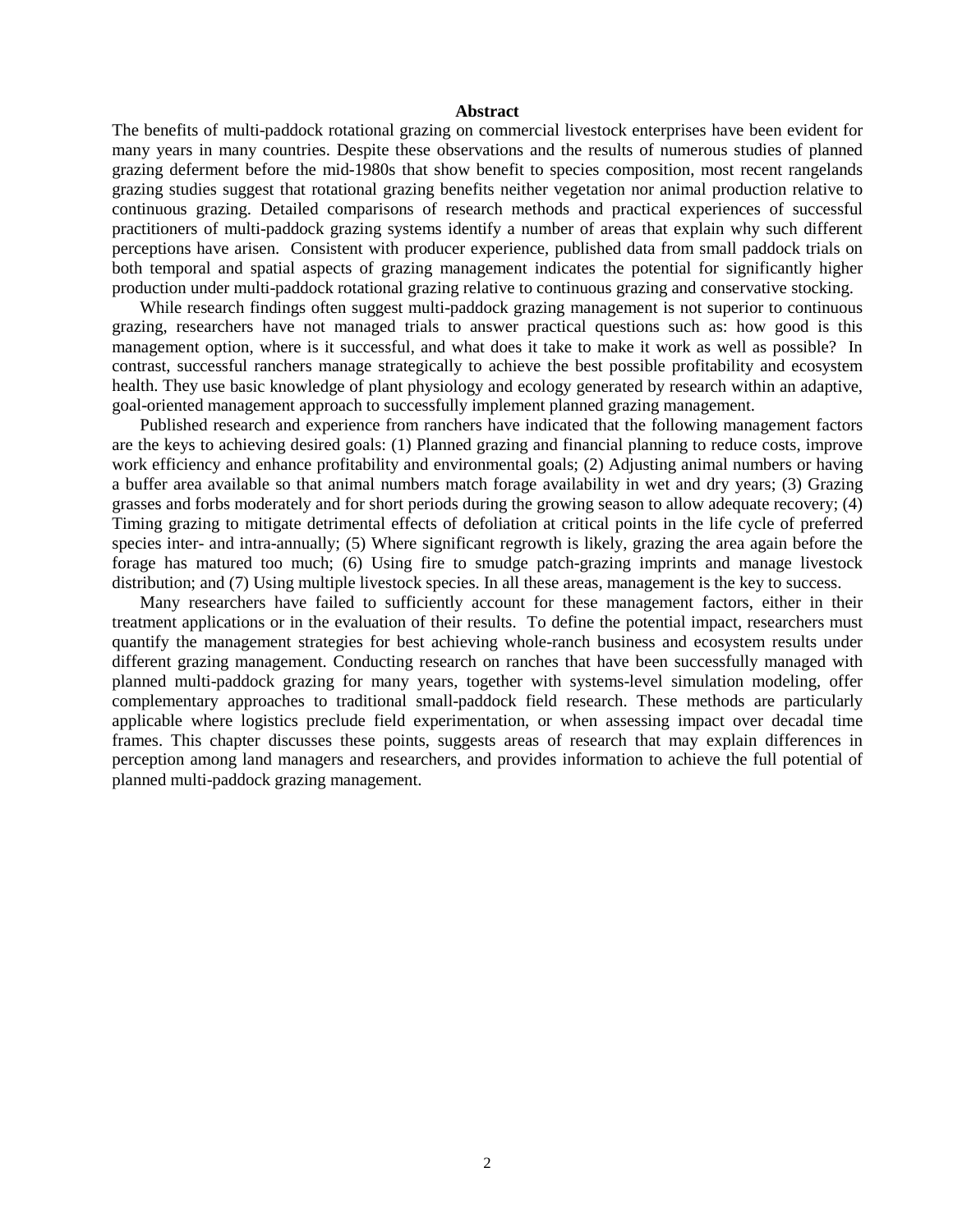# **INTRODUCTION**

Many ranchers who have practiced multi-paddock grazing management for decades are very satisfied with the economic results and improvement to the ecosystem, as well as the change in management lifestyle and social environment of their ranch businesses. Such ranchers regularly win conservation awards from the ranching industry and natural resource professional organizations. In contrast, many grazing researchers have concluded that multi-paddock grazing offers no significant benefit over continuous grazing (Holechek et al. 1999, 2000; Briske et al. 2008), but their studies have been largely small-scale trials focussed on the technical questions of ecological impacts and livestock production conducted in a relatively limited scope of fairly resilient landscapes. In addition, research plots are designed to reduce or eliminate variability, while ranch managers must manage in the environment with all the inherent variability of the landscape. The relevance of such research to a commercial ranch operation is questionable because many studies do not address critical information needed by ranch managers to achieve desired outcomes.

Ranchers have a vested interest in managing for the best result in terms of production, profitability and sustaining natural resources. Achieving management goals requires integrating knowledge from numerous biological, management and economic disciplines and correctly adjusting management actions to changing conditions. Research scientists, in contrast, almost invariably work only within the narrow confines of a single discipline, be that soils, plants, or herbivores. Consequently, research on grazing systems has not considered the multi-disciplinary and broadly integrative ramifications of treatments. Generally multipaddock research treatments have been applied to assess esoteric goals that may be academically interesting but are of little benefit to ranch managers.

Questions relevant to managers are: (1) what are the advantages of this management option; (2) where is it likely to be successful; (3) how does it need to be managed to make it work as well as possible; and (4) what are the biological interactions and principles that can provide guidance for adjustments to changing conditions or unanticipated outcomes? Ultimately, every situation is unique in time and space, and while we can understand principles and processes, it is the answers to these site-specific questions that enable managers to assess the benefits of adopting various practices as they pertain to the biological, financial and social aspects of their business to achieve desired environmental, economic and social goals (Provenza 2000).

In this chapter, we first discuss the relationship between ecological science and applied management science. We then provide an ecological and physiological framework that underpins management decisions to achieve desired outcomes. We explain concepts critical for implementing successful planned grazing, then discuss how they can be used to manage for desired outcomes, and finally we provide a list of guidelines for planning successful grazing management programs. We use these guidelines as a framework to examine and explain the differences between much of the scientific literature and management experience and suggest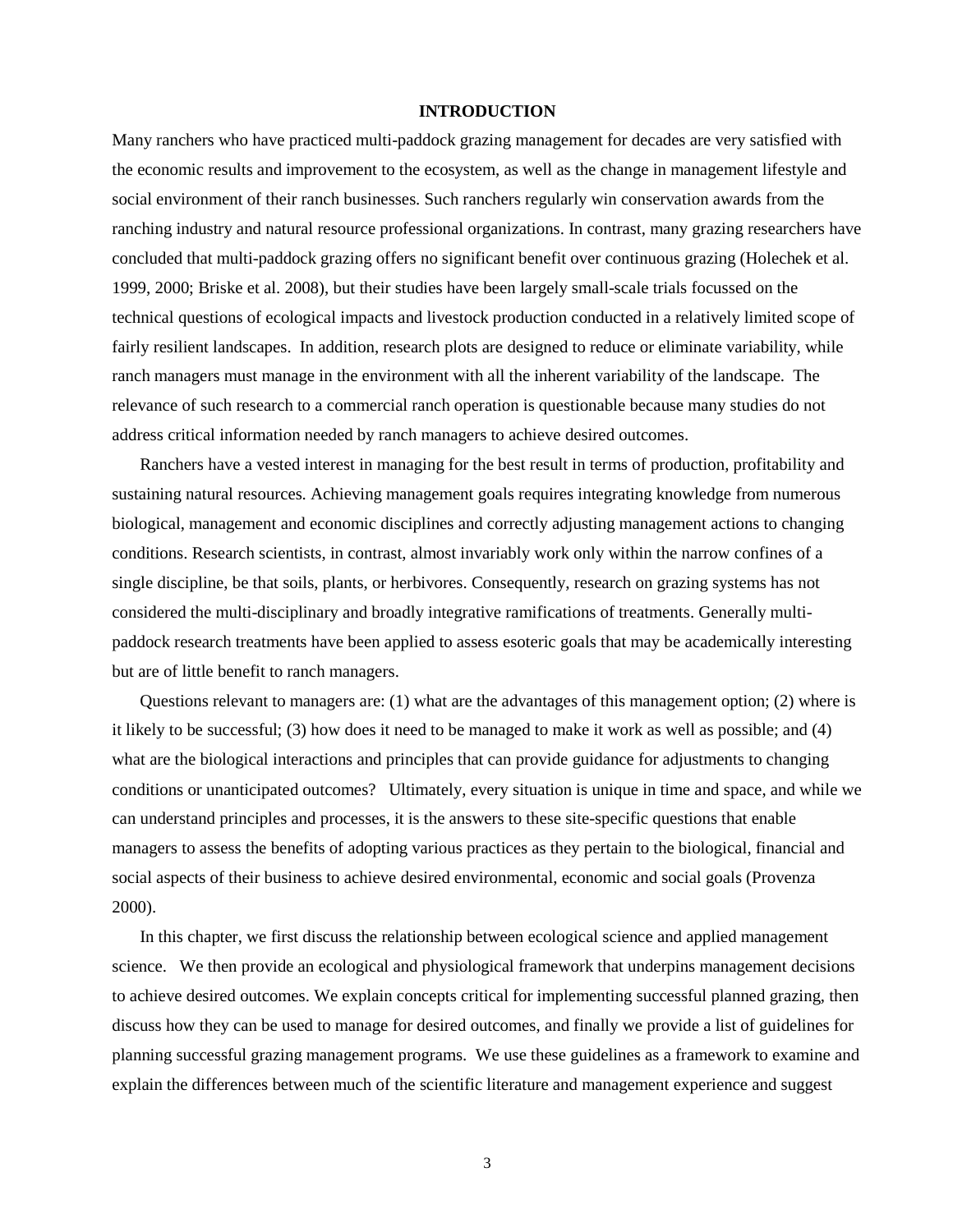areas of research to provide information for managers to achieve the full potential of planned multi-paddock grazing management.

# **THE RELATIONSHIP BETWEEN ECOLOGICAL AND APPLIED MANAGEMENT SCIENCES**

Basic ecological and applied management sciences have different but complementary functions (Provenza 1991). The aim of ecological research is to understand principles and processes as they pertain to the interrelationships among organisms and their environments, and not to examine how ecological information can be used effectively by managers. Applied management sciences bridge the gap between ecological information and the achievement of desired management goals by integrating knowledge from diverse disciplines. They evaluate management consequences within a research-based theoretical framework of ecological processes and how they affect ecological, economic and social factors important to management.

The rangeland discipline is distinguished from ecological disciplines in that we work in a management framework. If we fail to address management-related issues important to land managers, we have abrogated our responsibilities and minimized our impact. We are an essential bridge between ecologists and managers of rangeland, but to be relevant to managers, reductionist studies of processes must, at the very least, be rooted in potential for application to managing landscapes within a systems framework. Knowledge of ecological processes can help managers be more effective in implementing strategies that enhance positive responses, reduce or mitigate negative responses, and benefit the financial efficiency and human relationships of a ranch business.

# **ECOLOGICAL AND PHYSIOLOGICAL BACKGROUND**

Fire and grazing by large ungulates are considered integral to the persistence of grassland ecosystems and species diversity, and their importance for rejuvenating landscapes will only become more important as the costs of fossil fuels rise (Provenza 2008). Natural rangeland communities are constantly responding to the effects of the most recent disturbance, in most cases never achieving a steady-state or climax stage. The absence of these disturbances in grassland ecosystems results in a decline in species diversity and deterioration of physical structure (Vogl 1974; Rice and Parenti 1978; Picket and White 1985; Hulbert 1969, 1988). Grazing by large ungulates has been an integral part of prairie ecosystems from the late Mesozoic, and ecosystems have a high inherent sustainability as a direct result of this long co-evolutionary history (Frank and McNaughton 2002). This is remarkable as they support more herbivore biomass and sustain considerably higher levels of herbivory than any other terrestrial habitat. Nomadic pastoral systems that mimic these grazing patterns also seem to have less detrimental effects on vegetation (Danckwerts et al. 1993).

One key stabilizing element of native grazing ecosystems is that they are characterized by high spatial and temporal variation in forage supply, due to vegetation response to ever changing topography, edaphic effects, and climate. Second, they are dominated by large, migratory ungulate herbivores that are constantly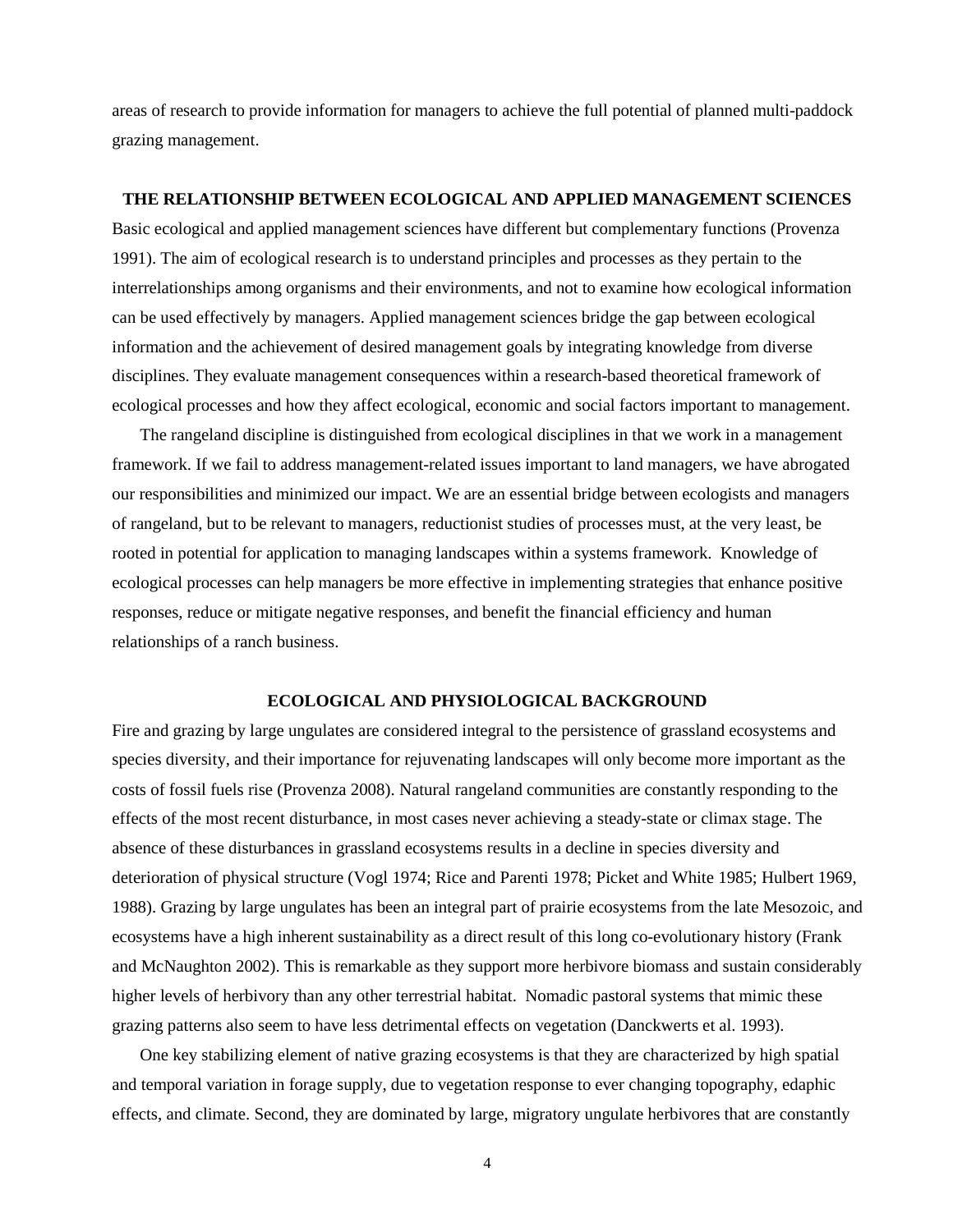on the move, and although herbivores often graze intensely at any particular site, such grazing never lasts long and defoliated plants are afforded time and usually suitable conditions to regrow (McNaughton et al. 1989). Herbivores move for a variety of reasons including need for nutrients, satiating on nutrient and secondary compounds, fire, predators, movements by a herder, and rotations in a grazing system (Provenza 2003b; Provenza et al. 2003; Bailey and Provenza 2008). Grazers are important regulators of ecosystem processes (Frank and Groffman 1998). Through their impacts, herbivores link their health with that of soils, plants and ultimately people (Provenza 2008). Grazers can increase forage nutrient concentrations and aboveground plant production (Frank and McNaughton 2002). Grazers also enhance mineral availability for soil microbial and rhizospheric processes that ultimately feed back positively to plant nutrition and photosynthesis (Hamilton and Frank 2001), in addition to increasing nutrient cycling within patches of their urine and excrement (Holland et al. 1992). Frank and Groffman (1998) found that grazer control of carbon and nitrogen processes was as important as landscape effects of topography, catenal position and different soils. By increasing resource availability locally, they can also influence diminish the adverse impacts of secondary compounds in plants (Bryant et al. 1983; Coley et al 1985). However, the positive feedbacks from grazers on the ecosystem are contingent on suitable climatic conditions. During drought these feedbacks are diminished (Wallace et al. 1984; Coughenour et al. 1985; Louda et al. 1990).

Grazing management systems were developed in an attempt to manage grazers and grazing lands in a manner that maintains or improves ecosystem structure and function while achieving social and economic goals (Heitschmidt and Taylor 1991). In stark contrast to native grazing ecosystems, however, the replacement of free-ranging wild herbivores with livestock has generally resulted in overgrazing and degradation of rangelands (Provenza, 2003b). Generally, extensive or poorly managed rotational grazing of domestic animals by humans does not emulate the movements of wild ungulates, and managed herds during dry seasons can be held at stocking rates higher than the land can support. Maintenance of artificially high animal numbers with supplementary feed during less productive periods promotes degradation (Oesterheld et al. 1992; Milchunas and Lauenroth 1993). The more sedentary and concentrated animal use of the vegetation under human management removes the key revitalizing element of periodic deferment and natural response to climate variation. Indeed, in the recent past we have largely restrained the movements of domestic animals and in the process inadvertently trained herbivores to become sedentary, largely with the use of fences in continuous and conventional rotational grazing systems, and with the suppression of fire and large predators (Provenza 2003a).

While the foregoing discussion emphasizes grazer effects on landscapes, defoliation by grazers also significantly affects individual plants morphologically and physiologically. This in turn affects their vigor and productivity, as well as recruitment and survival through the indirect effects on competitive relationships among plants (Briske 1991). The detrimental effects of defoliation are increased with greater intensity or frequency of defoliation (Briske 1991) and can lead to mortality of plants, particularly if environmental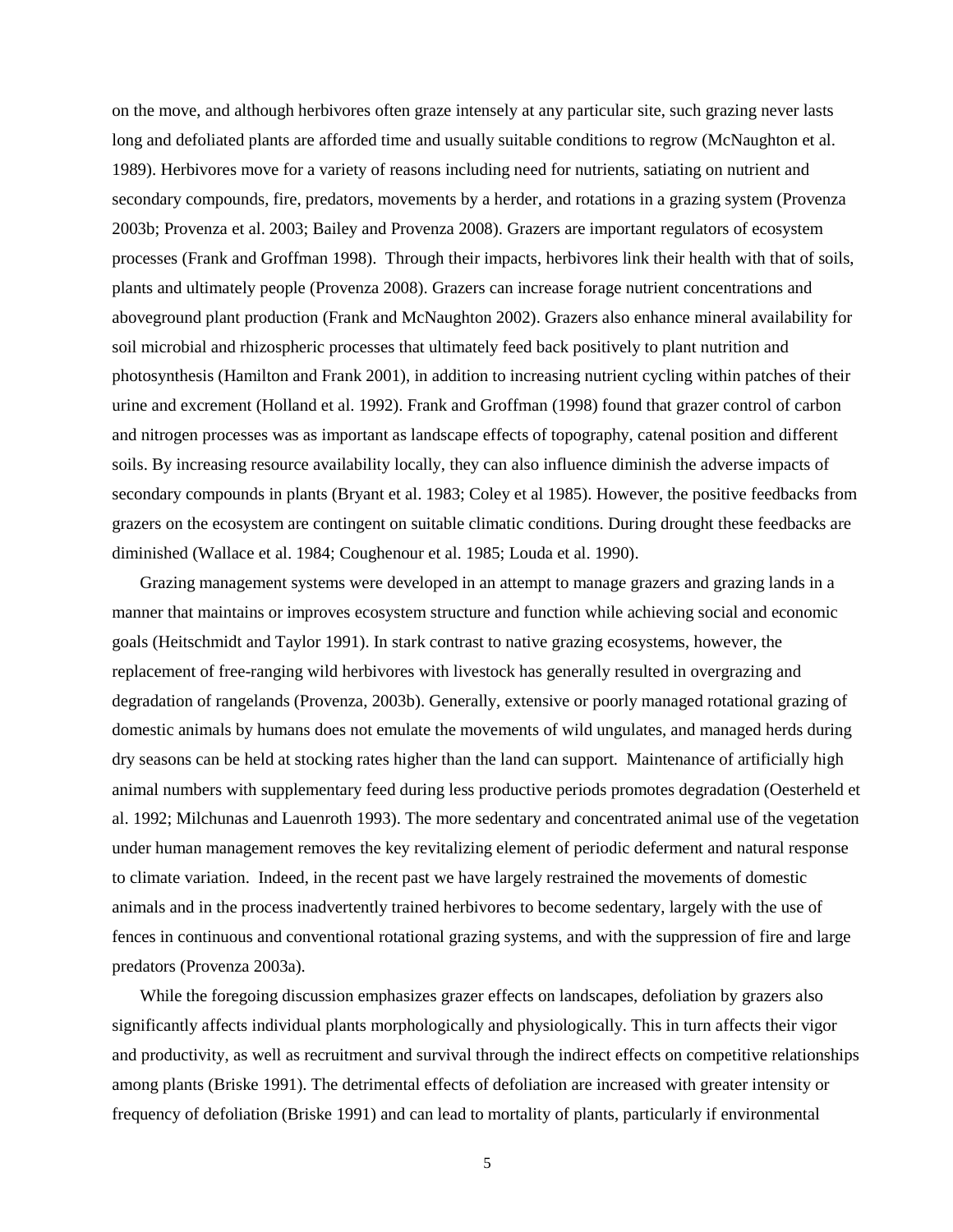conditions deteriorate*.* Seedlings and juveniles of palatable species are particularly vulnerable. McIvor (2007) found lower survival rates of plants grazed at  $> 60\%$  utilization as opposed to  $< 60\%$  utilization under continuously grazed management, drought exacerbated these differences. In an early and classic study, Crider (1955) found that a single defoliation removing 50% or more of the shoot volume retarded root growth in 7 of 8 perennial species examined. This observation, among others, prompted the often used term "take half - leave half" as an aphorism for grazing management that emphasizes stocking rate. However, Hormay (1956) observed that preferred plants in preferred sites are utilized closely and repeatedly even when the entire management unit is lightly or moderately stocked on average.

Preferred plants have probably always been severely grazed when encountered, but much of the time the intermittent nature of the severe grazing described in the second paragraph of this section prevented this condition being chronic (McNaughton et al. 1989). The elements of timing, when and for how long, and adequate recovery distinguish severe grazing from overgrazing, and cannot be overemphasized in any discussion of grazing management. Overgrazing occurs on individual plants (Roshier and Nicol 1998) as a result of multiple, severe defoliations without sufficient physiological recovery between defoliations. It is site, stock density, and time-specific, and diet selection of grazing animals can put palatable and actively growing plants in preferred areas at a disadvantage (Earl and Jones 1996). Stocking rate only affects the proportion of plants likely to be used heavily. Therefore, while conservative stocking is an important first step in sustainable management, it must be applied in conjunction with other management practices like short grazing periods at high stock density (O'Connor 1992) and periodic deferment to mitigate the effects of selective grazing (O'Reagain et al. 2003). Increasing differences in palatability and abundance among different plants in a pasture, decreasing stock density, or increasing the graze period will tend to increase the likelihood of overgrazing the more palatable plants (Earl and Jones 1996).

Vegetation dynamics on a landscape emerge from interactions among plant autecology, community processes, climate, and disturbance, as modified by grazing animal preferences and distribution in response to plant species, topographic and ecological site diversity (Walker 1988). Ash and Stafford-Smith (1996) provide an excellent explanation of how selective use of plants and landscape components can cause a gradually widening area of degradation under continuous grazing, even at light to moderate stocking rates.

Earlier, Hormay (1956) asserted that close and frequent cropping (overgrazing) in preferred areas could not be prevented by regulating only stocking rate, and said that stocking rate determined only the size of the overgrazed areas, and therefore, the spatial scale of degradation if allowed to continue over an extended period of time. He explained that for a given kind of livestock, there are only four factors that can be manipulated to influence desired management goals on rangelands: stocking rate, season of grazing, livestock distribution, and frequency of grazing. These factors are generally acknowledged by many range managers and scientists alike (e.g. Heitschmidt and Walker 1996; Briske et al. 2008). These four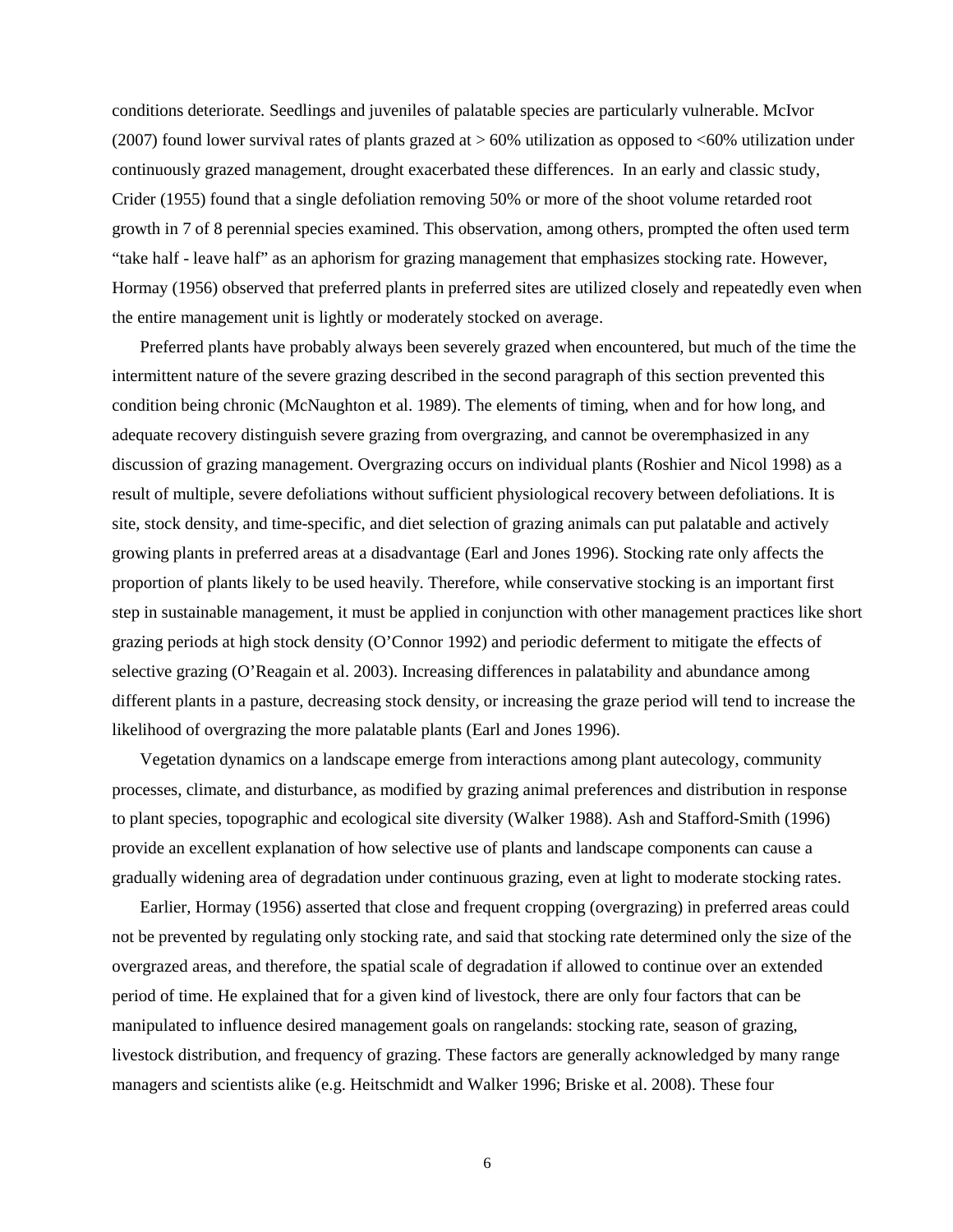management factors have been further reduced to frequency of defoliation, the intensity of defoliation, and regrowth opportunity (Reed et al. 1999), but should also include spatial distribution (Barnes et al. 2008).

For communities to move from one stable state --assemblage of species occupying a site-- to another, some external force is required (Walker 1988; Westoby et al. 1989; Danckwerts et al. 1993). Management of grazing to enhance soil moisture and seed production can "condition" the resource to take fuller advantage of episodic events like drought, fire, and unusually wet periods, particularly if the event is of a marginal magnitude, so that a community might move or be prevented from moving from one state to another more readily (Watson et al. 1996; Gerrish 2004). In any management situation the key issue is to be aware of what stable state or states have the greatest chance of fulfilling management objectives, and what combination of events and management is required to cause or prevent movement from one state to another (Westoby et al. 1989; Danckwerts et al. 1993).

#### **THE REAL IMPACT OF CONTINUOUS GRAZING**

Continuous grazing in large paddocks is usually associated with patch grazing and resource deterioration in localized areas. Grazing under enclosed conditions does not occur uniformly over time or over a landscape (Willms et al.1988; O'Connor 1992; Ash and Stafford-Smith, 1996; Bailey et al. 1996; Gerrish 2004; Witten et al. 2005). Livestock grazing large paddocks exhibit spatial patterns of repetitive use, heavily using preferred patches and avoiding or lightly using others. The process of patch-selective grazing results in the effective stocking rate on heavily used patches being much higher than that intended for the area as a whole. The resulting heterogeneity in landscapes may be desirable or undesirable depending on desired outcomes and scale of disturbance. Any positive feedbacks on the ecosystem from grazers noted in the previous section are contingent on suitable climatic conditions, and are weakly expressed during low-rainfall years (Wallace et al. 1984; Coughenour et al. 1985; Louda et al. 1990)*.* If threshold amounts of biomass and litter are not maintained, a degradation spiral is initiated (Thurow 1991; Ash and Stafford-Smith, 1996), with heavily used patches as foci (Fuls 1992; O'Connor 1992; Teague et al. 2004).

Consequently, even at light stocking levels the heavily grazed patches and preferred species are subject to excessive grazing pressure. Root biomass (or density) and rooting depth decline as: (1) a greater proportion of leaf material is removed (Crider 1955; Cook et al*.* 1958; Singh and Mall 1976; Hodgkinson and Baas Becking 1977; Stroud et al*.* 1985), especially during the growing season (Ganskopp 1988; Engel et al*.*  1998); (2) the interval between defoliation events declines (Harradine and Whalley 1981; Motazedian and Sharrow 1987; Danckwerts and Nel 1989); or (3) a function of long-term grazing impacts (Weaver 1950; Tomanek and Albertson 1957; Schuster 1964; Blydenstein 1966). This reduces plant vigor and causes desirable plants to die in overgrazed patches during droughts enabling less desirable species or invading weeds to occupy the vacated space and expand into surrounding vegetation.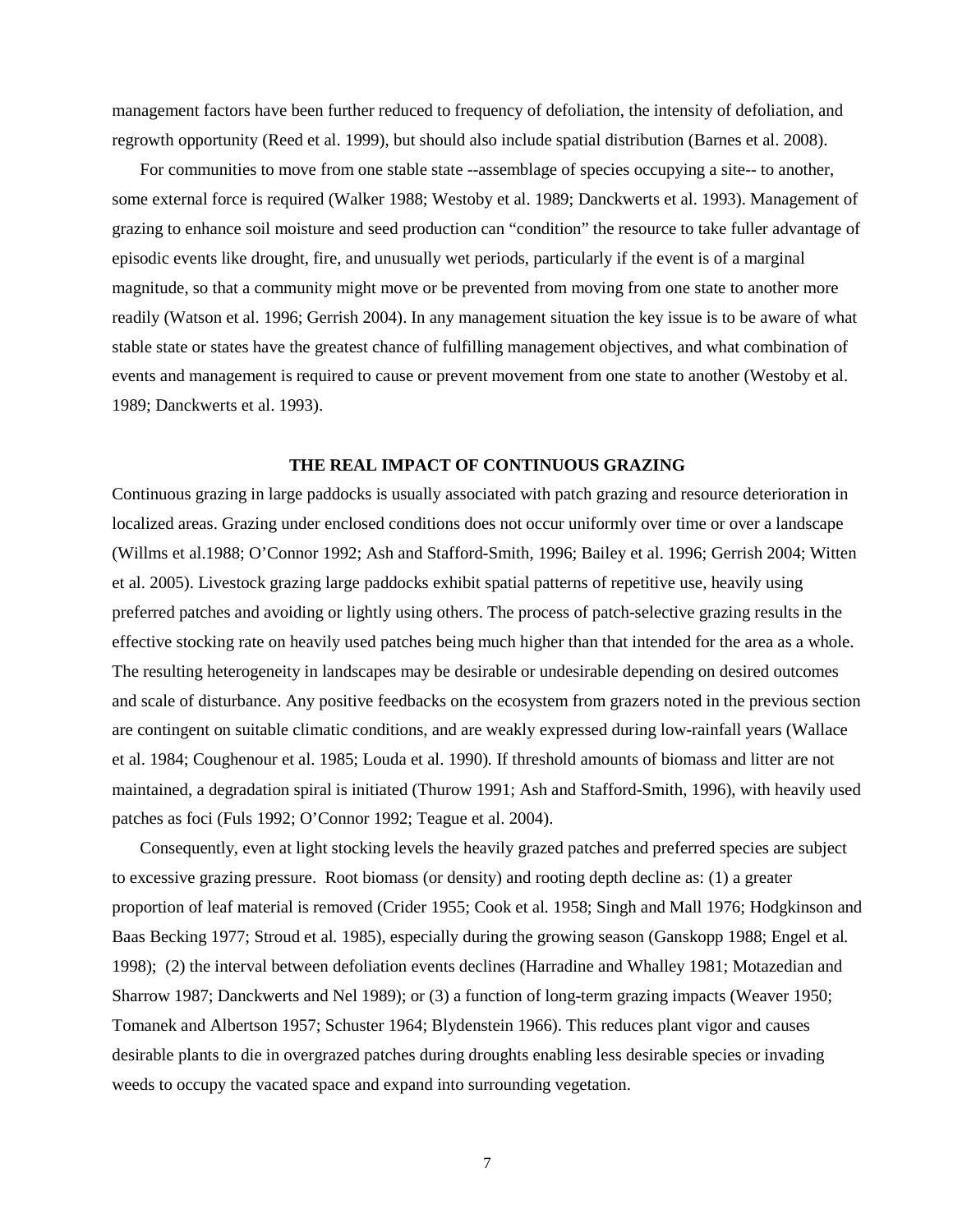A continuously grazed paddock must be large enough to supply enough forage for an entire year or climatic grazing season. Paddock size is driven up by herd size big enough for efficient ranch operation and by the cost and logistics of water supply and fencing. Paddock size will also be influenced by declining forage production per hectare with decreasing average rainfall in semi-arid environments. Landscape heterogeneity increases with the size of a grazing unit (Senft et al. 1985; Stuth, 1991; Bailey et al. 1996), resulting in heavier impact on preferred areas and a greater proportion of the paddock receiving light utilization or total neglect. Selection is affected a little by small-scale heterogeneity at the feeding station level but is profoundly affected by large-scale heterogeneity at the landscape level (WallisDeVries and Schippers 1994; Barnes 2002). Both the spatial arrangement of grazing patches and the scale of patchiness are major determinants of selectivity during grazing (WallisDeVries et al. 1999). In addition, patterns of herbivory on the landscape are controlled by the spatial distributions of topography, water, cover, minerals and inter- and intra-specific social interactions (Coughenour 1991). Spatial and temporal variability in primary production localizes and intensifies herbivore impacts (Illius and O'Connor 1999). Historically, herbivores were encouraged to move across landscapes, sometimes in ways that were predictable, such as seasonal movements related to topography and elevation, and sometimes in ways that were not predictable, due to precipitation, fires, and hunting by predators, including humans. These factors compound over time to create long-term impacts on the environment and on primary and secondary production (Coughenour 1991; Fuls 1992; Kellner and Bosch 1992).

Patch selective over-grazing and resource deterioration in localized areas have a number of profound consequences for the interpretation of experimental results and for managing rangeland for sustainable goals. Usually experimental paddocks have been less than 25 ha and often less than 5 ha each (Norton 1998), which is considerably smaller than those of commercial ranches in the same environment. Small herds of livestock continuously grazing in such small experimental paddocks have no problem exploring and accessing the entire paddock one or more times each day. Relatively small research paddocks grazed continuously to compare with rotational grazing do not mimic the continuous grazing of large paddocks. They reduce the manifestation of a critical element of continuous grazing, namely uneven utilization and patches of extreme use over the landscape, as they ignore the documented patterns of selection and resulting effects that occur in large paddocks (Norton 1998; Teague and Dowhower 2003). The conclusions of such research have been extrapolated to all pastoral situations, regardless of paddock size. Small-scale experiments are carried out as though paddock size doesn't matter, and when the paddocks are only 20 ha or less, it doesn't. Unless the issues of scale and spatial heterogeneity are included as treatments, experiments at a only small scales do not represent what happens at the scales of commercial ranches. Great care must be taken in offering advice without due consideration of the effects of extrapolating results from small-scale experiments to larger scales.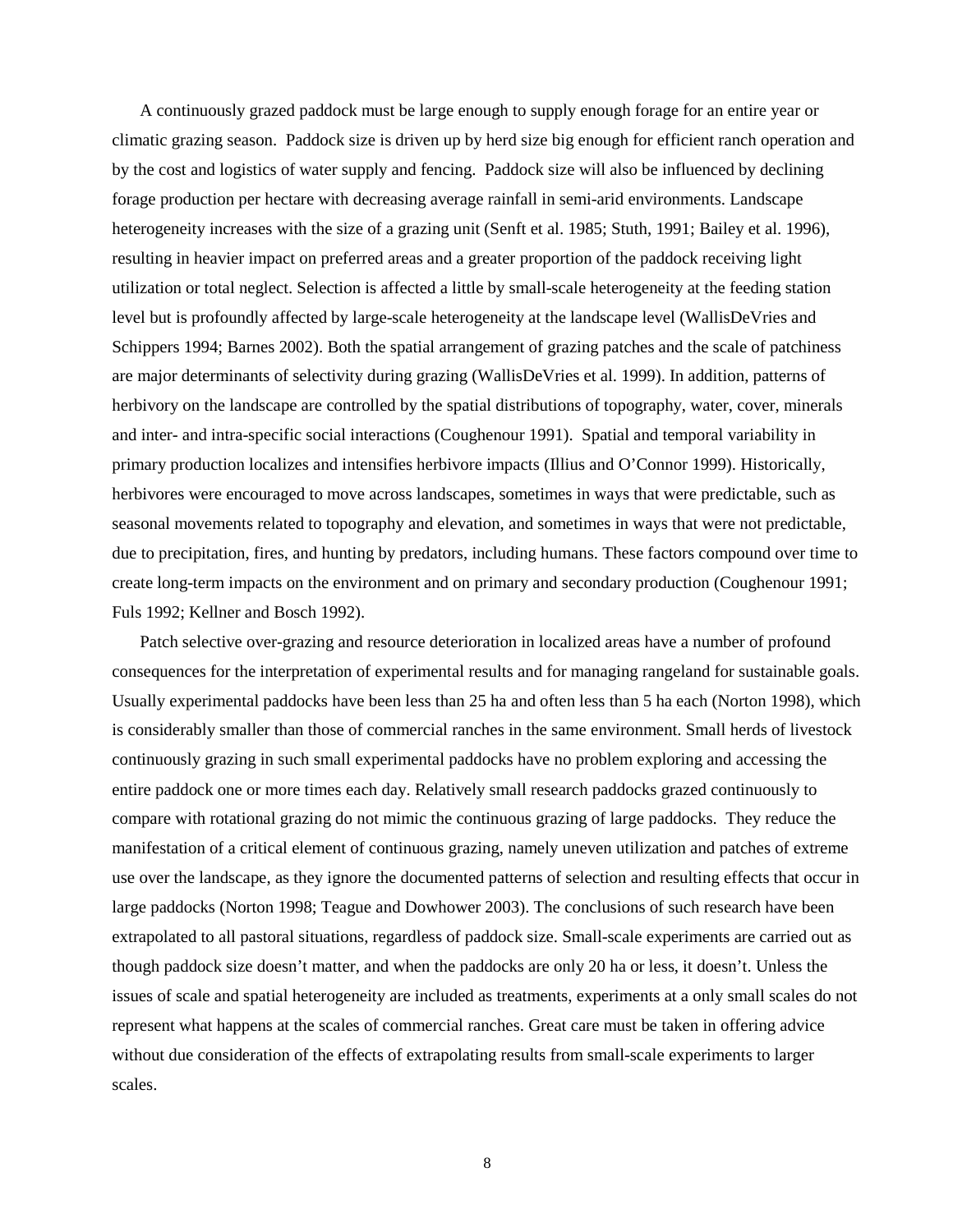It is incorrect to assume that at low stocking rates, grazing pressure will be low across a landscape. This occurs only for a short time after a fire has burned a management area. As time progresses after a fire, the pattern of area- and patch-selective grazing resumes, so that the pattern-removal effect of fire disappears completely after several years (Archibald et al. 2005). On average, grazing pressure might be low but it is heavy on some areas and very low or zero on other areas. The misconception that low stocking rates result in no overgrazing contradicts much of the published research relating to the process of uneven utilization in landscapes (Ash and Stafford-Smith, 1996). All that can be truthfully said is that all other things being equal, at lower stocking rates grazing pressure will be lower *on average*. With low stocking rates, a relatively small proportion of the primary productivity is harvested by grazing animals, while the majority senesces and decomposes without being ingested by herbivores. If the damaging effects of area and patch selection are minimised, by limiting the number or severity of defoliations (e.g. Derner et al, 1994) through short graze periods and providing *adequate* recovery after grazing, conservation and production goals will be achieved.

The published evidence illustrates unequivocally that patch-selective overgrazing happens under continuous grazing on ranches even if small plot research does not confirm this or underestimates it, as outlined above in this chapter. The implementation of planned grazing management allows recovery of heavily grazed patches and the regulation of grazing intensity and frequency.

# **MANAGING FOR DESIRED OUTCOMES**

Successful grazing managers must optimize several ecological goals to attain sustainable production goals (Heitschmidt and Taylor 1991; Briske et al. 2008). These include: (1) Planned grazing and financial planning to reduce costs, improve work efficiency, enhance profitability, and achieve environmental goals; (2) Providing sufficient growing season deferment to maintain or improve range condition; (3) Grazing grasses and forbs moderately during the growing season for a short period to allow adequate recovery; (4) Timing grazing to mitigate detrimental effects of defoliation at critical points in the life cycle of preferred species inter- and intra-annually; (5) Where significant regrowth is likely, grazing the area again before the forage has matured too much; (6) Flexible stocking to match forage availability and animal numbers in wet and dry years or having a buffer areas that can be grazed; (7) Using fire and other tools to manage livestock distribution and increase the total plants harvested; and (8) Using multiple livestock species. These goals cannot be accomplished with continuous, season-long grazing in environments that receive enough moisture to have growing periods of more than a few days.

The means of achieving these goals are discussed below. Because this discussion is focused on biological and ecological relationships, we deal primarily with factors 2-6, which are influenced by factors 7 and 8.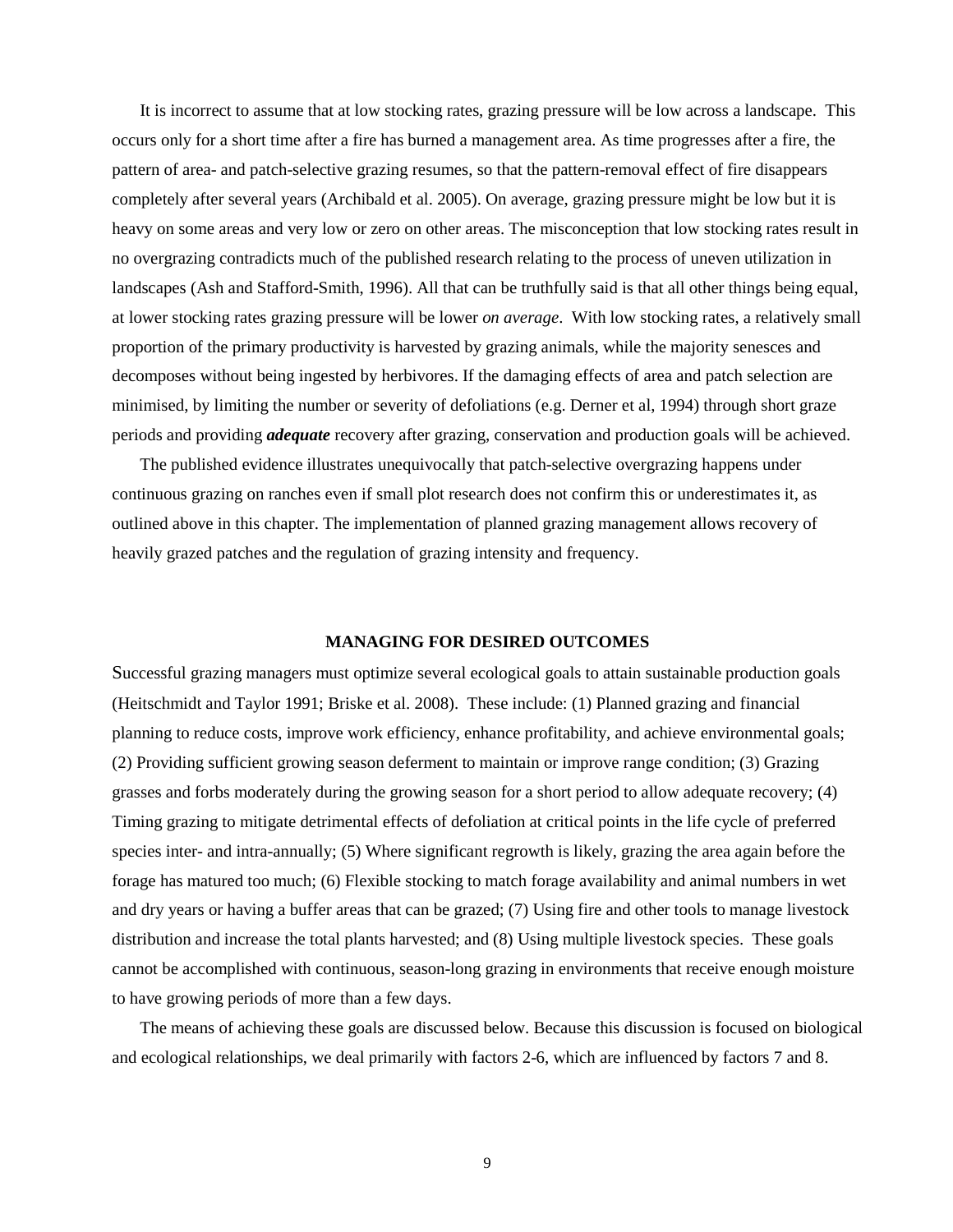### **Importance of planned recovery periods**

Maintenance or improvement of plant species composition and productivity is of paramount importance to achieving sustainable use. Since even at low stocking rates, patch and area overgrazing occurs, management must provide adequate periods of recovery to maintain or improve the range resource. Rangeland improves if the benefits of recovery exceed the damage of grazing, and degradation occurs if the benefits of recovery are less than the damage caused by grazing (Merrill 1954; Thurow et al. 1988; Tainton et al. 1999; Müller et al. 2006).

Significant range improvement in the form of increased proportion of desired species and increased plant vigor has been demonstrated in many parts of the world following growing season deferment. This allows adequate recovery periods at similar or higher stocking rates compared to season-long grazing or regimens that provide shorter recovery periods (Smith 1895; Sampson 1913; Rogler 1951; Scott 1953; Matthews 1954; Merrill 1954; Hormay 1956; Hormay and Evanko 1958; Hormay and Talbot 1961; Hormay 1970; Reardon and Merrill, 1976; Booysen and Tainton 1978; Taylor et al. 1980; Thurow et al. 1988; Taylor et al. 1993; Tainton et al. 1999; Snyman 1998; Teague et al. 2004; Müller et al. 2006).

Ranch-scale research indicates that plant vigor, ecological condition, and carrying capacity benefit from grazing systems at appropriate stocking rates with only one grazing period during the growing season and the application of full growing-season deferment to each pasture once every 3 to 4 years (Danckwerts 1984; Tainton et al. 1999; Müller et al. 2007). Even when treatments incorporating a growing season rest were more heavily stocked than a continuously grazed treatment there were benefits to species composition in the rested treatment (Thurow et al. 1988).

A theoretical analysis by Müller et al. (2007) indicated destocking in times of drought and restocking post-drought was not always adequate to maintain long-term forage productivity in an area with 177 mm of mean annual rainfall; it is the variability in rainfall, not the mean that makes all the difference. This study, which was corroborated with 40 years of data from a 30,000 ha ranch, showed that rest periods during the normal growing season were indispensable to maintaining productivity of semi-arid rangeland.

It is important to stress that periods of deferment will allow recovery only if adequate growing conditions are experienced during the period of deferment. Maintaining or increasing more productive and preferred species depends on the availability of water and nutrient resources (Lee and Bazzaz 1980; Wallace et al. 1984; Coughenour et al. 1985; Polley and Detling 1989), and a positive response to rest is possible only if sufficient resources are available (Louda et al. 1990). In addition to the respite from grazing afforded by rotational grazing, favorable long-term climatic conditions are necessary for the recovery of more productive and palatable grasses. For this reason more arid rangelands require longer recovery periods (Heitschmidt and Taylor 1991), often a year or more (Bradford 1998; Howell 2006).

Defoliation events during the growing period can have remarkable negative effects on plant vigor and total stored carbohydrates compared to comparable levels of grazing at other times of the year in certain mid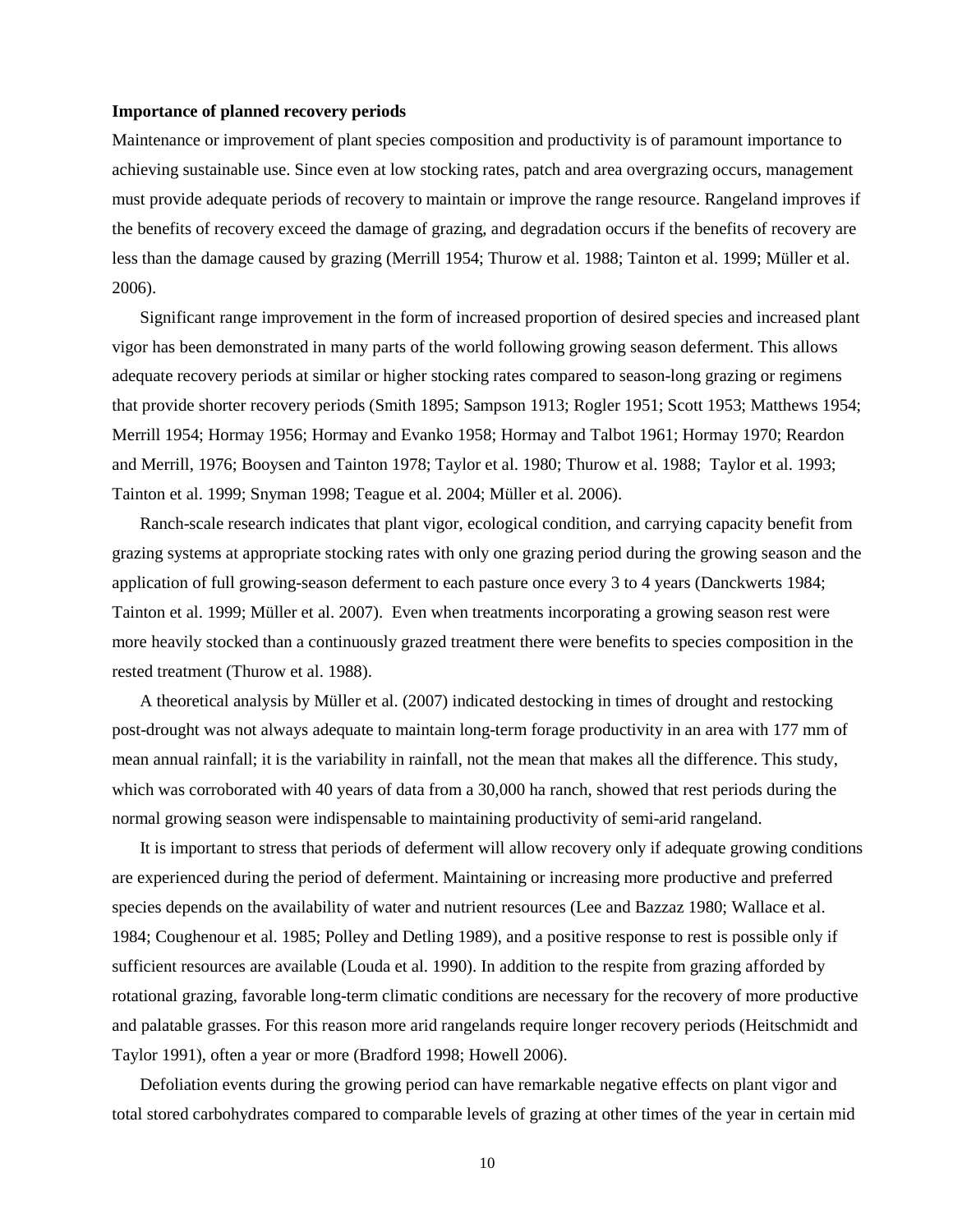and tall grass species (Mullahey et al. 1990; Mullahey et al. 1991; Reece et al. 1996; Cullan et al. 1999). Multiple defoliations during this period had a more serious effect than single defoliations of the same intensity. Effects also varied with growing season precipitation. Effects of excessive defoliation or defoliation during this critical period may also be manifest in the following year (Hendrickson et al. 2000). These results indicate that if a goal of management is to increase the frequency of these species, a recovery period of at least 2 months following a mid-summer graze period in at least a significant proportion of years would be advantageous, while multiple defoliation events during this time of year would decrease the frequency of these species in an environment receiving around 260 mm of growing season precipitation (Reece et al. 1996). From this discussion, it is evident that continuous growing season grazing or long graze periods would make management for these taller species extremely difficult at best.

The question of what constitutes adequate recovery for species in semi-arid rangeland environments is one of the most important that can be answered in the field of range science, yet it has not been investigated as a principal subject of inquiry. Certainly, it varies with inter- and intra-annual variations in climate, as well as with the intensity and frequency of defoliation of those target species in the preceding graze period. Trlica et al. (1977) found that herbage yields of some species required more than 26 months of recovery following severe defoliation. Dowling et al. (1996) asserted that recovery periods need to be timed to give an advantage to the desired species. They found that deferment of grazing for 3 months during the summer of a mesic environment increased the proportion of palatable perennial grasses compared to a continuously grazed treatment. The timing of the graze period affects the recovery period needed to benefit the desired species, as the length of the remaining growing season and likelihood of precipitation in the intervening planned recovery period will determine if sufficient regrowth occurs. The species of concern will also have a bearing, as growth rates and such critical physiological characteristics as when the apical meristem is elevated will be affected by temperatures and day length.

Some reasonable "rules of thumb" can be developed by evaluating some of the scientific literature and common practices in the rangeland and agronomic fields. The considerable body of work that has been done in Texas at the Sonora experiment station (e.g. Merrill 1954; Thurow et al. 1988; Reardon and Merrill 1976) indicates that in that environment with a variable precipitation averaging 438 mm, 4 months seems usually to be adequate, but 50 days is too short to maintain higher producing warm-season mid-grasses. Yet, in several studies with similar or even drier climates (e.g. Derner and Hart 2007; Hart et al. 1988), a similar recovery period was used but no differences in performance of animals or vegetation between treatments were observed. They correctly assert that rest and deferment during periods of minimal plant growth and low soil moisture or temperature extremes limit the potential for positive vegetation responses. Therefore, recommendations asserting no benefits of periodic recovery in these circumstances must be suspect.

In many areas where cool season, irrigated, perennial grasses are harvested for forage, one or at most two cuttings are harvested in a year, with perhaps some dormant-season grazing of aftermath. Where perennial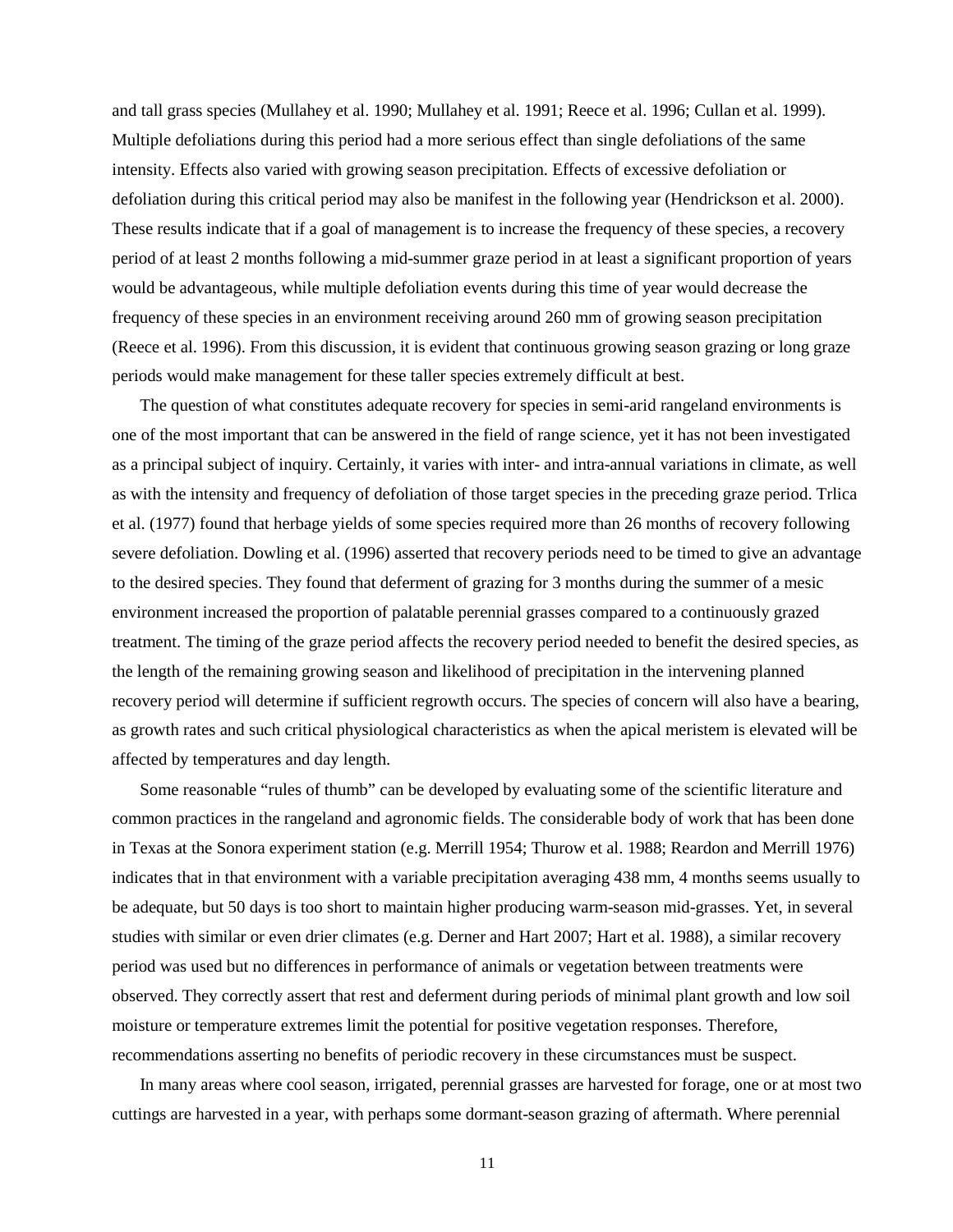warm-season grasses are irrigated with relatively long growing seasons, a common interim between cuttings is about 30 days. Therefore, it might be reasonable to assume that at least 30 days of optimum growing conditions are necessary for adequate recovery from a similar level of defoliation. Torrell et al. (2008) found that for central New Mexico native rangeland, natural rainfall provided only about 30 days in a growing season with soil moisture above 30%. Given the discussion in the previous paragraphs, in many of the arid to semi-arid environments characteristic of western North America, in all but the most favorable years it seems reasonable to assume that plants require most of a growing season to adequately recover from a defoliation. If there are both desirable cool- and warm-season plants in the community, one short, early growing season graze period followed by deferment for the remainder of the cool part of the year when these species are growing should normally benefit that component of the sward. Another graze period, later in the season to use warm-season species, followed by recovery until the dormant season, would likely benefit palatable warm-season species. Grazing management programs that provide less recovery than that would not be expected to show reliable, measurable benefits in most years.

In summary, by providing periodic, adequate growing season deferment, multi-paddock grazing management can minimize the detrimental effects of patch and area-selective overgrazing while adequate deferment can be applied in pauci-paddock systems but multi-paddock systems enable more refined management as discussed below.

### **Importance of a short grazing period**

There are important benefits to both plants and animals by having short grazing periods. The nutritional regime offered to livestock in a rangeland situation is often highly variable, and animals cannot necessarily meet their nutritional needs for high-demand functions like conception, late pregnancy and lactation. This can be turned into a benefit using rotational grazing in which the manager plans his stock movements to place animals in paddocks with the best chance of meeting those higher nutritional requirements. Multipaddock management can positively or negatively influence both forage productivity and quality. However, management needs to be different in wet and dry areas because there are different factors to take into account due to climatic differences.

One of the purposes of subdividing a management unit into paddocks is to better control the length of time and place where livestock eat plants. This commonly results in shorter graze periods and more even distribution of the animals when considered over the course of a year or grazing season (Barnes et al. 2008), but much more concentrated distribution when considered over shorter periods of time, for example, within a given day or for the length of a graze period. This has the advantages of: (1) decreasing plant selectivity, so that preferred species are not placed at a strong competitive disadvantage with their neighbors; (2) if grazing periods are short, more of the forage consumed consists of "first bites" from the plants on offer (Derner et al, 1994), and one defoliation event not only favors nutritional selectivity but also favors production from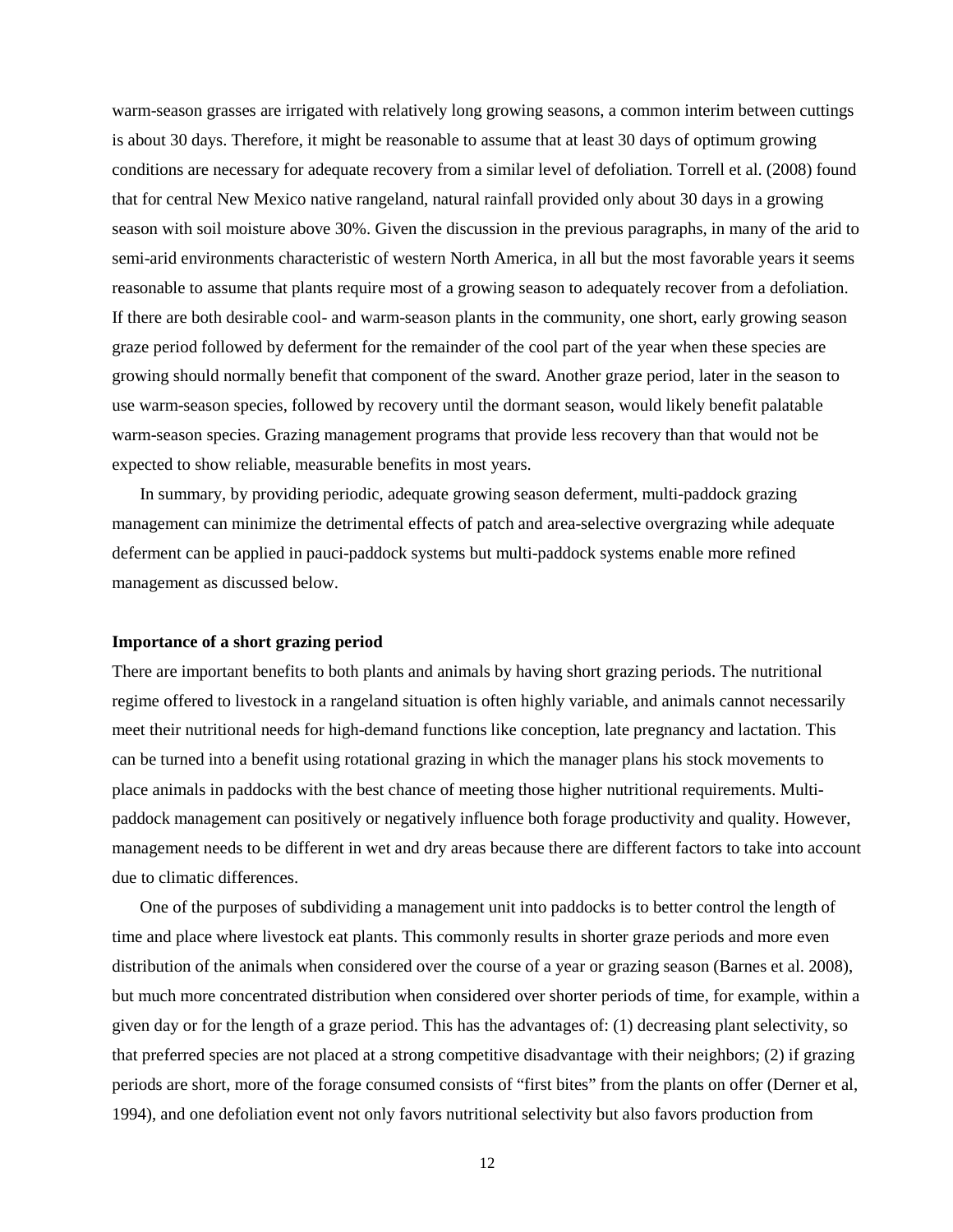residual photosynthetic material; and (3) intake distribution can be spread over a larger part of the total landscape.

#### *Enhancing plant composition and productivity*

In more humid and sub-tropical rangeland, forage matures quickly. The taller grass species lignify as they mature and periods of growth are longer than in more xeric areas. In higher rainfall regions, rotational grazing can be used to maintain plants in a vegetative phase of growth that results in higher forage growth rates and presents the animals with higher quality forage. A long rest period or a low grazing pressure allows plant tissues to mature and forage quality to decrease compared to more frequent grazing intervals. Multipaddock grazing systems management must specifically address the goals of animal productivity and vegetation stability or improvement. As grazing intensity increases to an optimal level, primary production increases above that of ungrazed vegetation, followed by a decrease at greater grazing intensities, provided adequate moisture and nutrients are available for plants to regrow (McNaughton 1979). Evidence supports the grazing optimization hypothesis at both the plant and community level (Belsky1986; Milchunas and Lauenroth 1993), and several potential mechanisms within plants have been hypothesized and tested (McNaughton 1983). Critically, plants respond along continua of water and nutrient availability, and they produce best when they have the resources necessary to regrow following defoliation. Management-intensive grazing can enhance the likelihood of these conditions occurring (Gerrish, 2004).

Under season-long continuous grazing, herbivory can be too intensive and frequent in preferred grazing areas for the occurrence of compensatory growth. Multi-paddock grazing management can regulate the frequency of defoliation of preferred plants and preferred areas in systems where regrowth during a graze period is likely, and afford adequate recovery before regrazing if grazing periods are short enough (Derner et al, 1994). The grazing pattern required to increase primary production mimics migratory herbivores because there is a period of intensive grazing, often early in the season when resources for regrowth typically are available, followed by a long period of little or no grazing (Frank and McNaughton 1993). An absolute increase in plant growth occurs under intensive grazing systems only if plants are not subject to chronic defoliation and have the time and resources to recover following defoliation. Continuous grazing does not allow for recovery on heavily grazed patches (Teague and Dowhower, 2003).

Plants growing in xeric environments with erratic precipitation and areas dominated by temperate  $C_3$ grasses face a much greater challenge from herbivory compared to plants growing in more mesic environments. Under these circumstances, flexibility in the duration and timing of grazing is critical. These environments do not have a well-defined rainy season; growth rates are relatively low, of very short duration, and sporadic through the growing season. Forage quality does not decline as precipitously with maturity. The benefits of shorter graze periods may be relatively small compared to the advantage of longer recovery periods. In these environments the provision of planned recovery periods, as outlined in the previous section,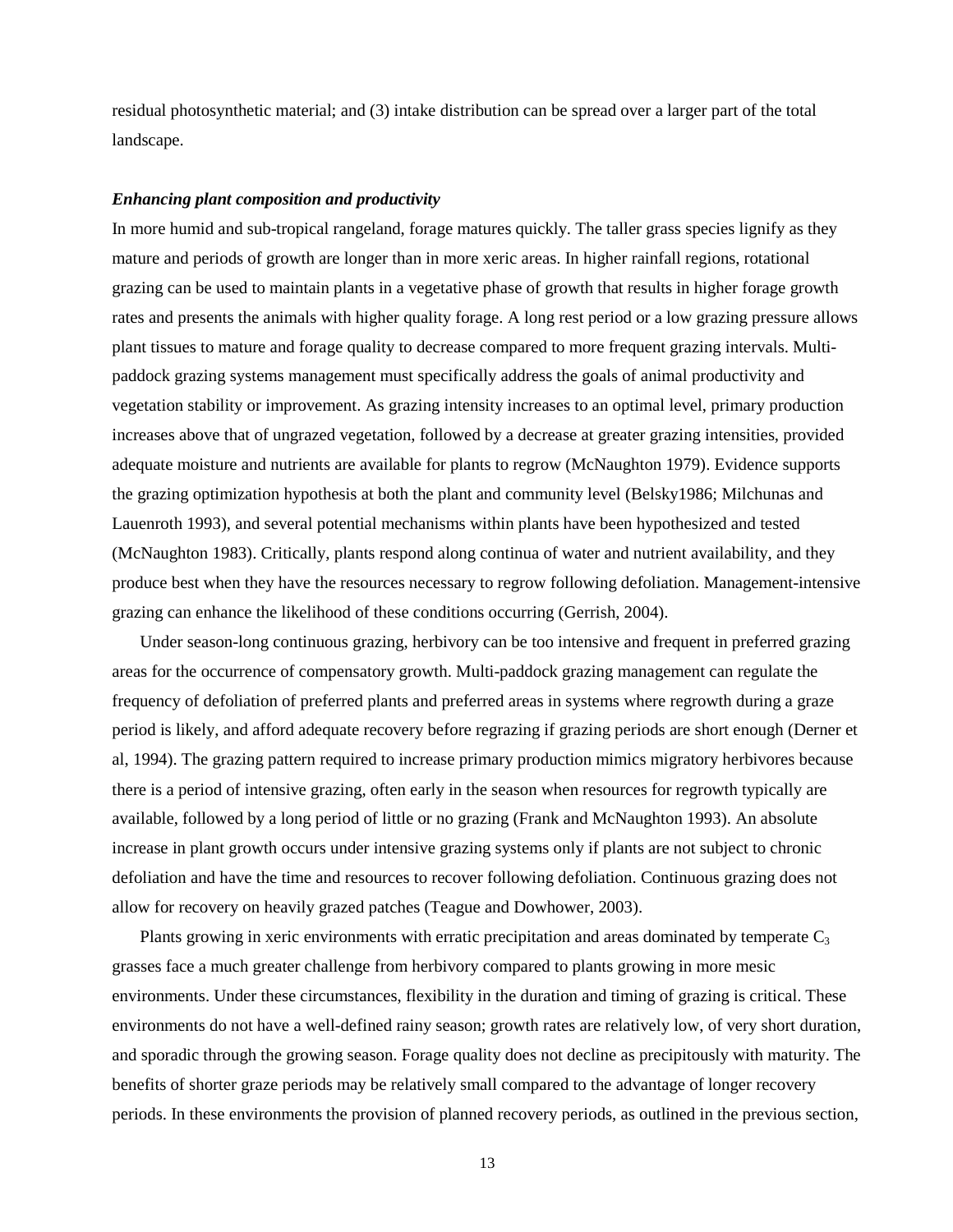are vital for maintaining or improving range condition, and rotational grazing has a significant role to play in reversing or avoiding the damage caused by patch and area-selective overgrazing that occurs with continuous grazing (Fuls 1992; Snyman 1998; Tainton et al. 1999; Teague et al. 2004; Barnes et al. 2008).

#### *Enhancing animal nutrition*

Plant health and animal nutrition are linked. To maximise animal performance in more mesic areas, leaf biomass must not be too low or too high, so relative growth rate (RGR) and digestibility are both kept high (Voisin 1959; Booysen 1966; Booysen and Tainton 1978). At low leaf biomass, and high leaf biomass as plants reach the reproductive phase, RGR is low. Maximum RGR occurs at intermediate levels of biomass when plants are vegetative and kept in a leafy condition. Forage digestibility is high at low biomass and decreases as biomass increases. Therefore, managing for intermediate levels of biomass increases forage RGR and ensures high levels of forage digestibility. This principle was applied in the rangeland rotational grazing management systems of Booysen (1969) and Tainton et al. (1999).

Under continuous grazing, the whole area has a low mean RGR because both heavily grazed patches and avoided patches have low RGR. Grazing systems with a number of pastures can be managed for much of the area to exhibit high RGR. Rotational grazing in productive environments where water and nutrients are adequate for regrowth, such as tallgrass prairie, can maintain plants in a vegetative state for a longer time and reduce the probability of plants reaching a reproductive stage (Burke et al. 1998). The importance of length of grazing period and length of rest are well illustrated by a rotational grazing study in southern African rangeland of Zimbabwe where graze periods of 5, 10, or 20 days, combined with recovery periods of 15, 30, 35, 60, 70 and 140 days (Denny and Barnes 1977; Barnes and Denny 1991 cited by Norton 2003). Animal performance declined linearly from ~70 to ~50 kg/head/season with increasing length of grazing period and from ~70 to ~40 kg/head/season as the recovery period increased from 15 to 140 days. The more positive results were obtained by grazing moderately for a short period and regrazing before the maturing grasses had decreased in digestibility. At both high and low stocking rates, livestock production increased as grazing periods became shorter and utilization was correspondingly less severe. Length of the grazing period appeared to have more effect than length of the rest period. In a similar study in South Africa, a trend toward higher forage production at moderate utilization under short grazing periods occurred consistently as the grazing period was reduced from 20 to 10 to 2 days (Tainton *et al.* 1977; Morris and Tainton 1991). The response to shorter grazing periods was greater than the response to longer rest periods, which varied from 20 to 60 days in their 24-year study (Norton 2003).

One of the primary reasons for a short graze period, often overlooked in grazing studies, is to allow an adequate opportunity for animals to select a high quality diet from a mixed sward or landscape with a diversity of topographic, edaphic, and vegetational features. Allowing this selectivity can promote diversity of vegetation structure at different temporal and spatial scales matching or exceeding that in continuously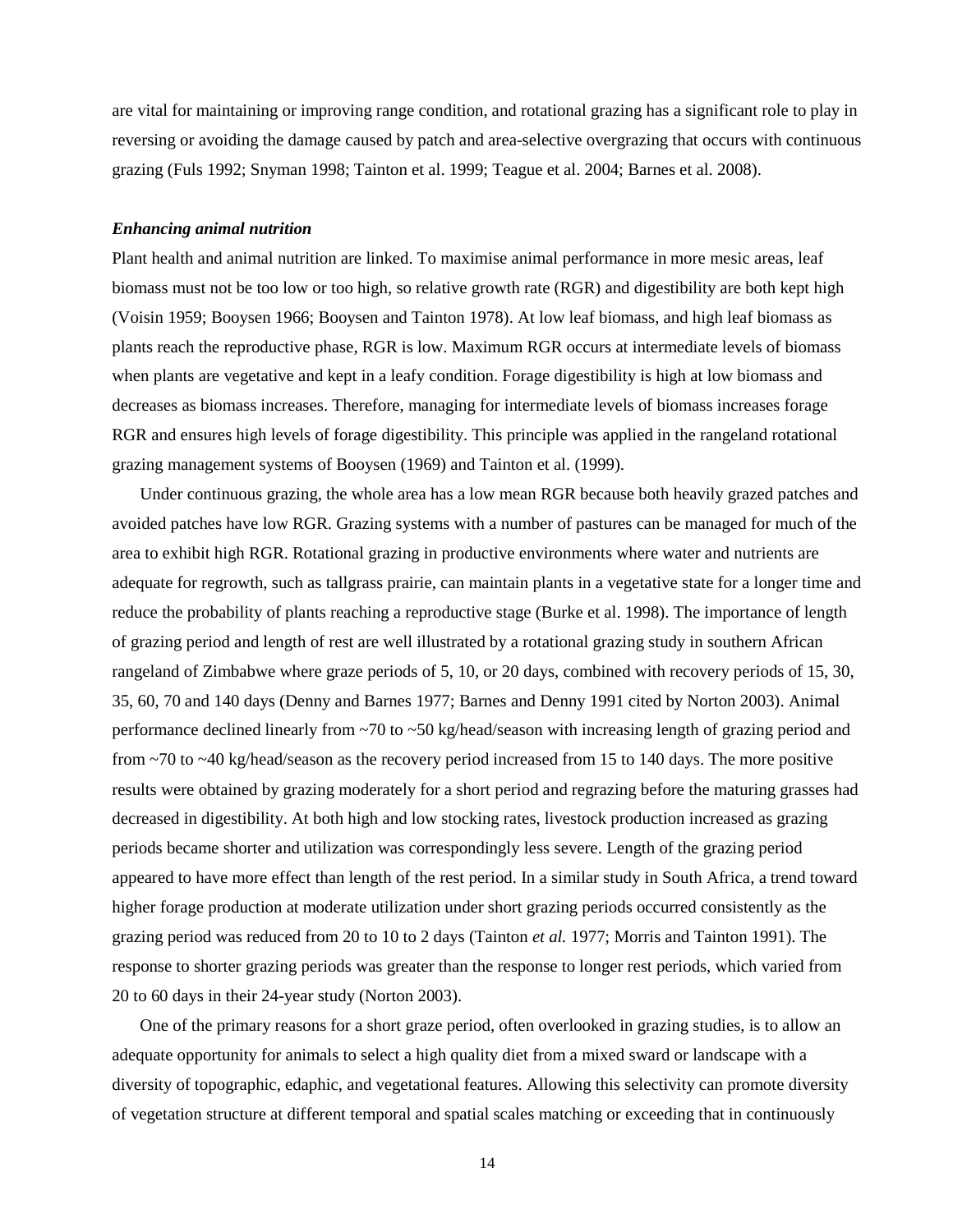grazed situations (Derner et al, 1994). Because of their diet preferences, as animals graze a paddock they will progressively deplete the palatable plants that contain higher quality levels to meet their dietary requirements. This would, in effect, increase the proportion of low-quality forage available to them as the graze period progresses. In the first few days of a fairly long graze period, the animals will harvest the highest quality components of the plant community. As time goes on, they will be forced each day to take a higher proportion of the lower quality forage. Consuming the lower quality forage will lower performance. Practiced consistently over time, "eat the best and leave the rest" degrades soils and plants as well as animal performance and landscapes (Provenza 2003a; b).

One misunderstanding of many scientists and land managers unfamiliar with sound grazing management guidelines is that the purpose of "intensive grazing management systems" is always to reduce the selectivity that can be expressed by livestock and increase the uniformity of grazing (e.g. Briske et al. 2008), creating a "mowed lawn" effect. While animal distribution can be remarkably influenced by planned grazing management, animals still express selectivity in their diet selection and, therefore, exhibit patchy grazing to a greater or lesser degree (Hunt et al. 2007). In a continuously grazed situation, with a given stocking rate and some opportunity for regrowth, the animals will not be forced to reduce selectivity to the same extent, because they will continuously re-graze higher quality regrowth. This causes overgrazing of the preferred plants and degradation in grazed patches. In a planned grazing situation where herbage allowance is sufficient the animals will still be able to meet their requirements. As animals better learn which plants to mix in their diets a greater proportion of the total available vegetation would meet their requirements if consumed in the right temporal framework, so there is often a period of time when performance lags behind that of continuously grazed animals (Provenza, 2003a). Therefore, grazing periods should be kept short enough so that the animals can maintain sufficient diet quality to meet performance goals.

Heitschmidt and Taylor (1991) argue that converting a 1000 ha paddock into a 4-paddock rotation will depress livestock production. They base this thesis on the premise that a rise in grazing pressure (forage demand relative to forage available) causes greater competition for the smaller forage resource in a rotation paddock, and therefore less opportunity for dietary selection and a decline in value of nutritional intake. The flaw in this reasoning is to assume that all forage in a paddock of 1000 ha is equally available to the livestock, and that utilization is spatially even (Norton 2003). On the contrary, patterns of use always emerge with heavy grazing in patches and many areas overlooked. These patterns tend to be reinforced through time via a network of established tracks and behavioral expressions of territoriality. The forage consumed in a large paddock continuously grazed is not necessarily of higher nutritional value than forage consumed in a rotation paddock stocked at higher density. From another perspective, the subdivision of a 1000 ha paddock into four 250 ha paddocks will almost certainly place livestock in parts of the landscape that were previously neglected, and grazing those locations creates a *de facto* increase in forage available over that encountered prior to subdivision. A rotation will also ensure a definite period of recovery for all grazed plants, which is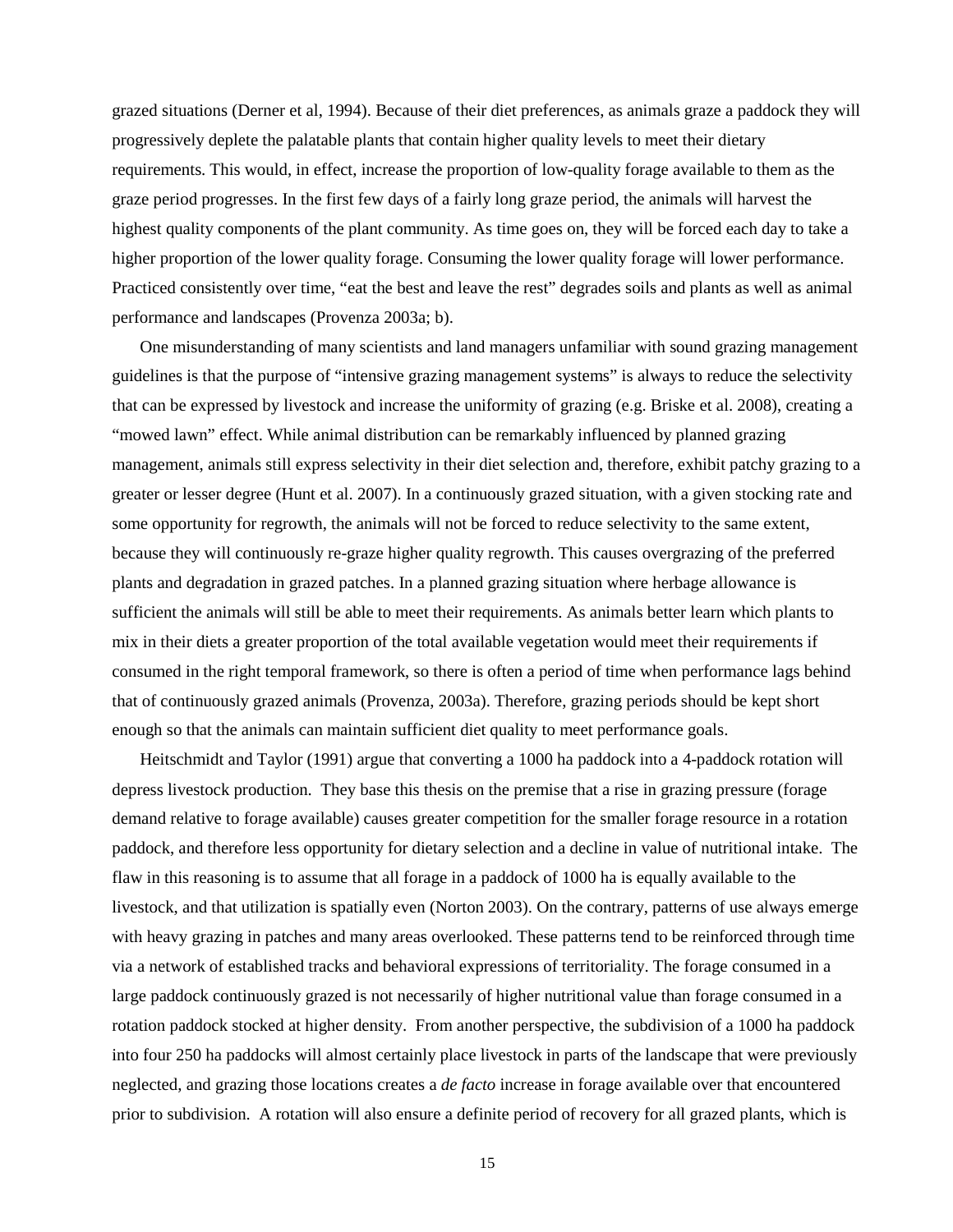precluded under a continuous grazing regime. By using grazing management to better control where and when livestock graze the manager can achieve modest ecological impacts by shortening the grazing period. At the same time he can favor animal production by improving distribution and increasing exposure to forage resources over the landscape, and by preventing exposure to heavily used areas with depleted forage. The degree of such control over timing of occupancy of any part of the ranch, and the potential for production benefits, is a function of the number of paddocks at the manager's disposal for an individual rotation cycle.

#### *Herbivore learning and diet mixing*

Grazing management influences what animals learn: continuous grazing at low stock densities encourages selective foraging, whereas management-intensive and short-duration grazing at high stock densities encourages animals to learn to mix their diets. The relationship between learning and diet mixing in grazing management plays a critical role. Herbivores learn to optimize intake of foods in a manner consistent with their previous experiences with the mix of foods offered (Provenza et al. 2003). When they learn to eat only a small subset of the more "palatable" foods that provide adequate nutrition, animals are unlikely to learn about the possible benefits of mixing different foods, especially those high in secondary compounds (Provenza, 2003b), nor over generations will they become locally adapted to the areas where they must make their livings (Provenza 2008). Over time, such selective foraging on pastures and rangelands will change the mix of plants on offer, further reducing opportunities to learn. However, herbivores encouraged to learn to eat all plants on a landscape are more likely to learn to eat mixtures of foods that enhance health and nutrition, while mitigating toxicity, assuming appropriate choices are available. Experience and the availability of alternatives both influence food choice (Villalba et al. 2004) and animals can learn to eat unfamiliar food (Shaw et al. 2006). This requires careful management during the familiarization and adaptation periods and ongoing monitoring to achieve the objective of getting the animals to consume a greater variety of plants in the landscape.

When a transition is made from continuous grazing at low stocking rates to multi-paddock management involving short-duration grazing at high stock densities there is an immediate negative effect on animal performance until the animals learn to mix their diets and expand the species they consume, and this can last for up to 3 years in mature animals (Provenza 2003a). Such management, which if implemented with high utilization is known as high intensity, low frequency rotational grazing (HILF; Heitschmidt and Taylor 1991), has been shown in experiments to improve plant communities but have negative impact on animal nutrition and performance (Kothmann 1980; 1984). However, with perseverance such negative results can be overcome, as illustrated by Ray Banister who manages 7,200 acres of hardscrabble rangeland in eastern Montana (Provenza 2003a). His management style evolved over 40 years from reliance on rotational grazing that involved relatively short periods of grazing and rest to boom-bust management that consists of intensive periods of grazing followed by a 2-year period of rest. Banister's boom-bust grazing management stresses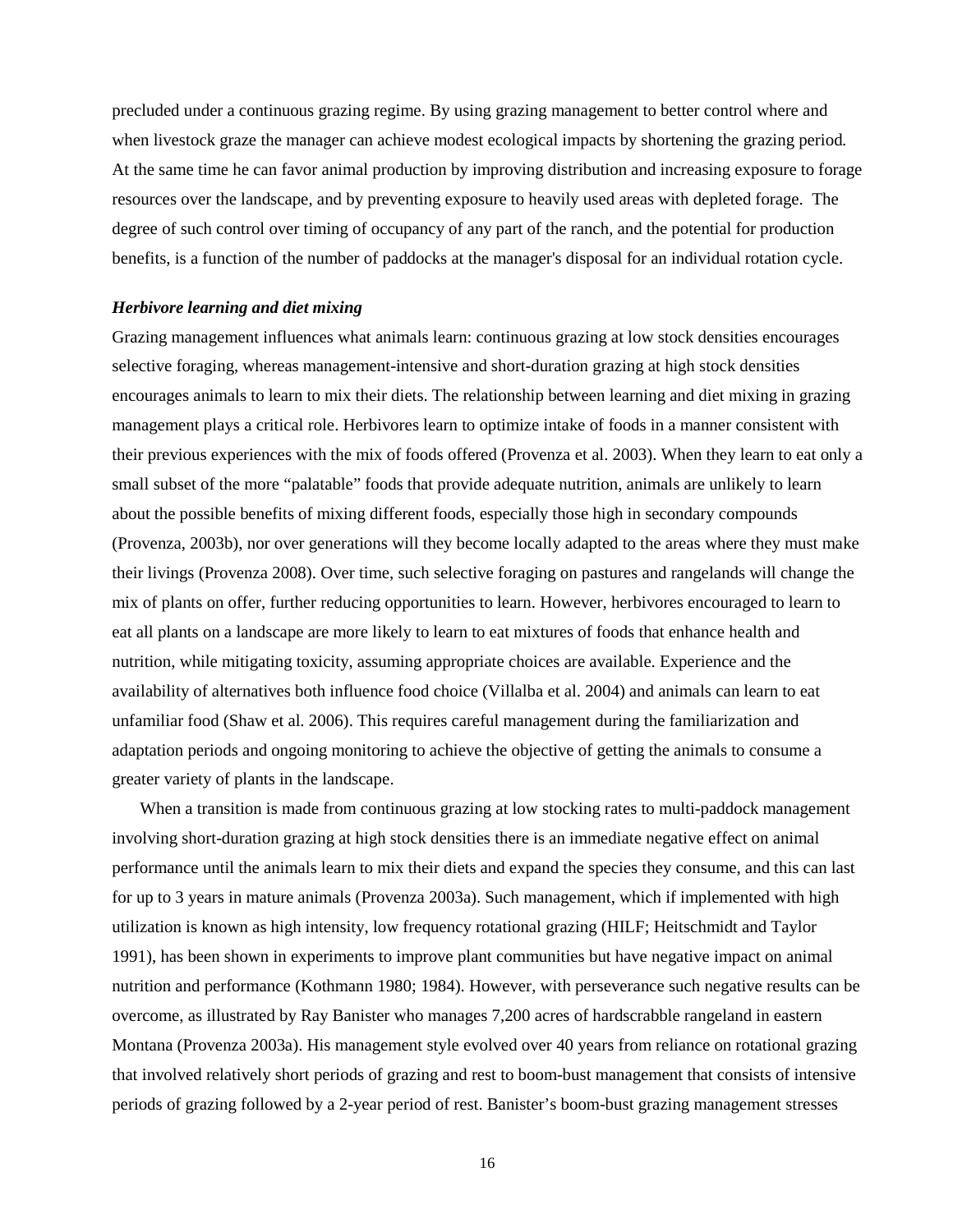soils, plants and herbivores with infrequent intensive grazing pressure, and then allows them to recover. Occasional disturbance, followed by rest, creates and maintains a diversity of micro and macro habitats. Heavy use of all plant species keeps undesirable plants in check. Abundant plant cover in the uplands and riparian areas mitigates soil erosion, which leads to clean water and great habitat for fish, waterfowl, and terrestrial species of wildlife.

The change to boom-bust grazing challenged the cattle on his ranch because they were no longer allowed to eat only the most palatable plants as they had under rotational grazing. Instead, they were forced to eat all of the plants. Under the new management procedures, Banister monitors the least palatable plant species, shrubs like sagebrush and snowberry and various weeds, as indicators of when to move the cattle to a new pasture. Cattle are allowed to move only after their use of the unpalatable species reaches high levels. In so doing, Banister reduces the competitive advantage unpalatable plants have over more palatable species. Heavily grazed plants are at a disadvantage when competing with ungrazed plants for moisture and nutrients. It took Banister's cows 3 years to adapt to the boom-bust style of management. During that time, the weaning weights of calves plunged from robust animals well over 230 kg to scrawny individuals that weighed closer to 160 kg, and then rebounded back to over 230 kg.

Under boom-bust management, adapted cattle begin to eat formerly unpalatable species like snowberry and sagebrush as soon as they enter a new pasture. The cows evidently have learned how to mix their diets in ways that better enable them to eat both the palatable and the unpalatable species. Once the older cows made the transition to a new way of behaving, the young calves were able to learn from their mothers how to thrive under boom-bust management. The calves that Banister keeps as replacements never have to make the harsh transition. They were trained by their mothers that all plants are food at Banister's place. Such learned patterns of foraging behavior are transferred culturally from one generation to the next (Provenza 2003a; 2008). We do not advocate this form of management but it illustrates well how animals can learn and modify their behavior.

#### **Flexibility for variable weather**

Management is not difficult when forage quality is reasonably good all the time, and when resources for plant growth are abundant and predictable. What makes rangelands different, and managerially difficult, is that management skills must be applied to compensate for poor seasons, poor quality forage, and droughts, all with a high degree of uncertainty. In South Africa, protocols were developed for managing both pauciand multi-paddock grazing systems in climatically variable semi-arid rangeland to get the best animal performance and improve the vegetation while avoiding the negative resource consequences to range resources from continuous grazing (Fig. 1; Venter and Drewes 1969, cited by Tainton et al. 1999). The approach regulates the level of defoliation and provides growing season recovery after each grazing period,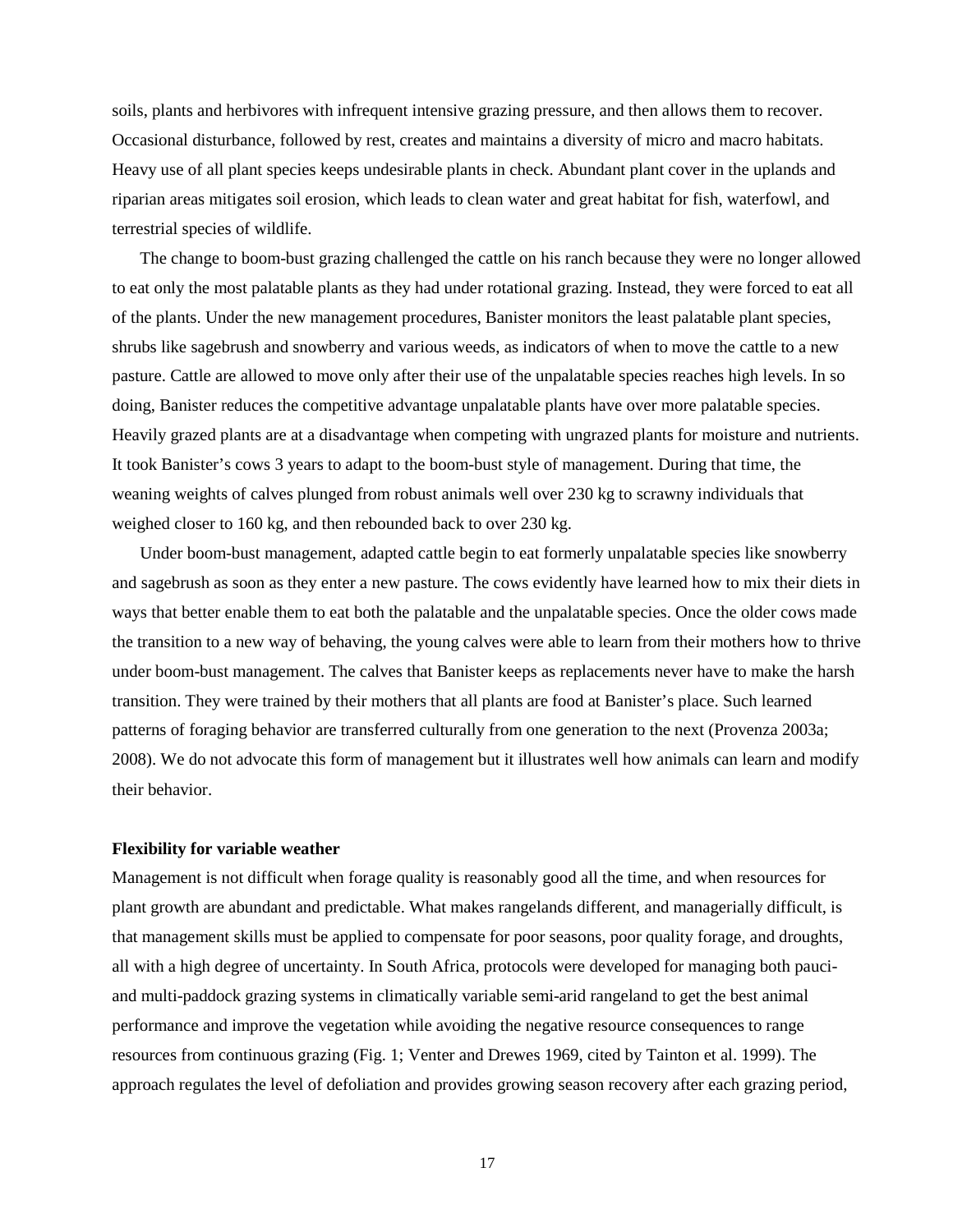as well as a drought buffer. Animal performance is maintained by keeping highly digestible, leafy forage in front of livestock, and not grazing too heavily (rotational but not HILF grazing).

This approach is flexible enough to work in wet or dry seasons. In years of average or above-average rainfall, animals are rotated through the non-rested areas to achieve moderate to low defoliation and experience recovery until the forage is ready to graze again. The moderate level of defoliation keeps both the forage quality and plant growth rate high. In dry years, the same principles of moderate defoliation and recovery before regrazing are applied. However, as growth is slower in dry years, more paddocks are grazed before the first grazed paddock is ready to be grazed again. In very dry years, this can be achieved only by grazing the area that was planned to be rested. Thus, the rested area serves as a forage buffer during drought. If consecutive dry years are experienced then animal numbers can be reduced or other pastures can be rented.

In more arid areas of southern Africa, rotational resting of a third to a fourth of the grazing area during the growing season provides a forage buffer (Danckwerts 1984; Tainton et al. 1999; Müller et al. 2007), which stabilizes animal numbers and cash flow from year to year. A low-intensity system with 3 to 4 paddocks per herd provides a rotational rest every 3 to 4 years. For greater production, a more intensive, multi-paddock system (> 12 or 16 paddocks per herd) can be implemented with rotational grazing conducted in the paddocks not being rested each year as discussed by Müller et al. (2007) and Beukes et al. (2002).

In the USA, where it is relatively easy to change livestock numbers, successful managers can regulate stocking rate as an alternative. They either reduce the number of animals grazed on contract for other enterprises or keep no more than half the livestock biomass as breeding stock so they can adjust stocking rate quickly before large numbers of people have to sell and markets drop, and minimize the loss of valuable genetics. Both options are less costly and damaging to the range resource.

In any rotational grazing management program, forage within a paddock will be depleted at a more rapid and noticeable rate per unit of time than in a similarly stocked continuously grazed system. If forage becomes depleted or is more abundant at, for instance, the end of the rainy season, then experience indicates that it would provide a much earlier warning to a manager that a stocking rate adjustment may be needed. These more timely responses in the form of stocking rate adjustments and changes in the grazing schedule are a risk management aspect of properly planned and managed grazing that is difficult to quantify scientifically, but is extremely important regardless.

# **Importance of fire**

In less arid rangelands, fire is important for both continuous and rotational grazing management, as it alleviates the effects of repeated selective grazing of the same areas year after year. Nutritious regrowth following a burn attracts herbivores, and the ensuing heavily grazed patches are maintained by their continued attractiveness to grazers. When a new area is burned, the new regrowth attracts grazers. As a consequence, grazing pressure is spread over the whole burned area for a period, reducing the pressure on the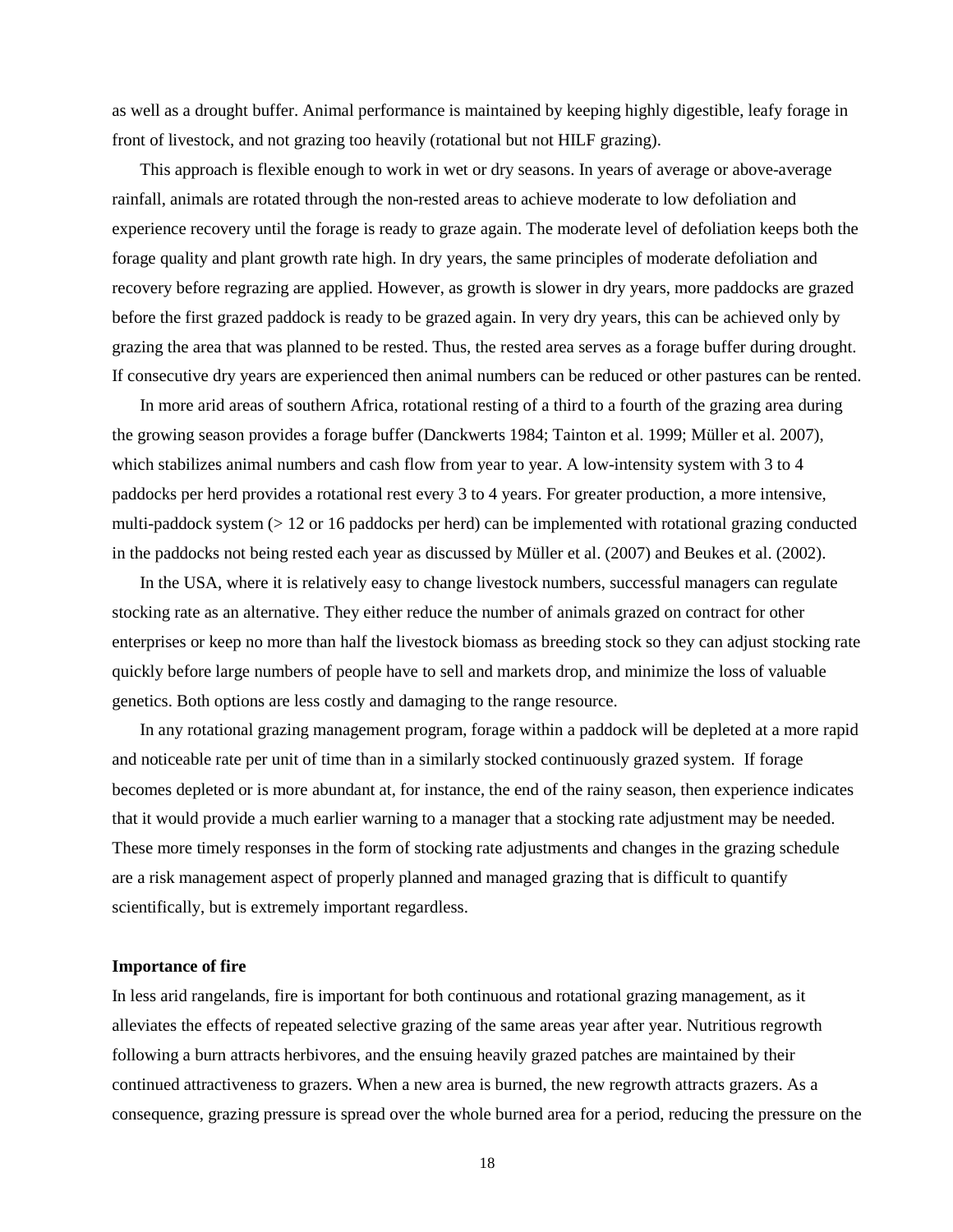previously heavily grazed patches. In time the selective grazing of patches and species resumes, so that the patch-masking effect of fire disappears completely after about 3-4 years (Archibald et al. 2005).

In systems with frequent fires, however, these intensively utilized patches do not persist and the landscape can become dominated by tall, fast-growing grasses intolerant of grazing but highly flammable. Managing with fire can, therefore, also reduce the herbivore impact on intensively grazed patches that naturally develop in the landscape by spreading grazing over a larger area for a short period, reducing the grazing pressure on previously heavily grazed areas (Archibald et al. 2005). In addition, patch burning is a relatively new management technique being implemented where a portion of a pasture is treated to increase pasture heterogeneity (Fuhlendorf and Engle 2004). By burning different patches in subsequent years, grazing pressure is reduced on preferred areas while the animals concentrate on the recently burned patches. This natural rotation driven by animal behavior offers some rest and recovery while also providing structural heterogeneity that can improve wildlife habitat. By controlling distribution and providing adequate recovery for heavily utilized areas on the landscape, the need for fire in this context may be less pressing.

#### **Accommodating extensive and intensive management philosophies**

Not all managers are comfortable with managing very intensively using pauci- or multi-paddock systems. Risk-averse behavior, resistance to change, and differences in capabilities of managers, as well as the financial constraints associated with infrastructure development in drier regions, dictate that different levels of complexity need to be developed to provide a choice of management strategies to obtain satisfactory productivity and sustain or improve the range resource.

Keeping risk at an acceptable level is most important for rangeland management. Stocking rate should match forage availability in both wet and dry years by allowing for adequate plant residual biomass to enable rapid regrowth following grazing, and by having buffer areas available. Keeping areas of the ranch dedicated as buffers to accept stock during a shift in stocking rate enhances managerial flexibility and is a short-term strategy preferable to marketing animals. Rotational resting and rotational grazing should ensure improved forage plant composition and productive potential so the effects of drought are decreased and there is speedy recovery after drought (Teague et al. 2004). Conversely, grazing management strategies that facilitate patch degradation increase pressure on desirable plants already weakened by heavy use (Norton 1998) and slow recovery post drought.

At the low-intensity end, pauci-paddock systems allow sufficient growing season deferment at relatively low stocking rates. Systems such as the Merrill 4-paddock 3-herd system for ranges grazed year-long have given excellent results with less intensive management (Heitschmidt and Taylor 1991; Taylor et al. 1993) as have the 3 or 4 paddocks per herd systems mentioned above incorporating growing season rest with or without rotational grazing (Danckwerts 1984; Tainton et al. 1999; Müller et al. 2007).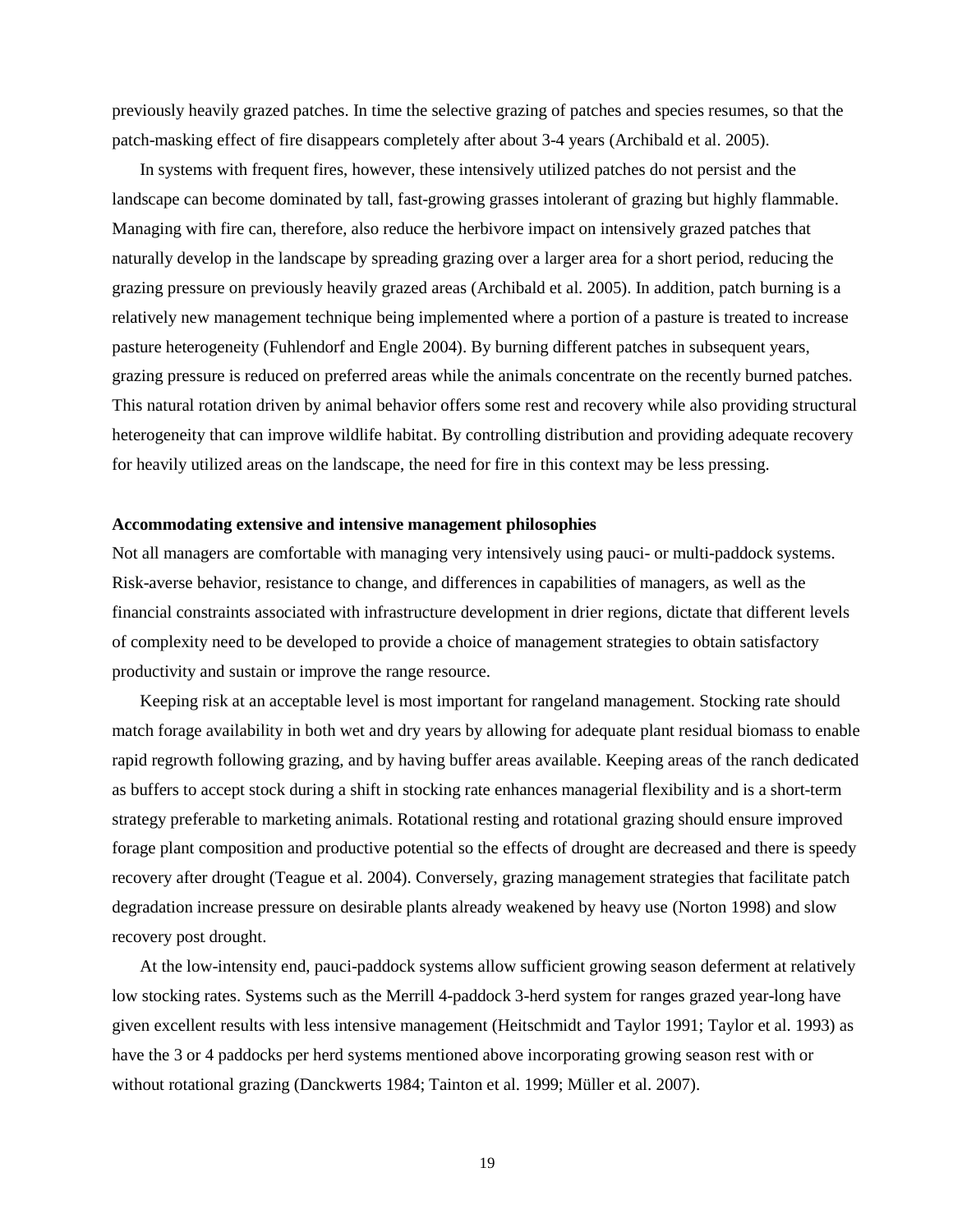Those aiming for maximum sustainable yield generally use the more intensive multi-paddock systems with  $> 16$  to 30 paddocks per herd and usually stock at heavier rates (Norton 1998). This increases operational risk significantly as maximum sustainable yield is likely to be at a critical point, the location of which is not exactly known and variable between seasons given the unpredictable nature of nature. A slightly higher stocking rate or weather change can drive the forage base to unacceptably low levels so it is a problem determining how conservative management should be, a problem encountered when managing all natural resource stocks (Walters 1986). However, producers who manage systems with 30 paddocks or more often find that there is forage to spare and actually less risk, which is due to a combination of better grazing distribution, quite short grazing periods and long rest periods that increase heterogeneity of landscapes. Some producers have found that the multi-paddock system reduces stress and frees up time, which is partly due to the greater facility for better planning of forage resources. The management activities and management decisions may be more intensive, but overall the intensive rotation incurs lower ecological risk.

### **The case of high stock density grazing**

The most management-intensive form of rotational grazing involves using small paddocks to achieve high stock density with relatively short grazing periods to prevent heavy use. A large number of paddocks per herd are preferable, usually 30 or more, and grazing periods are 7-10 days or even less, so rest periods are automatically long. Having a large number of paddocks per herd gives a manager a lot more flexibility to achieve plant and animal production goals using the guidelines discussed above. We discuss below the implications of using relatively few (4 to 8) compared to a larger number (16 to 50 or more) of paddocks per herd. It is very important to remember that no matter how many paddocks are involved or how sophisticated the management, if the stocking rate is too high for the amount of forage available there will be negative consequences for animal performance, natural resources and profits.

The need for recovery is a function of the severity of defoliation; the more severe the loss of leaf, the more recovery time is required to restore herbage yield, for all the reasons explained above. For simple rotations involving 4-8 paddocks, relatively long grazing periods occur, and paddocks on a commercial operation are large enough for patch grazing to develop to a damaging degree. In such circumstances, the length of the rest period becomes critical for protection of target species. As paddock numbers increase, length of graze period shortens considerably, more of the forage harvested is consumed with one bite from plants on offer, species selectivity declines, severity of grazing becomes less of an issue, and recovery times take care of themselves. As O'Connor (1992) demonstrated, at high stock density species identity has a minor role to play in determining whether any plant is grazed or not.

In multi-paddock systems operating only 2 to 3 paddocks in a deferred rotation, there is little risk to grazing one paddock at a time apart from the fact that periods of occupation are long. If feed supply runs short, the rancher can move the animals a few weeks earlier than planned without causing any negative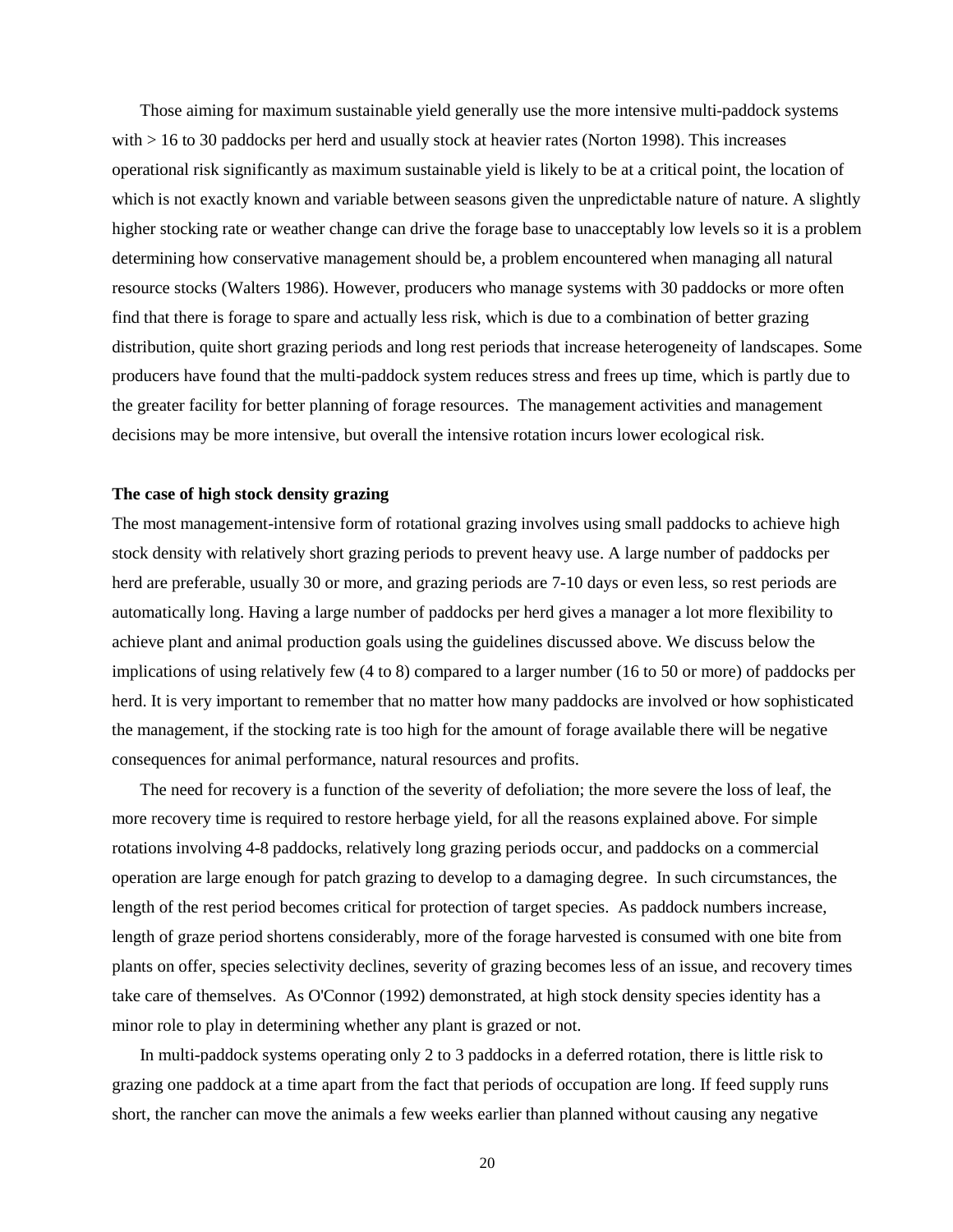repercussions. The grazing and rest periods are long enough, and the paddocks large enough, to accommodate a built-in buffer of reserve forage accessible under higher (but not too high) grazing pressure even if patch selection is not reduced. On the other hand, with only 4-12 paddocks in the rotation, managerial flexibility is considerably reduced. Small errors in judgment can cause negative consequences for plant utilization or animal performance. There is only a small built-in forage buffer to accommodate an increase in rate of rotation, and dropping a paddock out of a rotation cycle is scarcely an option. Most of the research trials of rotational grazing have been done in this range of 4-12 paddocks, a relatively inflexible and ecologically risky strategy with little latitude for avoiding undesirable effects of climatic uncertainty.

At the other end of the scale, in multi-paddock grazing with, for example, 30 paddocks, the system is also less risky to manage. A paddock is being grazed for only 12 days of the year (maybe 2 grazing periods of 6 days each on average) and rested for at least 350 days a year. If two paddocks contain insufficient feed, or present a toxic plant problem, you can skip them in a rotation cycle and the rest period for the grazed paddocks in the cycle drops from 25 weeks to 23 weeks, not enough to really depreciate the benefit of a long rest period. Meanwhile, grazing period and stocking density in the grazed paddocks may remain unchanged. Even if the manager decides to reduce a 6-day grazing period to 5 days grazing in all 30 paddocks, the rest period is still about 4 months, which should be adequate for recovery after only 5 days of grazing. This is still only 12 days of grazing per paddock per year.

 Rotations involving 20, 30 or even 50 paddocks are not uncommon on commercial ranches. With an increasing number of paddocks, the manager's anxiety should decrease. The risk aspect can be considered from the point of view that if the ranch can be managed so that the same number of stock are taking their annual feed requirements from more of the landscape than was used before, and from more of the plants that grow on the ranch than were grazed before, then the consequence has to be more benign ecological impact and more productive pasture. If there appears to be excess forage on the ranch as a result of this strategy, then stock numbers can be judiciously increased to harvest the surplus, but on the proviso that if conditions deteriorate, some stock must be removed from the ranch or shunted into buffer paddocks.

The impact of high-density grazing under intensive rotational grazing is ecologically benign due to the combination of low selectivity, a small percentage of preferred species experiencing repeat defoliations, and the inherent long rest periods. Because the grazing impact becomes more benign as the number of paddocks in the rotation increases, the need for a long recovery period declines. A factor reducing the need for a long recovery time is the botanical character of palatable species. They persist in grazed vegetation because they invest in fast-growing photosynthetic tissue rather than high-energy-demanding secondary compounds and physical discouragements to herbivory (Bryant et al. 1983; Coley et al. 1985). If selectivity is being reduced and all species in the pasture are experiencing some level of defoliation, the palatable species are at a competitive advantage to out-perform their neighbors in regrowth.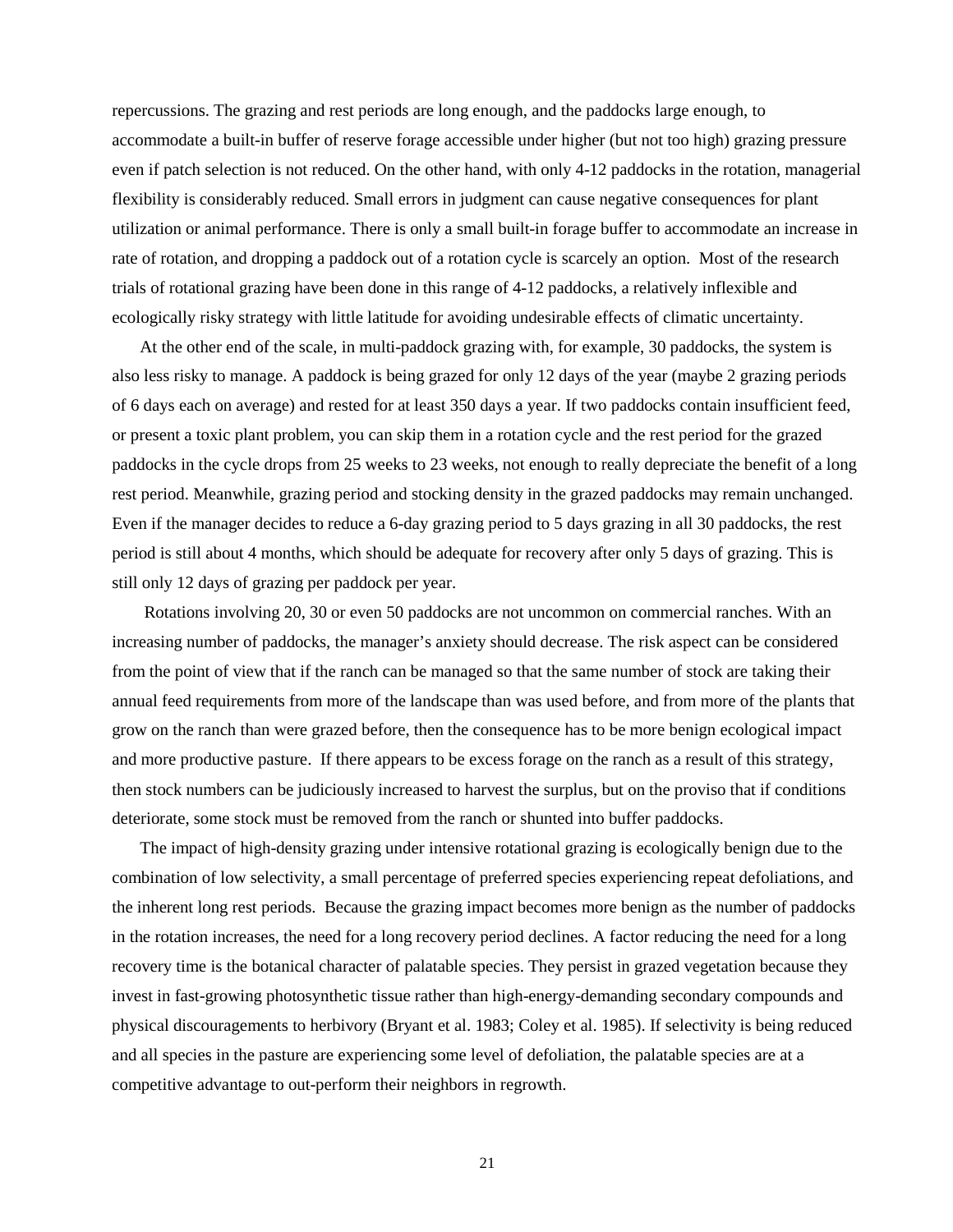For the doubters who believe that intensive multi-paddock management is damaging to the natural resource base, Norton (1998) listed 9 examples of grazing trials (from Canada, USA, Zimbabwe, Australia and New Zealand) in studies that ran for 5-35 years. These trials reported no adverse ecological effects of either continuous or rotational grazing treatments even though experimental stocking rates were maintained at 40% to 200% above those recommended for commercial properties in the area. He asserted that when using small paddocks, forage availability is not limited by grazing animal distribution. This supports the belief that it is beneficial to use a high number of smaller paddocks.

Increased stocking rates do have negative effects on soil properties (increased bulk density, disruption of biotic crust, reduced aggregate stability and aggregate size distribution) and are positively correlated with the distribution and frequency of animal trampling (Warren et al. 1986; Gerrish 2004). However, Thurow (1991) reported that surface hydrology attributes, such as infiltration and sediment production, are related almost entirely to the amount and distribution of plant cover and are largely unresponsive to rotational grazing, except when stocking rates and cover removal exceed recommended levels, or precipitation events follow too closely on heavy grazing events. The same study indicated that managing for grassland dominated by high seral plants improves hydrological function. High stocking rates in this study showed strongly reduced infiltration rates due to physical effects on the soil and changes in the vegetation towards dominance by lower seral plants. At a heavy stocking rate, infiltration was much higher in an intensively run, multipaddock rotational grazing system than in a continuously grazed treatment *at the same stocking rate.* This improved hydrologic function may be associated with the improvement noted between trampling events seen by Warren et al, 1986. Similarly, Pluhar et al. (1987) found that infiltration increased and sediment production declined as vegetation standing crop and cover increased. They found no differences in infiltration and sediment yield among a rotationally grazed treatment at a heavy stocking rate and the moderately stocked, deferred rotation and continuously grazed treatments.

A misconception among many opponents of planned multi-paddock grazing is that they think it necessarily decreases the diversity of plant species and the heterogeneity of landscapes. Depending on the circumstances, just the opposite can occur. Smaller paddocks can improve distribution of animals across a landscape. This can increase or decrease diversity, depending on how well animals were distributed before. As discussed, forage demand compared to forage available determines the proportion of plants that will likely be consumed by the animals while they are in a paddock. Then, depending on the manager's goals for structural and species diversity, the greater control and flexibility of animal placement and movement allows them to come back and regraze plants sooner, or allows more regrowth and more structural similarity within a paddock. Small paddocks will allow a "checker board" effect where some paddocks can be closely grazed and neighboring rested paddocks could have tall, untouched growth, creating heterogeneity across the landscape. Thus the manager can decide exactly how best to juxtapose these components to achieve specific plant, livestock or wildlife goals. Likewise, depending on placement of fences and diversity of topography,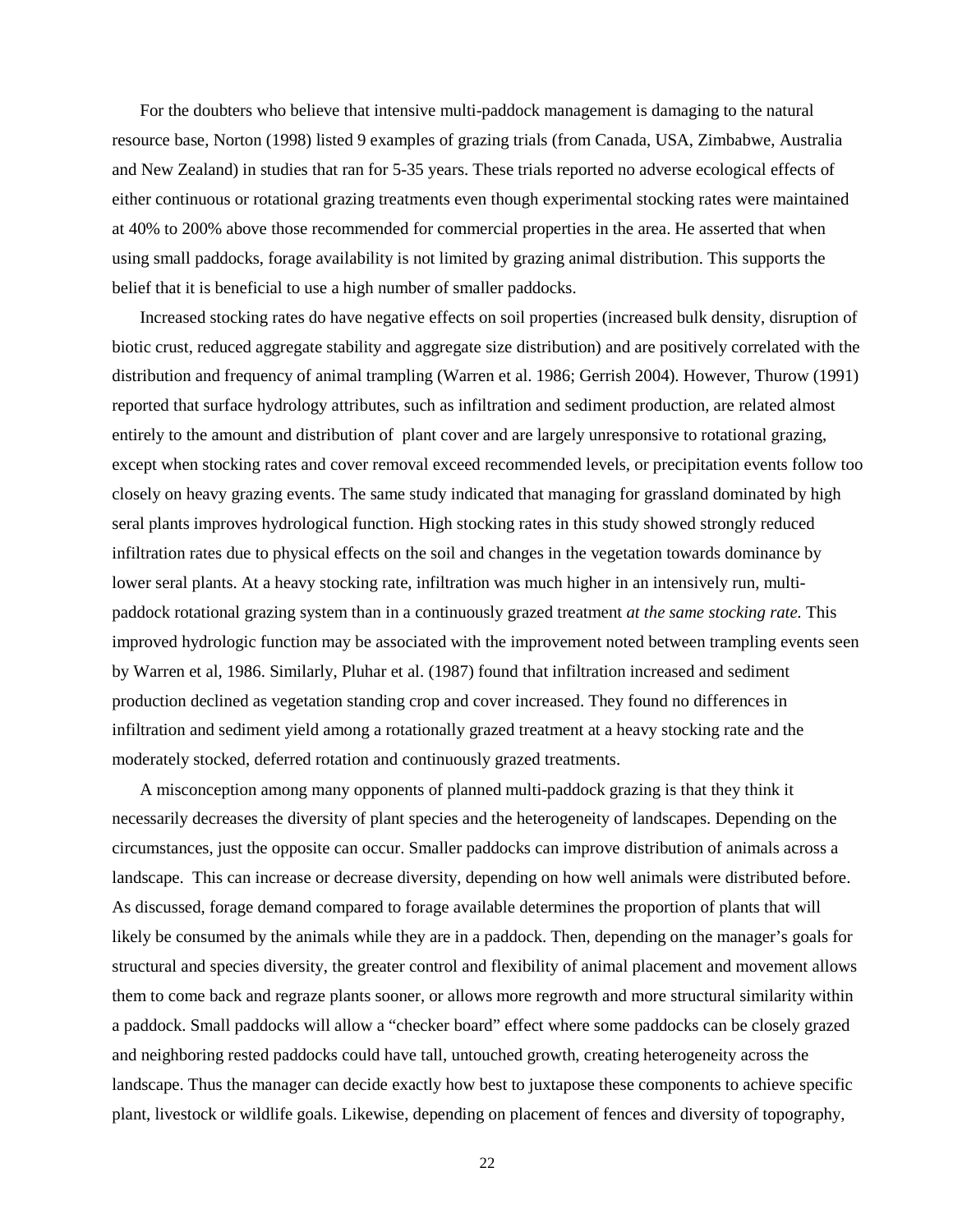aspect, soils, and plant communities within paddocks, grazing can be more or less uniform within a paddock for a given graze period.

#### **LIMITATIONS OF RESEARCH ON MULTI-PADDOCK GRAZING**

The results of much experimental research are inconsistent with the demonstrated effectiveness on commercial properties in many countries of planned multi-paddock grazing management. The potential for significantly higher production under planned multi-paddock grazing management, consistent with producer experience, can be justified with published research data, using scientific arguments focusing on the temporal and spatial aspects of grazing management and their physiological effects on plant and animal production and complementary relationships. Many grazing system research projects have been conducted with no ecological or production goals and have often ignored relevant ecological research or practical knowledge when choosing and implementing treatments. This lack of treatment goals or consideration of their possible efficacy allows limited opportunity for understanding mechanisms behind observed results. Consequently, the relevance of much small-scale research on grazing systems is of questionable value to commercial ranch managers.

We offer the following reasons to explain these differences in perception: (1) The manner in which researchers have managed multi-paddock grazing treatments has been sub-optimal for providing the best possible vegetation or animal production results; (2) The notion that rotational grazing can control frequency of defoliation within a grazing period is flawed *at the scale of rotations employed in research trials* (Norton 1998); (3) Grazing systems comparisons in small-paddock trials fail to address the problem that continuous grazing in large paddocks causes patch grazing and localized pasture degradation and underuse elsewhere, resulting in low growth rate relative to moderately and more uniformly grazed vegetation; and (4) The omissions in grazing research of a spatial dimension and consideration of the effect of grazing management on animal activities have created a communication gap between scientists and commercial producers, for whom landscape features and herd behavior are a prominent aspect of their production system.

Research experiments are structured to minimize variability when testing hypotheses to promote understanding of ecological processes. Yet, in nature individuality and variability are the rule, not the exception to the rule. Thus, an effectively designed grazing experiment may not necessarily represent the most flexible and hence effective way to manage a ranch enterprise for production or conservation goals. Grazing treatments may be intentionally severe to induce ecological contrasts, and they are usually applied more rigidly than the adaptive management practiced by many grazing managers. Effective management must be adaptive to changing conditions and environments, and timely monitoring information is crucial to this process (Danckwerts et al. 1993). Consequently, research results may be inapplicable or misleading if not placed within an adaptive management framework managing for sustainable use at the landscape scale.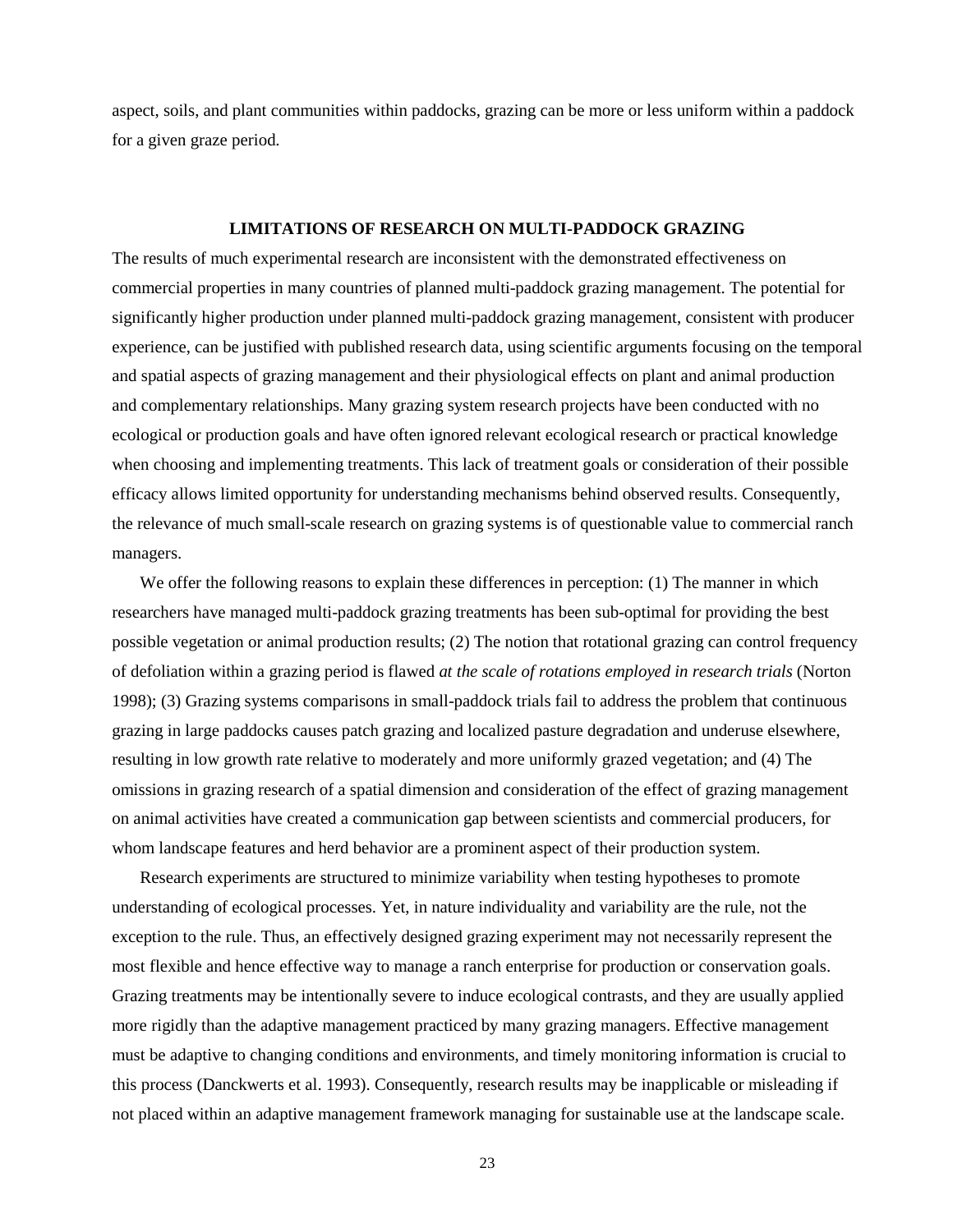Researchers have rarely taken into account how the manner of conducting experiments has contributed to the results obtained. Any experiment is merely an inflection in time and space of biophysical processes that link soils, plants, herbivores and people. If the same treatments were applied while managing for the best ecological, social and economic outcomes, how would the results differ? For example, as mentioned previously, there was confounding in many experiments between continuous grazing at moderate stocking rates and much heavier (often double) stocking rates with intensive rotational grazing treatments (Briske et al. 2008). The vast majority of grazing studies cited above compared responses to continuous season-long grazing at recommended stocking rates that optimize livestock gains per head or per unit land area (e.g., Bement 1969) with responses to the short-duration grazing at a higher stocking rate, often 1.5 to 2 times greater. Stocking rate, in any given circumstance, has greater effects on animal and vegetation responses than grazing system (Van Poollen and Lacey 1979; Heitschmidt and Taylor 1991; Manley et al. 1997; Gillen et al. 1998; McCollum et al. 1999).

This confounding with different stocking rates between systems being compared is further exacerbated by the variable weather in semi-arid grazing ecosystems. Accepted good management during droughts commonly includes reducing stock numbers early to reduce damage to the vegetation, animal condition and profitability. These patterns at best mimic natural systems in which the number of animals decreases during a drought and then gradually increases as a drought diminishes. Experiments have very rarely done so. If they did, the higher stocking rate treatments might not incur detrimental effects and would be consistent with accepted good management practices. The currently perceived "correct" management of an experiment is often not the best way to manage in a production ranch setting. It is very important to take these differences into account when giving management advice. Whether managers use continuous, pauci- or multi-camp systems they need to know how to manage their ranches to get the best results and avoid the problems associated with each system. To do this they need to know the benefits of each management system if it were managed to give the best result. Most experiments comparing continuous with rotational grazing systems set the rotations, rather than manage them for best animal or plant responses within the constraints of the system.

As outlined above, the small spatial and temporal scales at which most experimental grazing systems research is conducted has produced contrasting viewpoints between research scientists and successful grazing managers. These scale effects are largely ignored when extrapolating experimental results to largescale ranch operations. The short time frames of most studies, and the lack of awareness of adaptation troughs for soils, plants, herbivores and people, ignore realities of systems as they transition to different modes of use (Provenza 2003a). The majority of experimental paddocks have been considerably smaller (usually < 25 ha and often < 5 ha) than pasture sizes of commercial ranches (500 to 5,000 ha or more; Norton 1998). This juxtaposition of scales has had profound consequences for the translation of experimental results to the management of grazed ecosystems. Small research paddocks that are grazed continuously do not always mimic the continuous grazing of large paddocks because they preclude evaluation of uneven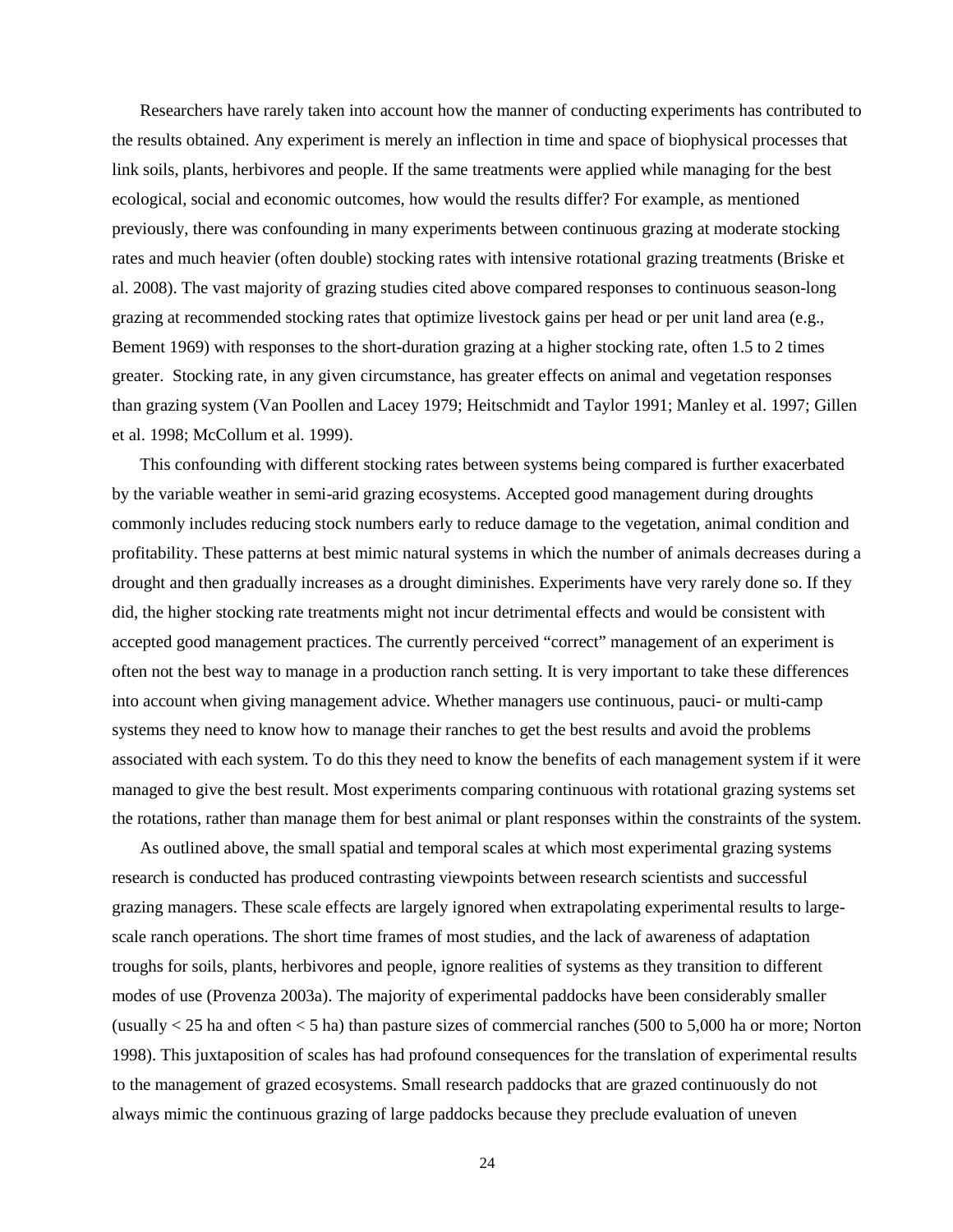landscape utilization (Norton 1998; Teague and Dowhower 2003; Teague et al. 2004). Smaller experimental paddocks usually result in a more uniform distribution of grazing pressure (Barnes et al. 2008), which restricts ability to evaluate how grazing animals use landscapes. There should be greater awareness of the problems in extrapolating results from small scale experiments to grazed ecosystems at larger scales. For example, the work of Gammon and Roberts (1978) and O'Reagain and Turner (1992) reported that defoliation is not always controlled more effectively in intensive than in continuous grazing systems, and that forage quality and quantity are not consistently and substantially increased in intensive systems compared to continuous grazing. However, these interpretations may have been different if pasture size had been hundreds or thousands of hectares rather than a few hectares. Similarly, work reported by Derner and Hart (2007) and Hart et al. (1988) suggested there were no differences in performance of animals or vegetation between continuous grazing and a treatment including deferment. It is probable that in this circumstance, as in other small-scale experiments (24 ha), the continuously grazed paddocks would have received a more uniform defoliation than would occur in the larger paddocks encountered on commercial ranches that also varied in biophysical characteristics. Thus the patch and area-selective grazing that causes deterioration under continuous grazing would have been underestimated.

Grazing system research generally has not acknowledged other research on the effects of grazing at a large scale (see Coughenour et al. 1985; Fuls 1992; O'Connor 1992; Bailey et al.1996; Teague et al. 2004; Archibald et al. 2005), which demonstrates the often detrimental effects of patch and area-selective grazing in the landscape. Teague et al. (2004) found that in large pastures, 1500-2000 ha in size, resting provided by rotational grazing reduced deterioration and facilitated improvement of shortgrass and midgrass patches associated with patch and area-selective grazing. A phenomenon such as enhanced productivity based on individual plant and community response to defoliation, that is not detected at a small scale, is often likely to emerge at a larger scale (Levin 1993; Bissonette 1997; Turner et al. 2001), particularly if there are interactions between grazers and plants that affect productivity at larger scales as has been shown by Frank and Groffman (1998).

Failure to consider the rate and scale of ecosystems response to changes in management activities may further minimize the value of translating experimental research to management situations. Such effects are unlikely to be detected in small-scale experiments conducted over 2 to 3 years. It is very difficult to determine treatment differences in rangeland ecosystems because of the slow or erratic response times that may be triggered by reactions to stochastic events such as climatic fluctuations that interact with management actions (Danckwerts et al. 1993), but these effects are critical to determining what is sustainable and what is not. Watson et al. (1996) and Walker (1988) emphasize that, even though climate is the most important driver in rangeland ecosystems, management is still critical to sustainable management. Watson et al. (1996) further state that emphasizing climatic or other event-driven or episodic drivers may de-emphasize the importance of management that can better take advantage of these events within a relatively stable plant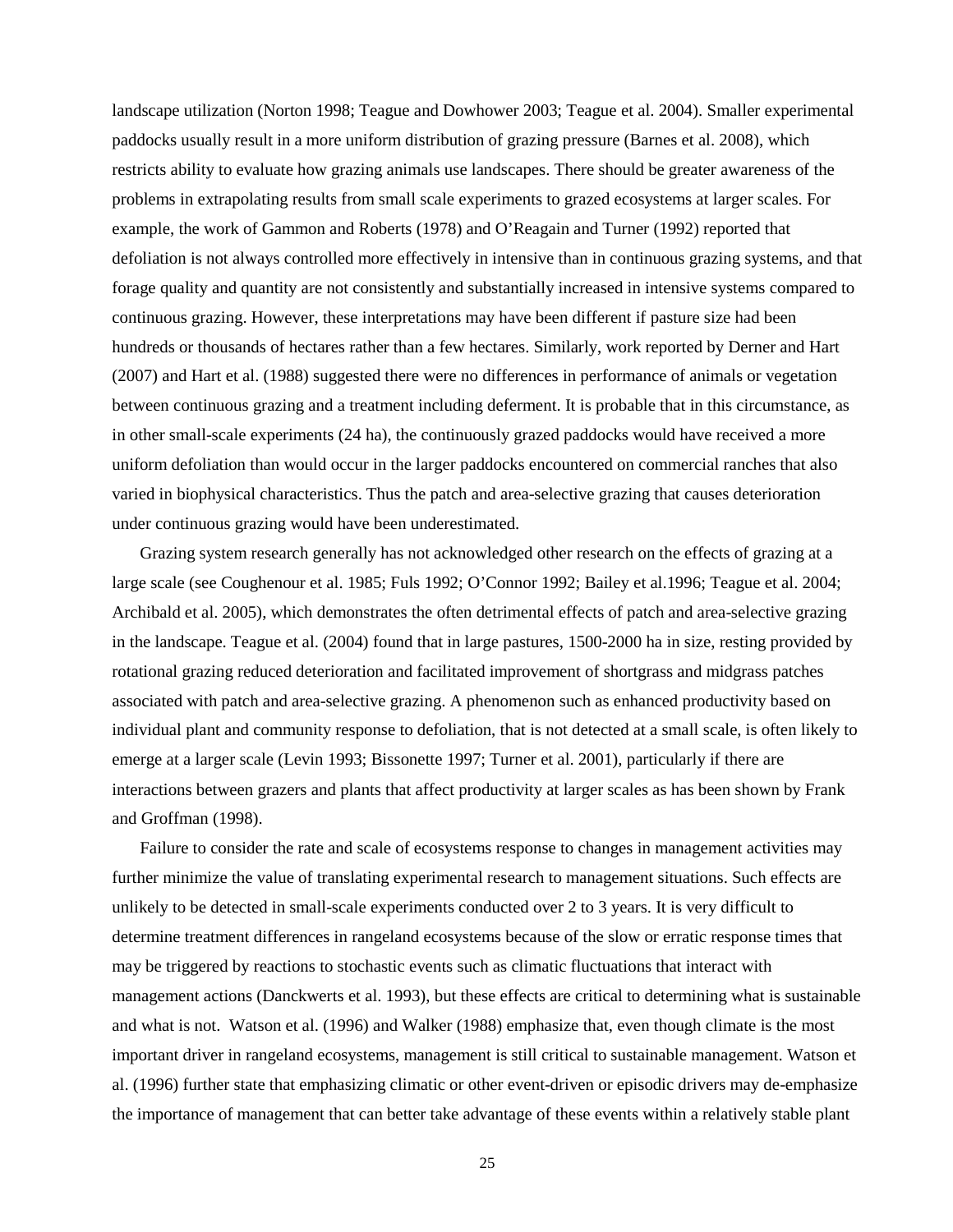community. Management directed towards soil moisture, seed production, etc., can "condition" the resource to take fuller advantage of these episodic events when they occur, particularly if the event is of a marginal magnitude (Gerrish 2004). One interesting question that comes from the discussion of Watson et al. (1996) whether such conditioning can move a plant community from one stable state to another when some advantageous circumstance occurs (e.g. a particularly wet spring following a drought or wildfire). Time in the order of decades may be needed to evaluate these types of changes on rangelands (Burke et al. 1998).

Advocates of rotational grazing have long contended that timing of grazing and recovery periods according to plant growth rates is of central importance to their success (Savory 1983; McCosker 1994), and that many failures may have been due to not slowing down the rate of rotation during slow or no growth to provide for a non-grazing interval long enough for complete recovery (Savory with Butterfield 1999). The benefits of rotational grazing in many studies may have been reduced or lost due to calendar-based, multiplecycle rotations (e.g., Kirby et al. 1986; Burboa-Cabrera et al. 2003; Derner and Hart 2007; Hart et al. 1988; Hart et al. 1993). Recommendations asserting no benefits from periodic recovery in these circumstances must be suspect because the benefits are dependent on timing relative to conditions adequate for plant growth (Mullahey et al. 1990; Mullahey et al. 1991; Reese et al. 1996; Cullan et al. 1999). Many grazing studies have used insufficient recovery periods (e.g., 2 months during dormancy) even when the rotation was flexible (e.g., Bryant et al. 1989; Walker et al. 1989).

Another significant factor that can influence research results is the time the different elements in a system take to change from previous pre-experimental management. A shift from continuous grazing at low stocking rates to intensively managed rotational grazing at the same or higher stocking rates will affect many ecosystem variables, including soils, vegetation, livestock and associated herbivores at different temporal and spatial scales, and it may take several years after making consistent, substantial, correct management changes for the system to adapt to these new conditions (Provenza 2003a; 2008), and decades for changes to be measurable at the landscape level. However, they may respond relatively rapidly in preferred grazing areas or those receiving run-on or sub-surface moisture (e.g. Teague et al. 2004). Therefore, some means of stratified measurement of vegetation responses for grazing research studies and of stratified monitoring to obtain timely monitoring information to facilitate management decisions as advocated by Danckwerts et al. (1993) would be desirable. Developing protocols that are time efficient and repeatable is ripe for scientific investigation, as currently being pursued by people such as Gregg Simonds (personal communication). Animals accustomed to low-density continuous stocking can be trained to increase harvest speed and efficiency, but this takes time and a few never adjust (Provenza 2003a; 2008). Research experiments that operate for short periods following treatment imposition may capture the period of system adaptation and underestimate the potential of long-term intensive grazing systems. When well managed, long-term intensive grazing programs improve after the adaptation phase (Merrill 1954; Provenza 2003a). These factors have largely been ignored in research projects, or there have been constraints to taking them into account.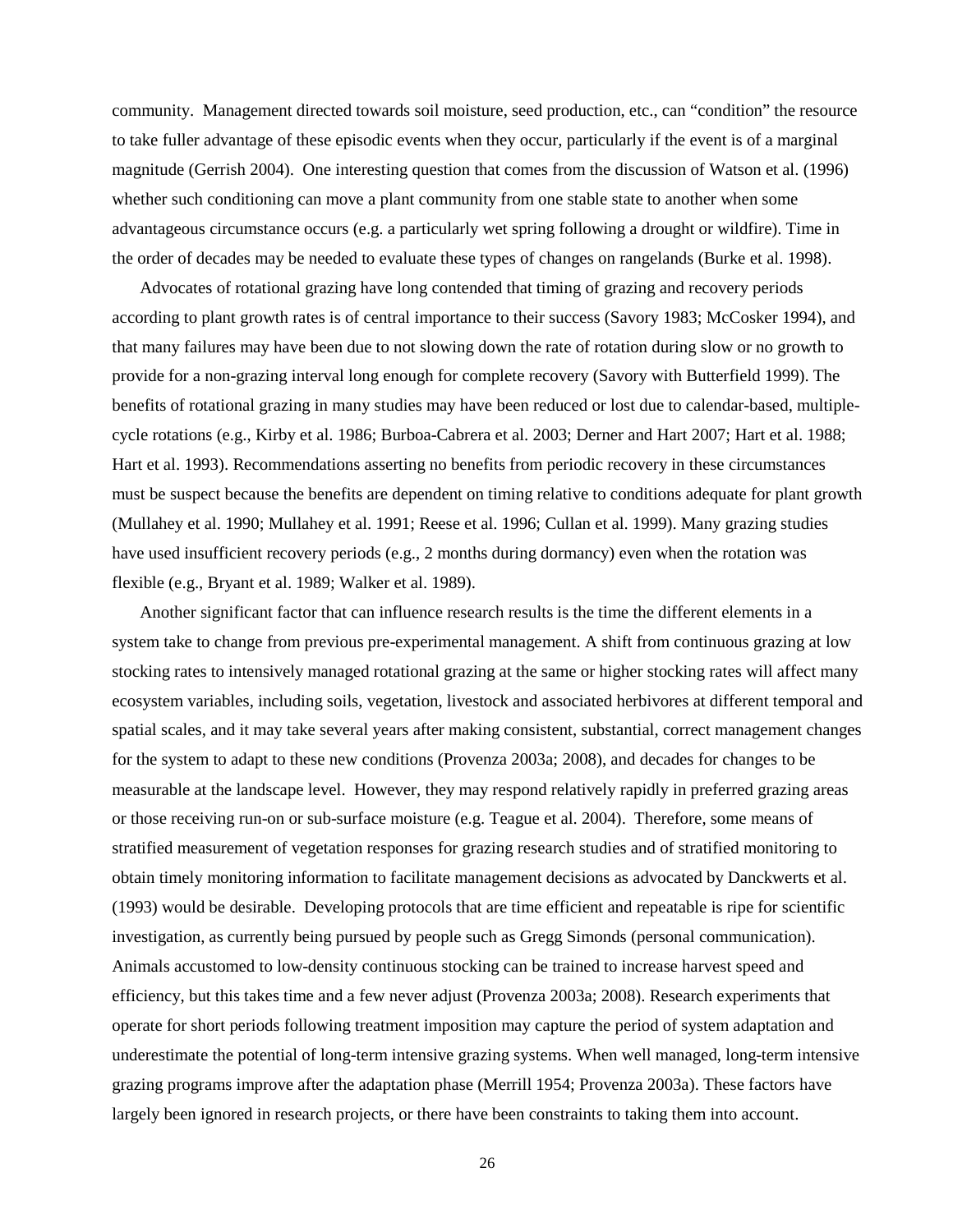### **FUTURE RESEARCH**

Attempts to study grazing systems are complicated by many issues, not the least of which is having adequate resources. With limited land and funds, researchers have been forced to conduct experiments on small areas of land. The necessity for comparable land attributes between replicates only exacerbates this problem. As changes occur relatively slowly in rangeland ecosystems it is unreasonable to expect meaningful results from research conducted over less than 10-year periods, for reasons outlined by Burke et al. (1998). Indeed, given the dynamics of landscapes, it is reasonable to ask if soils, plants and herbivores ever reach any sort of equilibrium (Provenza 2003b; 2008). While certain questions can be answered from small-scale, short-timeframe operations, the applicability of such research should not be overextended. These limitations may be overcome by monitoring biological processes related to soils, plants and herbivores on ranches managed successfully for many years, often decades, and using systems-level simulation modeling. Comparing the experiences of successful and unsuccessful managers will provide insights unlikely to emerge on research stations.

There are a number of advantages to monitoring ranches with and without track records of successful multi-paddock grazing management. A case study by Jacobo et al. (2006) compared adjacent ranches that used either continuous or rotational grazing, and similarly, Earl and Jones (1996) studied producer-managed rotational grazing at the ranch scale. The strength of this approach is that researchers could evaluate the entire ranch enterprises within the constraints of respective grazing regimes, including the capacity to adaptively manage for the best possible outcomes. This approach simultaneously evaluates ecological and managerial responses. A number of ranches world-wide have been successfully managed at different levels of sophistication using pauci- and multi-paddock systems. Some have operated successfully for nearly three decades. The importance of data gathered from such management over these long periods of time should not be ignored.

The belief that intensive grazing systems involving many paddocks per herd  $(>20)$  will necessarily increase profits has largely not been substantiated, even though an ecological economic evaluation of a ranch in South Africa does not refute this claim (Beukes et al 2002). However, successful ranch businesses that employ such management, for example the Richard's Ranch in Jack County Texas, have demonstrated superior profitability and return on capital investment. The Richard's Ranch has demonstrated superior performance and economic results when evaluated in the US National Cattlemen's Beef Association-Standardized Performance Analysis program (Bevers pers. Comm.<sup>[1](#page-26-0)</sup>). This particular ranch has also won conservation awards from the Society of Range Management, Texas Parks and Wildlife Department, and the

 $\overline{a}$ 

<span id="page-26-0"></span><sup>&</sup>lt;sup>1</sup> Stan Bevers, Extension Economist, Texas AgriLife Extension, P.O. Box 1658, Vernon, Texas 76385.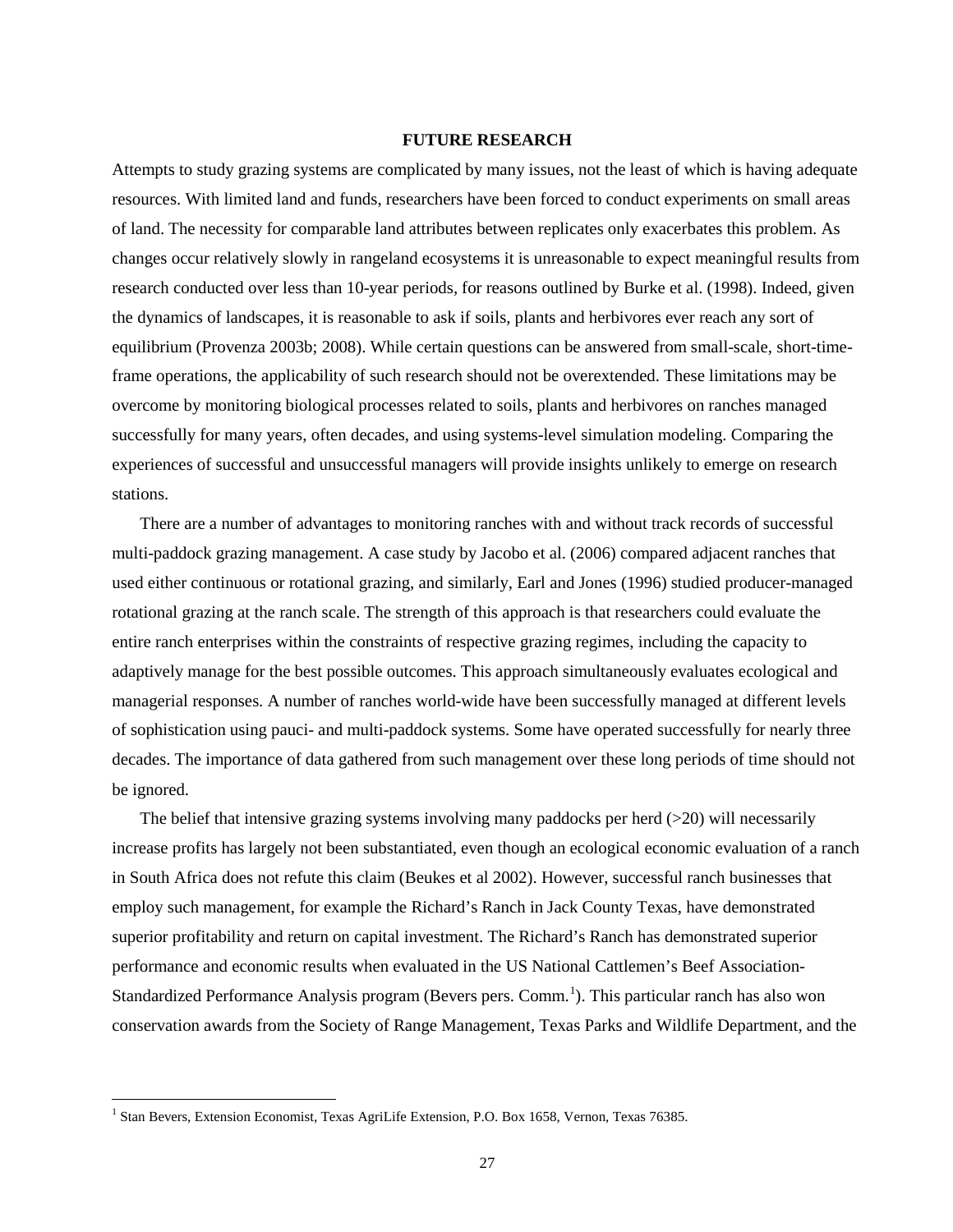National Cattleman's Beef Association. It is important that research examines and documents this topic as well as the impact of such management on the natural resources.

Systems-level simulation modeling can complement both small paddock and ranch-based research as the influence of treatments can be explored without the space, variability, time or cost limitations of traditional small-scale or ranch-based research. Simulation modeling would also develop a sound theoretical base for understanding of processes and linking biophysical processes with observed results, essential elements that have so far been lacking. Developing understanding from large data sets requires theory, and theory often requires models to test understanding (Woodward 2005). Modelling of grazing systems has included such topics as ecological economics (Beukes et al. 2002), stock number management strategies (Hahn et al.1999; Diaz-Solis et al. 2003), spatial issues (Witten et al. 2005; Müller et al. 2006) and achieving a better understanding of field experiments (Teague and Foy 2004).

#### **ALTERNATIVE RESEARCH HYPOTHESES AND PARADIGMS**

The original paradigm of rangeland management was based on the widespread observation that degradation of the range resource was largely due to excessive numbers of livestock. In this paradigm the solution was to reduce stocking rates while allowing season-long continuous grazing to continue. Subsequently, another paradigm was developed following the experience of pioneer rancher conservationists and scientists, who had achieved significant range improvement using growing season deferment to allow recovery periods (Smith 1895; Sampson 1913; Scott 1953; Matthews 1954; Merrill 1954; Hormay 1956; Hormay and Evanko 1958; Hormay and Talbot 1961; Hormay 1970; Müller et al. 2006; Booysen and Tainton 1978; Tainton et al. 1999). A number of earlier researchers confirmed the success of using growing season deferment, often in conjunction with rotational grazing (Rogler, 1951; Merrill, 1954; Reardon and Merrill, 1976; Smith and Owensby, 1978; Daines 1980; Danckwerts et al. 1993; Taylor et al. 1993; Kirkman and Moore 1995).

A third, more radical paradigm was developed in the early 1970s based on earlier writings (Voisin 1959; Acocks 1966) which inspired people such as Savory and colleagues (Savory 1978, 1983; Savory and Parsons 1980; Savory and Butterfield 1999) and Gerrish and colleagues (Gerrish 2004) to explore the merits of multipaddock, high-density rotational grazing in rangeland ecosystems using grazing periods that were unconventionally short and stocking rates that were considered irresponsibly high. Since then, many ranchers have substantially increased stocking rates while simultaneously improving range vegetation composition using these methods (Goodloe 1969; Tainton et al. 1977; Cumming 1989; McCosker 1994; Earl and Jones 1996; Stinner et al. 1997; Norton 1998, 2003; Sayre 2000; Berton 2001; Gordon 2002). Many in the rangeland science discipline have totally rejected this alternative paradigm, even in the face of much anecdotal evidence (Holechek et al. 1999, 2000; Galt et al. 2000; Briske et al. 2008).

It is most difficult in science, as in other fields, to shake off accepted views (Dubin 1978). Many scientists feel threatened professionally when an innovative and nontraditional way of thinking is introduced.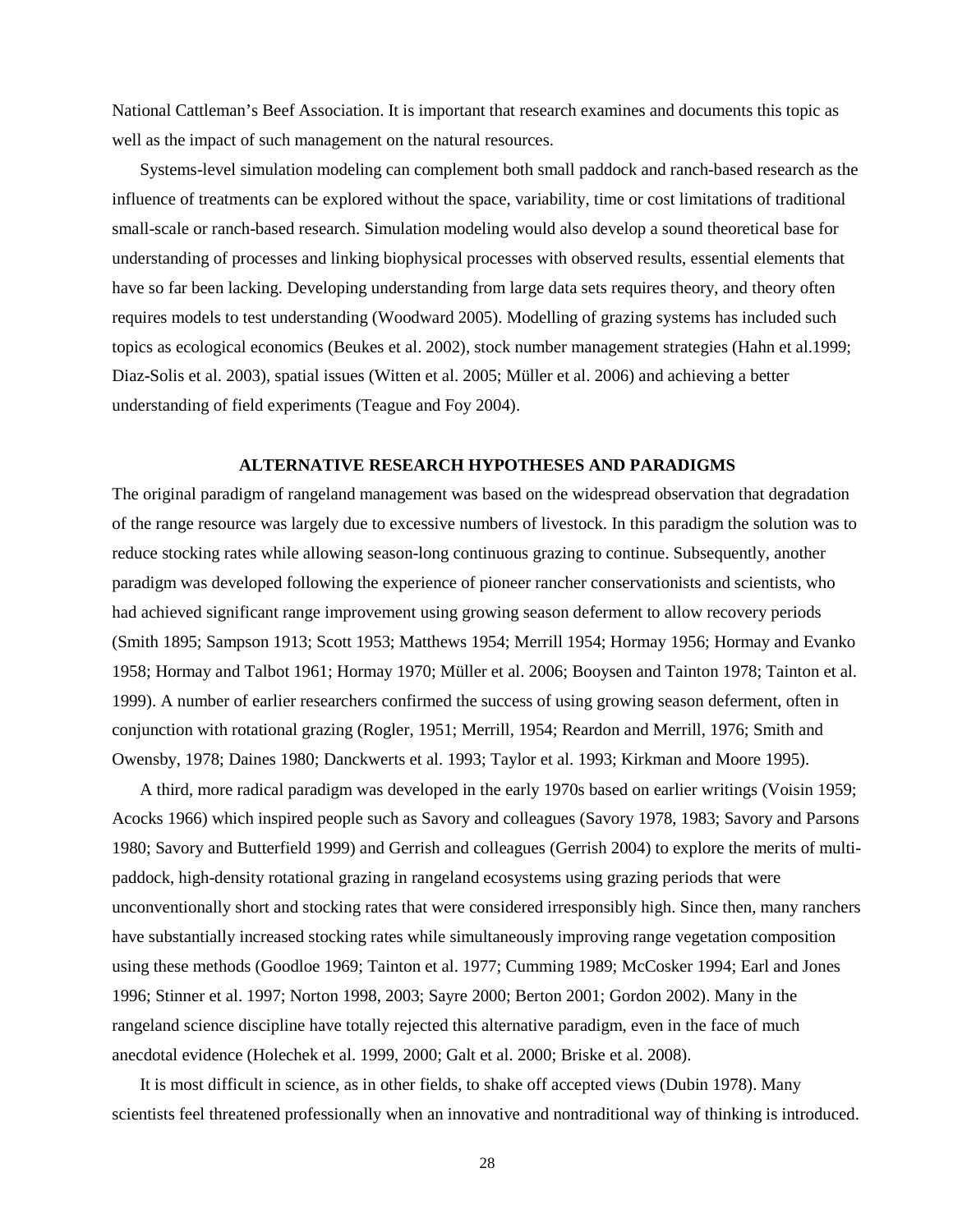That is especially true if: (1) a new way of thinking involves a major shift in the scientific paradigm; (2) acceptance of the new theory implies that currently used practices are inadequate or inappropriate; or (3) the new theory threatens the assumptions of the established paradigm. Obsolescence of knowledge threatens the professional integrity of proponents of that knowledge, or the assumptions of the new paradigm appear so contradictory to the assumptions of the accepted paradigm that it is rejected outright. An example from the medical profession is the systematic and long-term intransigence of the established medical profession to prevent legal acceptance of the chiropractic profession, which is now widely accepted and operates with full legal authority (Lisa 1986).

Traditionally, disciplines operate on the tenets of a single major paradigm (Kuhn 1970), which produces valuable but incomplete understanding. All paradigms are a narrow view of the multifaceted nature of most fields of study (Burrell and Morgan 1979; Frost 1980; Provenza 2000). Different paradigms are grounded in fundamentally different assumptions and produce markedly different ways of approaching and building a theoretical base for any discipline (Gioia and Pitre 1990). Considering and comparing more than one paradigm can generate more complete knowledge than is possible with any single paradigm. A broader approach that accounts for differing paradigmatic assumptions yields a more comprehensive understanding of the processes of nature, and their constantly changing manifestations.

It is important to remember when assessing any hypothesis that a single refutation is sufficient to illustrate that the hypothesis being tested should probably be revised to accommodate what has been learned by such a refutation (Kuhn 1970). The numerous instances from research studies outlined in this document and evidence from scores of ranchers around the world provide solid reasons to modify the hypothesis expressed by Briske et al. (2008) that there is no reason to favor multi-paddock rotational grazing over continuous grazing and conservative stocking. Because hypotheses cannot be proved, only rejected, the role of science is to test alternative hypotheses or paradigms and specifically try to refute them. Consequently, we need to expand our methods of enquiry to include ranch-based research and simulation models to develop and test theories, and constantly check conclusions for any inconsistencies between them and evidence from other sources.

To do so, we must focus not only on comparisons of grazing systems, but on the relationships between biophysical processes and management. While it is certainly possible to understand the processes of nature, and much is known about soils, plants and herbivores, the variation inherent in the manifestation of processes in time and space precludes direct comparisons of grazing systems *per se* in experimental analyses. All the physical and biological variables in the various processes are in constant flux, as influenced by history, necessity and chance, and therefore their manifestations become unique in time and space (Provenza 2000). Managers must work with physical and biological processes to manage landscapes. Optimally, this involves knowledge of processes combined with flexibility to respond to ever-changing environments, and that can't be studied with classical grazing studies. Flexibility in the face of unending change is what plants, herbivores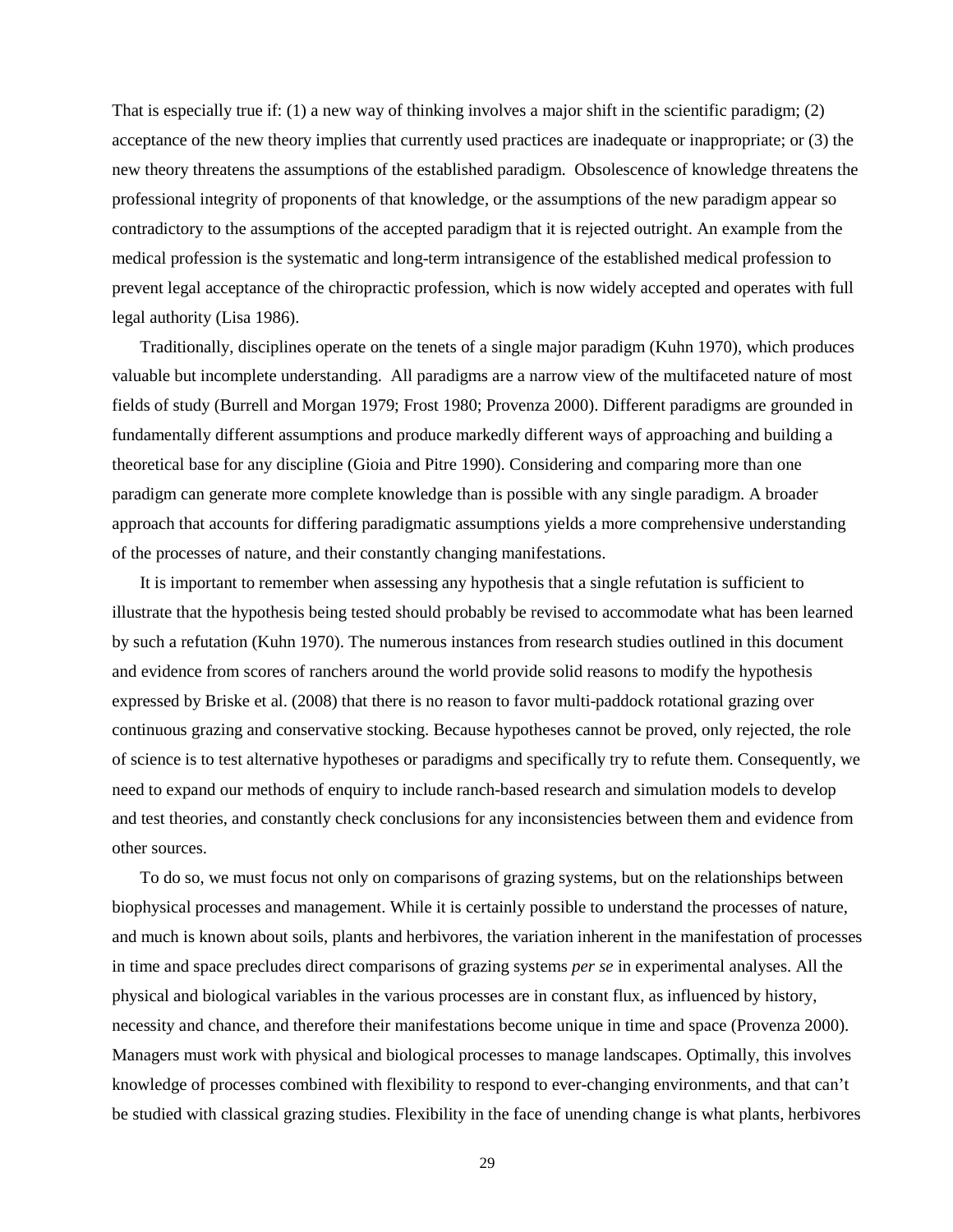and people are about, and that involves ongoing interactions among genes, environments and chance (Lewontin 2000).

## **CONCLUSIONS**

A large body of evidence from controlled experimentation before the mid-1980s has shown effects of defoliation by grazing animals on plants and the benefits of adequate recovery following defoliation. The benefits of multi-paddock rotational grazing on commercial livestock enterprises have been evident for many years in many countries. However, despite these observations and the benefit to species composition found in numerous studies of planned grazing deferment, most recent rangelands grazing studies suggest that rotational grazing improves neither vegetation nor animal production relative to continuous grazing. Detailed comparisons of research methods and practical experience of successful practitioners of multi-paddock grazing management have identified a number of areas that explain why such different perceptions have arisen. The uneven distribution of livestock in continuously grazed large paddocks leads to localised pasture degradation, which has not been accommodated in the design of most research studies comparing continuous grazing to rotational grazing. This oversight also assumes spatial homogeneity of forage availability and utilization, which is refuted by a large body of observations at larger scales.

This failure to take into account plant and animal processes at appropriate temporal and spatial scales has resulted in incorrect interpretations for rangeland management. Research at a small scale diminishes the degree of selective use and impact that animals have over the landscape. This has resulted in many researchers interpreting the herbivore as an amorphous, diffuse defoliator, that plucks forage in random fashion or like a harvesting machine blanketing the pasture, and even when defoliating selectively does so in a spatially uniform way as implied by Briske et al. (2008). In fact the herbivore is an animal with a pointsampling defoliation apparatus, that moves in forward motion and normally walks long distances, that responds to visual and tactile cues and reacts to its surroundings in various ways, that engages in activities other than defoliation, that is a social creature influenced by history, necessity and chance, that has biological limits to bite size and energy expenditure, and that develops patterns of behavior in response to its environment and companions. Grazing ungulates have an entirely different impact on the landscape than that implied by Briske et al. (2008), as is well documented by work at the landscape scale we have outlined earlier in this chapter. This points to an entirely different and more meaningful way of designing and interpreting grazing trials.

Another reason for mixed results is that researchers have often applied treatments that did not adequately consider physiological effects, complementary relationships among soils, plants, animal behavior, preferences and selectivity, and ecological processes like water and mineral cycles. As a result, they often do not address nor provide valid answers to practical questions such as: how good is this management option; where is it successful; and what does it take to make it work as well as possible? Consequently,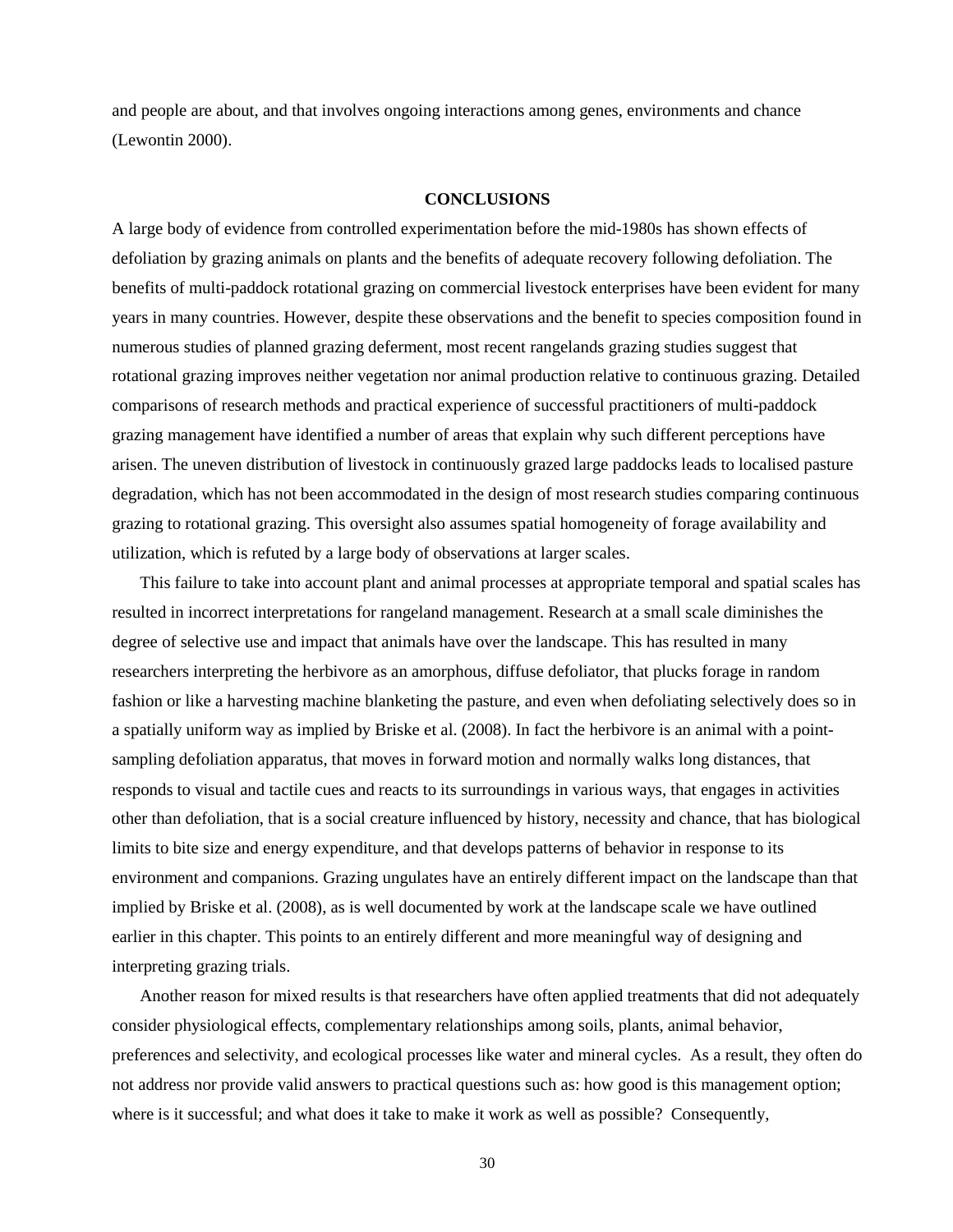interpretation of grazing trials by some researchers has incorrectly concluded that planned grazing benefits neither vegetation nor animal production relative to continuous grazing. As we have indicated in this document, unless experiments have been conducted in a manner that aims at achieving the best plant and animal responses, the results will probably be misleading in defining the potential of an experimental treatment. Similarly, when reviewing the literature to draw general conclusions (Holechek et al. 1999, 2000, 2004; Briske et al. 2008), each experiment needs to be examined to see how it was conducted and if the objective was such that the study results could be extrapolated to practical ranch situations. If it was not conducted in a manner that current understanding would define as the potential of the treatment, then the interpretation of the experiment will be spurious and misleading. In addition, if such reviews use only references that support a particular viewpoint and do not relate to what a manager needs to know, understanding of the subject will be clouded and not enhanced. Thus it is essential to address and test alternative hypotheses with equal vigor using comparable management goals.

In contrast to the conclusions of many researchers, numerous commercial livestock enterprises in many countries have used a basic knowledge of plant and animal physiology and ecology within an adaptive, goaloriented management approach to implement successful planned grazing management programs. When evaluated as a body, comparisons of research methods and results and practical experiences of successful planned grazing practitioners identify a number of areas that explain why such different perceptions have arisen. When evaluated using a paradigm encompassing basic ecological and biological principles, these results provide insights that allow the formulation of guidelines for implementing planned grazing management programs that can more effectively meet vegetation, production and financial goals in variable environments relative to continuous grazing and conservative stocking.

Managers need to know how to work adaptively within their operations to produce the best results and minimize inherent problems. Successful ranchers modify their management to achieve the best possible outcomes in terms of profitability and enhancing or maintaining ecosystem health. Researchers have much to learn by working with successful ranchers. Examples of this research approach have compared continuous grazing with an intensive grazing system on commercial ranches (Earl and Jones 1996; Jacobo et al. 2006). The ranches were adaptively managed for the best possible outcomes within the constraints of each system. Using this approach, many of the constraints inherent in the way some grazing systems research has been conducted could be avoided. Monitoring ranches that have been successfully operating intensive grazing management for many years, often decades, might also be the only way we can address the pertinent question raised by Burke et al. (1998) on the much neglected subject of time needed to register changes in rangeland ecosystems. Simulation modeling represents an additional and complementary research approach where cost and logistics preclude field experimentation over large spatial and temporal scales (e.g., Hahn et al. 1999; Beukes et al. 2002; Diaz-Solis et al. 2003; Teague and Foy 2004). This approach is well suited to evaluating the managerial and ecological components of grazing systems, both independently and in combination.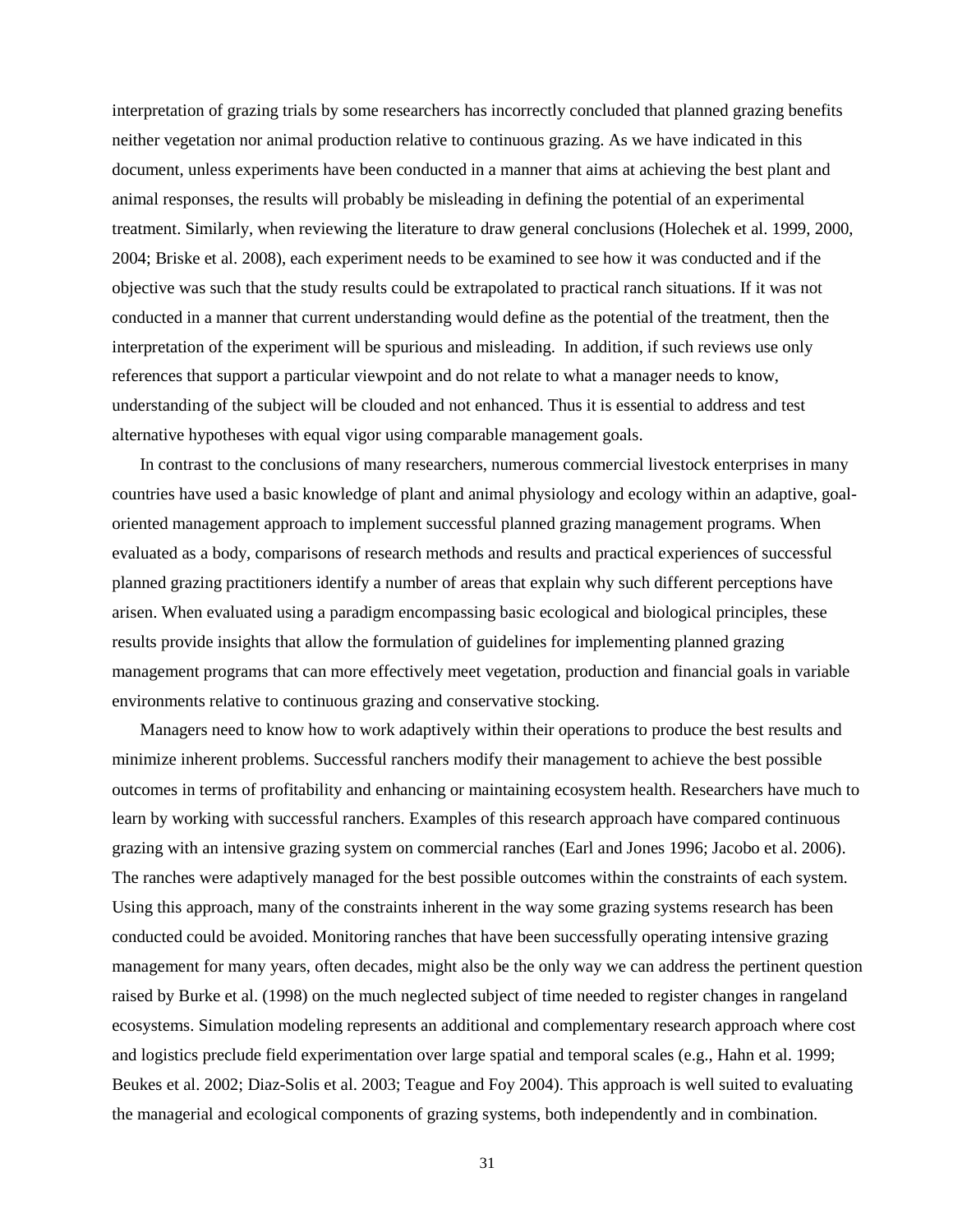Published research and experience from ranchers has indicated that the following management factors are the keys to achieving desired goals: (1) Careful grazing and financial planning to reduce costs, improve work efficiency, enhance profitability, and achieve environmental goals; (2) Providing sufficient growing season deferment to maintain or improve range condition; (3) Grazing grasses and forbs moderately during the growing season for a short period and allowing adequate recovery; (4) Timing grazing to mitigate detrimental effects of defoliation at critical points in the life cycle of preferred species inter- and intraannually; (5) Where significant regrowth is likely, grazing the area again before the forage has matured too much; (6) Flexible stocking to match forage availability and animal numbers in wet and dry years, or having a buffer grazing area available; (7) Using fire to manage livestock distribution; and (8) Using multiple livestock species. These can be achieved with more control in multi-paddock systems but the same principles can be applied in pauci-paddock systems as practiced by many ranchers in many countries.

The benefits of properly implemented, planned grazing management, as well as the results of poorly implemented programs have been evident for many years on commercial livestock enterprises in many countries, and are also evident from research trials. For those managers who wish to use simple, less management-intensive operations, various pauci-paddock systems can be employed to plan recovery periods during the growing season with or without using planned rotational grazing. The outlined management guidelines will maximize benefits and minimize potentially negative results. More intensive management with appropriate use of multi-paddock systems can increase productivity and improve rangeland health if managed appropriately using the guidelines above. The key to sustainability using these high-intensity systems is high stock density with short grazing periods and moderate utilization, followed by recovery periods to maintain forage nutritional status and productivity. More even animal distribution is automatically achieved by such a system, and the benefit of this to livestock production is already evident from research studies involving small paddocks and to wild and domestic animals on large ranches. In the variable climate associated with all range ecosystems, management needs to be flexible so animal numbers match forage amounts and animals are presented with high quality material in both wet and dry years. As each ranch and rancher is different we have carefully avoided suggesting whether less or more-intensive management is better. We have throughout concentrated on providing information that will aid in improving management for any level of management intensity.

Managing grazing does not necessarily involve more fencing. Fire can be used to spread grazing pressure and minimize the negative effects of overgrazing on more heavily used patches and areas in a grazing unit and enhance vegetation structural heterogeneity and wildlife habitat. Rotational grazing may also be partly implemented through methods other than intensive fencing, including rotating access to water sources (Martin and Ward 1970), strategic supplementation (Bailey and Welling 2007), herding (Bradford 1998; Coughenour 1991; Butler 2000; Bailey 2005; Bailey et al. 2008), and manipulating animal behavior (Provenza 2003a; Launchbaugh and Howery 2005).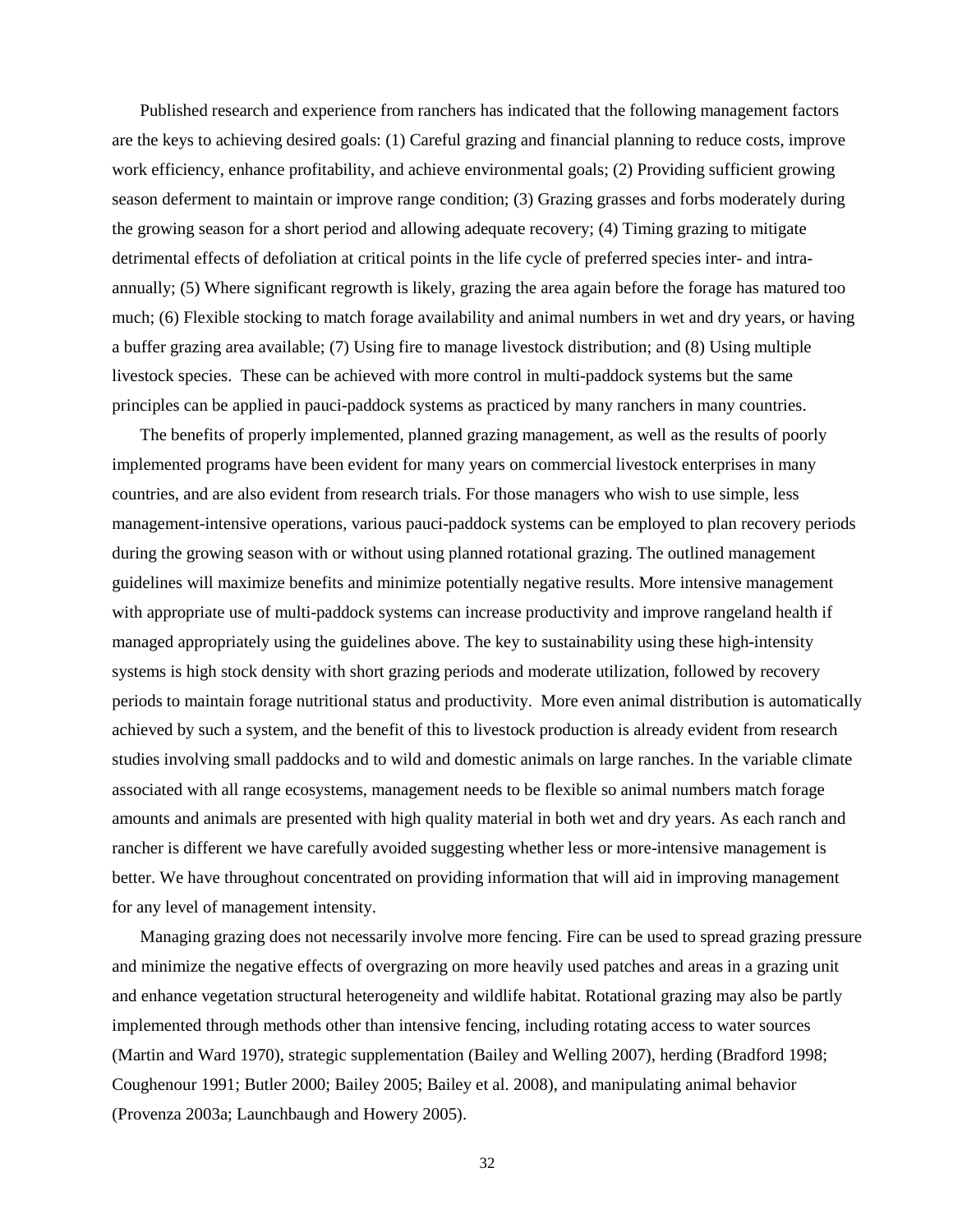Science is a tool to help people understand the processes of nature (Provenza 2000). With regard to grazing management, researchers have used this device primarily to understand interrelationships among physical and biological processes that link soils, plants and herbivores. They have not, as Briske et al. (2008) point out repeatedly, focused on the most important feature of the system, namely the human element of management. Understanding processes is of little value without the flexibility to continually create in the face of uncertainty, and that is what the human element at its best brings to the table in the form of management. Thinking in terms of grazing systems is far less important than understanding processes and determining how to achieve management goals using that knowledge. What matters is feedback from constantly monitoring and continually adjusting the movements of herbivores to ensure the nutrition and health of soils, plants, herbivores and ultimately people. All of that depends upon animals frequently moving across landscapes, whether driven by their needs for nutrients, a herder, rotations through fenced paddocks, fire, or predators (Provenza 2003b; Provenza et al. 2003). People are the glue that links soils, plants and herbivores in grazing systems, and if we really want to understand the innovation and integration essential to the successes of those relationships, we must understand what the best managers do (Provenza 2003a).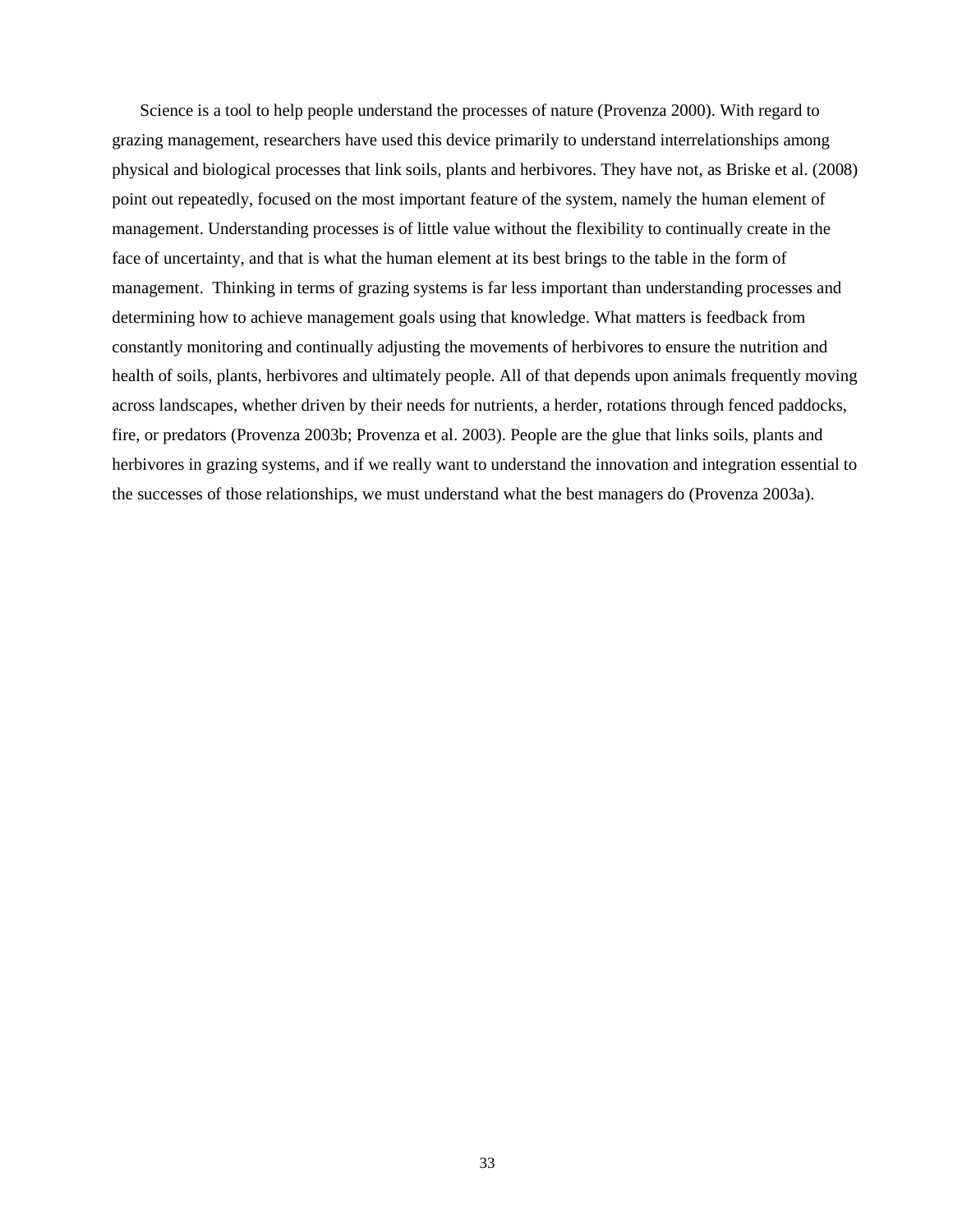### **References**

- Acocks, J.P.H. 1966. Non-selective grazing as a means of veld reclamation. Proceedings of the Grassland Society of South Africa. 1:33-40.
- Archibald, S., W. J. Bond, W. D. Stock, and D. H. K. Fairbanks. 2005. Shaping the landscape: fire–grazer interactions in an African savanna. Ecological Applications 15: 96–109.
- Ash, A.J. and D.M. Stafford-Smith. 1996. Evaluating stocking rate impacts in rangelands: animals don't practice what we preach. Rangeland Journal 18(2): 216-243.
- Bailey, D.W. 2005. Identification and creation of optimum habitat conditions for livestock. Rangeland Ecology & Management 58:109-118.
- Bailey D.W., J.E. Gross, E.A. Laca, L.R. Rittenhouse, M.B. Coughenour, D.M. Swift and P.L. Sims. 1996. Mechanisms that result in large herbivore grazing patterns. Journal of Range Management 49: 386- 400.
- Bailey, D.W. and F.D. Provenza. 2008. Mechanisms determining large-herbivore distribution. Pages 7-28 in H.T.T. Prins and F. van Langevelde (eds.) Resource Ecology: Spatial and Temporal Dynamics of Foraging. Springer. Dordrecht, Netherlands.
- Bailey, D.W., H.C. VanWagoner, R. Weinmeister, and D. Jensen. 2008. Evaluation of low-stress herding and supplement placement for managing cattle grazing in riparian and upland areas. Rangeland Ecology and Management 61:26-37.
- Bailey, D.W. and G.R. Welling. 2007. Evaluation of low-moisture blocks and conventional dry mixes for supplementing minerals and modifying cattle grazing patterns. Rangeland Ecology and Management 60:54-64.
- Barnes, D.L., and R.P. Denny. 1991. A comparison of continuous and rotational grazing on veld at two stocking rates. Journal of the Grassland Society of Southern Africa 8: 168-173.
- Barnes, M.K. 2002. Spatial distribution of grazing on a gradient of paddock size and stocking density [MSc. thesis]. Logan, UT: Utah State University. 63p.
- Barnes, M.K., B.E. Norton, M. Maeno, and J.C. Malechek. 2008. Paddock size and stocking density affect spatial heterogeneity of grazing. Rangeland Ecology and Management in press.
- Belsky, A.J. 1986. Does herbivory benefit plants? A review of the evidence. American Naturalist 127:870- 892.
- Berton, V. (ed.). 2001. The new American farmer: profiles of agricultural innovation. Sustainable Agriculture Research and Education Program, USDA, Washington, D.C.
- Beukes, P.C., R.M. Cowling and S.I. Higgins. 2002. An ecological economic simulation model of a nonselective grazing system in the Nama Karoo, South Africa. Ecological Economics 42:221-242.
- Bissonette, J.A.. 1997. Scale-sensitive ecological properties pp 3-31. In Wildlife and landscape ecology. Ed. J.A. Bissonette. Springer, New York.
- Blydenstein, J. 1966. Root systems of four desert grassland species on grazed and protected sites. Journal of Range Management 19, 93-95.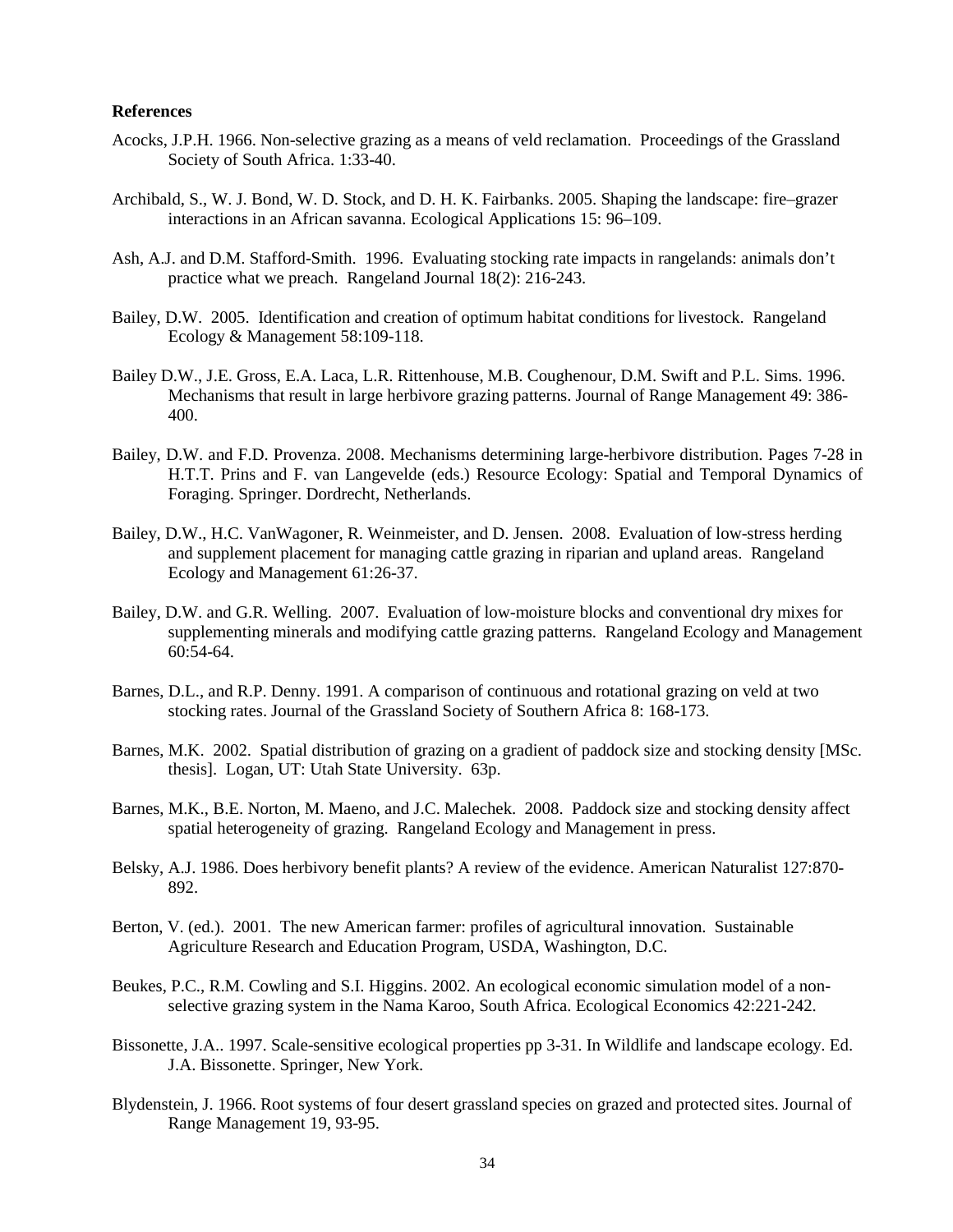- Booysen, P. deV. 1966. A physiological approach to research in pasture management Proceedings of the Grassland Society of Southern Africa. 4:77-96.
- Booysen, P. deV. 1969. An evaluation of the fundamentals of grazing systems. Proceedings of the Grassland Society of Southern Africa 4:84-91.
- Booysen, P. deV. & N.M. Tainton. 1978. Grassland management: principles and practice in South Africa. Proceedings 1st International Rangeland Congress. Denver Colorado, 551-554.
- Bradford, D. 1998. Holistic resource management in the West Elks why it works. Rangelands 20:6-9.
- Briske, D. D. 1991. Developmental morphology and physiology of grasses. *In:* Grazing Management and Ecological Perspective (eds R.K. Heitschmidt and J.W. Stuth) pp. 85-108. Timber Press, Portland, Oregon.
- Briske, D.D., J.D. Derner, J.R. Brown, S.D. Fuhlendorf, W.R. Teague, K.M. Havstad, R.L. Gillen, A.J. Ash, and W.D. Willms. 2008. Rotational grazing on rangelands: reconciliation of perception and experimental evidence. Rangeland Ecology and Management 61:3-17.
- Bryant, F.C., B.E. Dahl, R.D. Pettit, and C.M. Britton. 1989. Does short-duration grazing work in arid and semiarid regions? Journal of Soil and Water Conservation 44:290-296.
- Bryant, J.P., F.S. Chapin III, and D.R. Kline. 1983. Carbon/nutrient balance of boreal plants in relation to vertebrate herbivory. Oikos 40:357-368.
- Burboa-Cabrera, F.R., W.H. Schacht, and B.E. Anderson. 2003. Utilization and grazing distribution of cattle at 4 stocking densities. Journal of Range Management 56:328-333.
- Burke, I.C., W.K. Lauenroth, M.A. Vinton, P.B. Hook, R.H. Kelly, H.E. Epstein, M.R. Aguiar, M.D. Robles, M.O. Aguilera, K.L. Murphy, and R.A. Gill. 1998. Plant-soil interactions in temperate grasslands. Biogeochemistry 42:121-143.
- Burrell, G. and Morgan, G. 1979. Sociological paradigms and organizational analysis. Helnemann, London.
- Butler, P.J. 2000. Cattle distribution under intensive herded management. Rangelands 22:21-23.
- Coley, P.D., J.P. Bryant, and F.S. Chapin III. 1985. Resource availability and plant antiherbivore defense. Science 230:895-899.
- Cook, C.W., Stoddart, L.A. and Kinsinger, F.E. 1958.Responses of crested wheatgrass to various clipping treatments. Ecological Monographs 28:237-272.
- Coughenour, M.B. 1991. Spatial components of plant-herbivore interactions in pastoral, ranching, and native ungulate ecosystems*.* Journal of Range Management 44:530-542.
- Coughenour M.B., S.J. McNaughton and L.L. Wallace. 1985. Responses of an African graminoid (*Themeda triandra* Forsk.) to frequent defoliation, nitrogen and water: A limit of the adaptation to herbivory. Oecologia 68:105-111.
- Crider, F.J. 1955. Root-growth stoppage resulting from defoliation of grass. USDA Tech. Bull. 1102.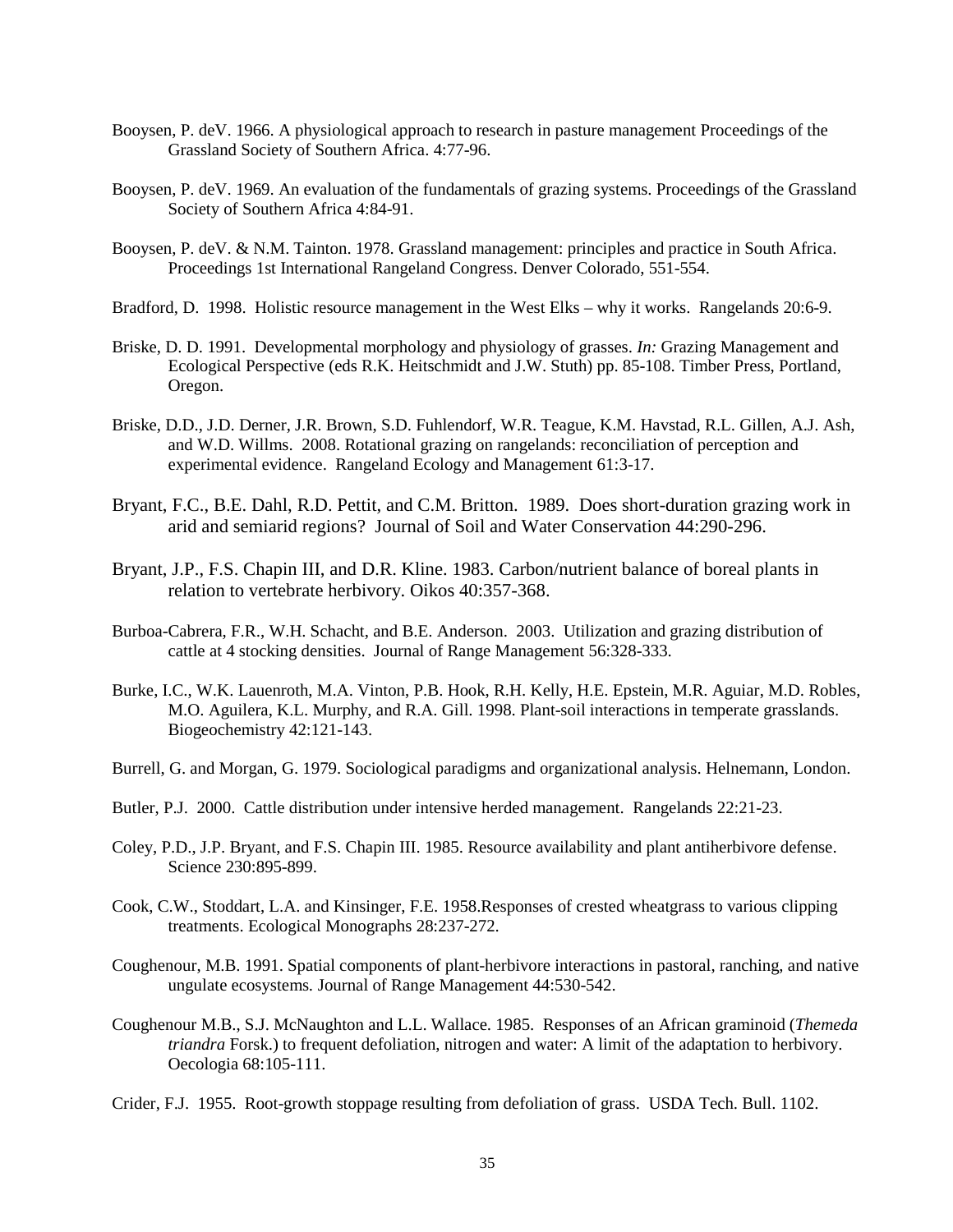- Cullan, A.P., P.E. Reece, and W.H. Schacht. 1999. Early summer grazing effects on defoliation and tiller demography of prairie sandreed. Journal of Range Management 52: 447-453
- Cumming, K.J. 1989.Lehmann lovegrass and simple time control grazing. Rangelands 11:150-153.
- Daines, T. 1980. The use of grazing pattern in the management of Döhne Sourveld. Proceedings of the Grassland Society of southern Africa 15: 185-188.
- Danckwerts, J.E. 1984. Towards improving livestock production off sweet grassveld. PhD. thesis. University of Natal, Pietermaritzburg, South Africa.
- Danckwerts, J.E. and L.O. Nel. 1989. The effect of frequency of defoliation on Themeda triandra in the False Thornveld of the Eastern Cape. Journal of the Grassland Society of Southern Africa 6, 32-36.
- Danckwerts, J.E., P.J. O'Reagain, and T.G. O'Connor. 1993. Range management in a changing environment: a southern African perspective. Rangeland Journal 15: 133-144.
- Denny, R.P. and Barnes, D.L. 1977. Trials of multi-paddock grazing systems on veld 3. A comparison of six grazing procedures at two stocking rates. Rhodesian Journal of Agricultural Research 15: 129-142.
- Derner, J.D., R.L. Gillen, F.T. McCollum, and K.W. Tate. 1994. Little bluestem tiller defoliation patterns under continuous and rotational grazing. Journal of Range Management 47:220-225.
- Derner, J.D. and R. H. Hart. 2007. Grazing-induced modifications to peak standing crop in northern mixed grass prairie. Rangeland Ecology and Management. 60: 270-276.
- Diaz-Solis, H., M.M. Kothmann, W.T. Hamilton and W.E. Grant. 2003. A simple ecological sustainability simulator (SESS) for stocking rate management on semi-arid grazinglands. Agricultural Systems 76:655-680.
- Dowling, P.M., D.R. Kemp, D.L. Milchalk, T.A. Klein and G.D. Millar. 1996. Perennial grass response to seasonal rests in naturalized pastures of central New South Wales. Rangeland Journal 18: 309-326.
- Dubin, R. 1978. Theory building. Free Press, New York.
- Earl, J.M. and C.E. Jones. 1996. The need for a new approach to grazing management is cell grazing the answer? Rangeland Journal 18:327-350.
- Engel, R.K., Nichols, J.T., Dodd, J.L. and Brummer, J.E. 1998. Root and shoot responses of sand bluestem to defoliation. Journal of Range Management 51:42-46.
- Frank D.A. and P.A. Groffman 1998. Ungulate vs. landscape control of soil C and N processes in grasslands of Yellowstone National Park. Ecology 79:2229-2241.
- Frank, D.A., and S.J. McNaughton. 1993. Evidence for the promotion of aboveground grassland production by native large herbivores in Yellowstone National Park. Oecologia 96:157-161.
- Frank D.A. and SJ McNaughton. 2002.The Ecology of the Earth's Grazing Ecosystems. BioScience 48:513- 521.
- Frost, P. 1980. Toward a radical framework for practicing organizational science. Academy of Management Review 5:501-507.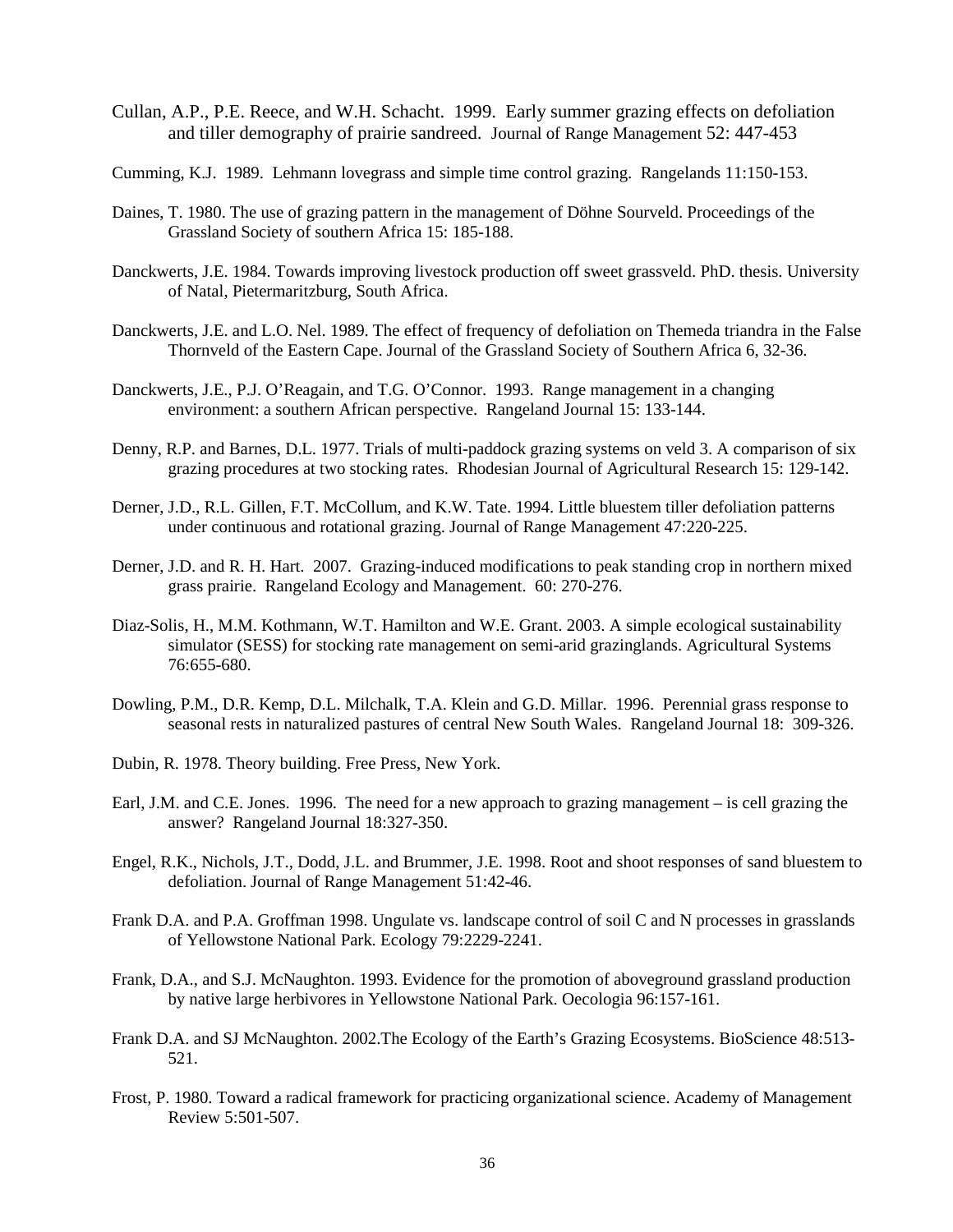- Fuhlendorf, S.D. and D.M. Engle. 2004. Application of the fire-grazing interaction to restore a shifting mosaic on tallgrass prairie. Journal of Applied Ecology 41:604-614.
- Fuls, E.R. 1992. Semi-arid and arid rangelands: A resource under siege due to patch-selective grazing. Journal of Arid Environments 22:191–193.
- Galt, D., F. Molinar, J. Navarro, J. Joseph, and J. Holechek. 2000. Grazing capacity and stocking rate. Rangelands 22:7-11.
- Gammon, D.M., and B.R. Roberts. 1978. Patterns of defoliation during continuous and rotational grazing of the Matopos Sandveld of Rhodesia. 1. Selectivity of grazing. Rhodesia Journal of Agricultural Research 16:117-131.
- Ganskopp, D. 1988. Defoliation of thurber needlegrass: herbage and root responses. Journal of Range Management 41:472-476.
- Gerrish, J. 2004. Management-Intensive Grazing: The Grassroots of Grass Farming. Green Park Press, Ridgeland, MS.
- Gillen, R.L., F.T. McCollum III, K.W. Tate, and M.E. Hodges. 1998. Tallgrass prairie response to grazing system and stocking rate. Journal of Range Management 51:139-146.
- Gioia D.A. and Pitre, E. 1990. Multiparadigm perspectives on theory building. The Academy of Management Review 15:584-602.
- Goodloe, S. 1969.Short-duration grazing in Rhodesia. Journal of Range Management 22:369-373.
- Gordon, K. 2002. An eye for grass: SRM bestows Oklahoma couple with "Outstanding Grazing Lands Managers" award. Rangelands 24(3):3-5.
- Hahn, B.D., F.D. Richardson and A.M. Starfield. 1999. Frame-based modeling as a method of simulating rangeland production systems in the long term. Agricultural systems 62:29-49.
- Hamilton E.W. and D.A. Frank. 2001. Can plants stimulate soil microbes and their own nutrient supply? Evidence from a grazing tolerant grass. Ecology 82:2397-2402.
- Harradine, A.R and Whalley, R-D.B. 1981. A comparison of the root growth, root morphology and root response to defoliation of *Aristida ramosa* R. Br. and *Danthonia linkii* Kunth. Australian Journal of Agricultural Research 32:565-574.
- Hart, R.H., M.J. Samuel, P.S. Test, and M.A. Smith. 1988. Cattle, vegetation, and economic responses to grazing systems and grazing pressure. Journal of Range Management 41: 282-286.
- Heitschmidt, R.K., and C.A. Taylor, Jr. 1991. Livestock production. *In:* R.K. Heitschmidt and J.W. Stuth (Editors.) Grazing Management: An Ecological Perspective. Timber Press, Portland OR USA. p. 161-177.
- Heitschmidt, R.K. and J.W. Walker. 1996. Grazing management: technology for sustaining rangeland ecosystems. Rangeland Journal 18: 194-215.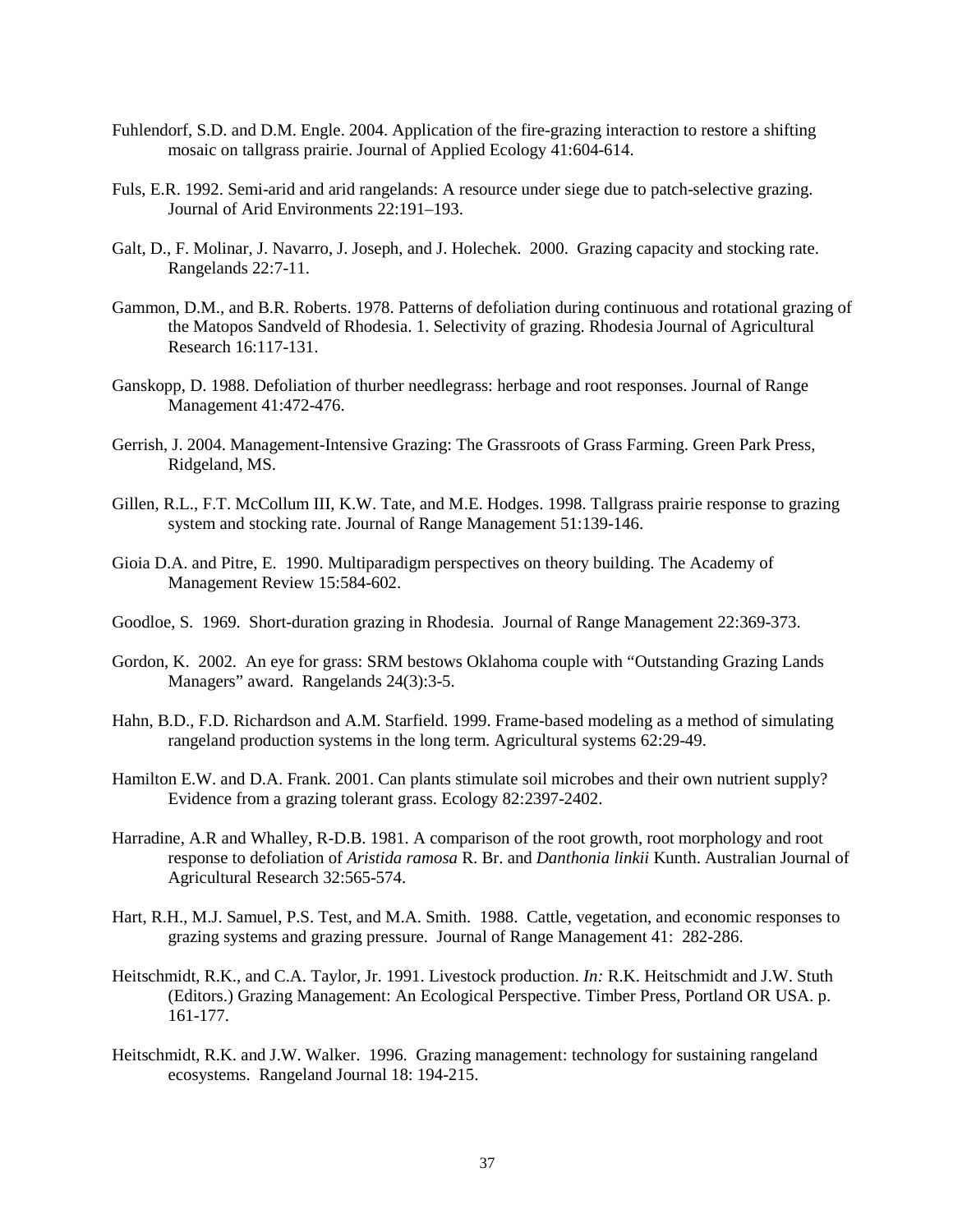- Hendrickson, J.R., L.E. Moser, and P.E. Reece. 2000. Tiller recruitment patterns and biennial tiller production in prairie sandreed. Journal of Range Management 53: 537-543.
- Hodgkinson, K.C. and Baas Becking, H.G. 1977. Effect of defoliation on root growth of some arid zone perennial plants. Australian Journal of Agricultural Research 29:31-42.
- Holechek, J.L., H. Gomez, F. Molinar, and D. Galt. 1999. Grazing studies: what we've learned. Rangelands 21:12-16.
- Holechek, J.L., H. Gomes, F. Molinar, D. Galt, and R. Valdez. 2000. Short duration grazing: the facts in 1999. Rangelands 22:18-22.
- Holechek, J.L., R.D. Pieper, and C.H. Herbel. 2003. Range management: principles and practices. 5th edition. Upper Saddle River, N.J. Prentice Hall. 624 p.
- Holland, E.A., W.J. Parton, J.K. Detling, D.L. Coppock. 1992. Physiological responses of plant populations to herbivory and other consequences of ecosystem nutrient flow. American Naturalist 140:685-706.
- Hormay, A.L. 1956. How livestock grazing habits and growth requirements of range plants determine sound grazing management. Journal of Range Management 9:161-164.
- Hormay, A.L. 1970. Principles of rest-rotation grazing and multiple-use management. USDA For. Serv. Training Text 4.
- Hormay, A.L. and A.B. Evanko. 1958. Rest-rotation grazing …a management system for bunchgrass ranges. USDA Forest Service, California Forest and Range Experiment Station Misc. Paper 27.
- Hormay, A.L. and M.W. Talbot. 1961. Rest-rotation grazing …a new management system for perennial bunchgrass ranges. USDA Forest Service, Research Report 51.
- Howell, J. 2006. On Twin Creek Ranch acting on "change requests" in the sagebrush steppe. In Practice 109:8-9.
- Hulbert, L. C. 1969. Fire and litter effects in an undisturbed bluestem prairie in Kansas. Ecology 50:874– 877.
- Hulbert, L. C. 1988. Causes of fire effects in tallgrass prairie. Ecology 69: 46–58.
- Hunt, L.P., S. Petty, R. Crowley, A. Fisher, A.J. Ash, and N. MacDonald. 2007. Factors affecting management of cattle grazing distribution in northern Australia: preliminary observations on the effect of paddock size and water points. Rangeland Journal 29: 169-179.
- Illius, A.W. and T.G. O'Connor. 1999. On the relevance of non-equilibrium concepts to arid and semi-arid grazing systems. Ecological Applications 9:798-813.
- Jacobo, E.J., A.M. Rodríguez, N. Bartoloni, and V.A. Deregibus. 2006. Rotational grazing effects on rangeland vegetation at a farm scale. Rangeland Ecology and Management 59:249-257.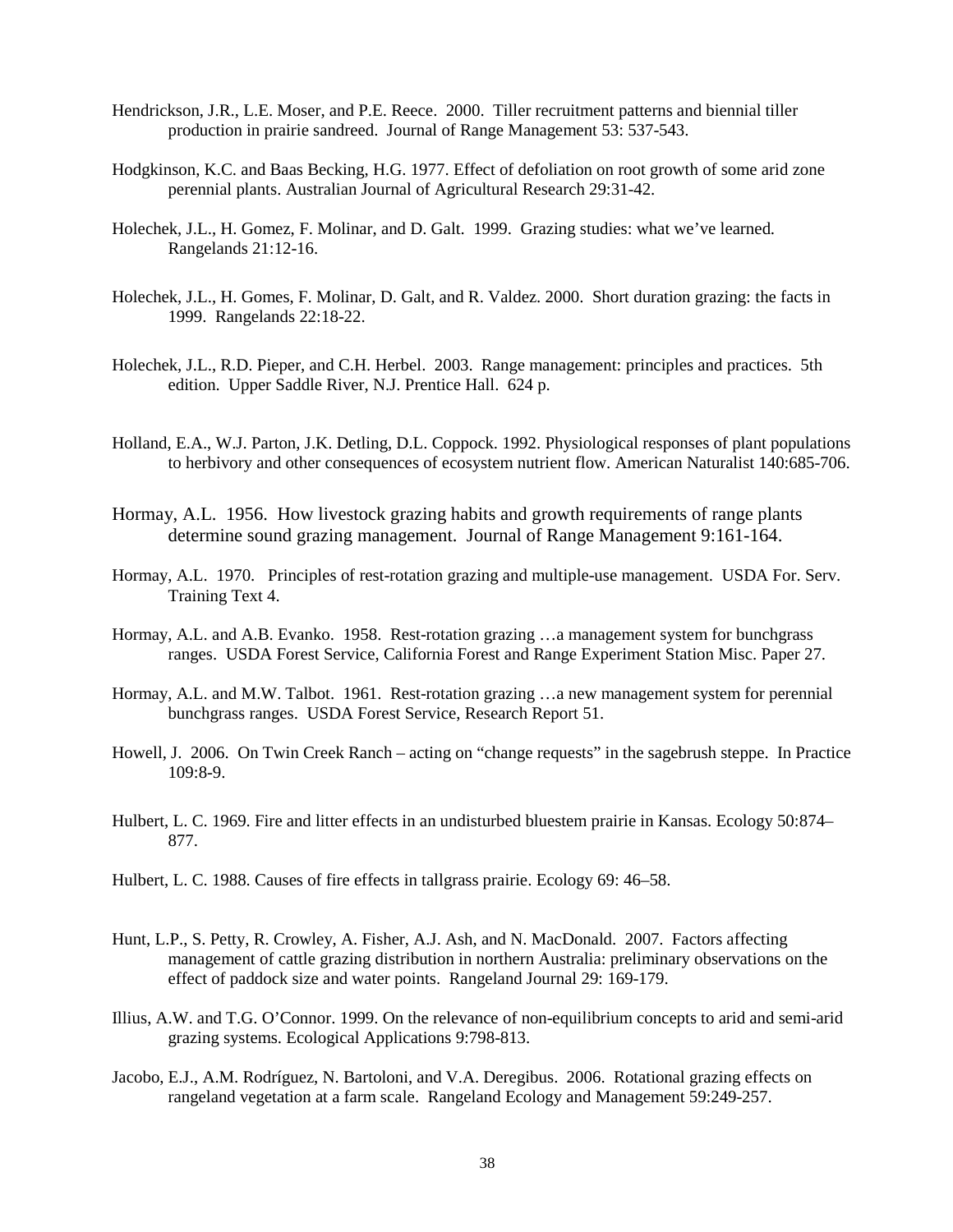- Kellner, K. & Bosch, O.J.H. (1992). Influence of patch formation in determining stocking rate for southern African grasslands. Journal of Arid Environments 22:99-105.
- Kirby, D.R., M.F. Pessin, and G.K. Clambey. 1986. Disappearance of forage under short duration and seasonlong grazing. Journal of Range Management 39:496-500.
- Kirkman, K.P. and A. Moore. 1995. Towards improved grazing management recommendations for sourveld. African Journal of Range and forage Science 12:135-144.
- Kothmann, M.M. 1980. Integrating livestock needs to the grazing system, p. 65-83. *In:* K.C. McDaniel and C.D. Allison (eds.), Grazing management systems for Southwest rangelands. Symp., 1-2 Apr. 1980, Albuquerque, N.M. Range Improvement Task Force, New Mexico State University, Las Cruces, N.M.
- Kothmann, M.M. 1984. Concepts and principles underlying grazing systems: a discussant paper, p. 903- 916. *In:* National Research Council. Developing strategies for rangeland management. Westview Press, Boulder, Colo.
- Kuhn, T. S. 1970. The structure of scientific revolutions. University of Chicago Press, Chicago.
- Launchbaugh, K.L. and L.D. Howery. 2005. Understanding landscape use patterns of livestock as a consequence of foraging behavior. Rangeland Ecology and Management 58:99-108.
- Lee, T.D. and F.A. Bazzaz. 1980. Effects of defoliation and competition on growth and reproduction of the annual plant *Abutilon theophrasti.* Journal of Ecology 68:813-821.
- Levin, S.A.. 1993. Concepts of scale at the local level pp 7-20. In Scaling physiological processes leaf to globe. Eds. J.R. Ehleringer & C.B. Field. Academic Press, San Diego.
- Lewontin, R. 2000. Gene and Organism. Pages 1-38 in The Triple Helix: Gene, Organism, and Environment. Harvard University Press. Cambridge, MA.
- Lisa, P.J. 1986. The Great Medical Monopoly Wars, International Institute of Natural Health Sciences, Inc., Huntington Beach, California.
- Louda, S.M., K.H. Keeler and R.D. Holt. 1990. Herbivore influences on plant performance and competitive interactions. *In*: Perspectives in Plant Competition Grace J.B. and D. Tilman (eds.). Academic Press, New York, USA. pp. 414-444.
- Manley, W.A., R.H. Hart, M.J. Samuel, M.A. Smith, J.W. Waggoner Jr., and J.T. Manley. 1997. Vegetation, cattle, and economic responses to grazing strategies and pressures. Journal of Range Management 50:638- 646.
- Martin, S.C. and D.E. Ward. 1970. Rotating access to water to improve semi desert cattle range near water. Journal of Range Management 23:22-26.
- Matthews, E.D. 1954. Tukulu a pioneer's story.  $2<sup>nd</sup>$  Edition, Grassland Society of Southern Africa, Pietermaritzburg, South Africa.
- McCollum III, F.T., R.L. Gillen, B.R. Karges, and M.E. Hodges. 1999. Stocker cattle response to grazing management in tallgrass prairie. Journal of Range Management 52:120-126.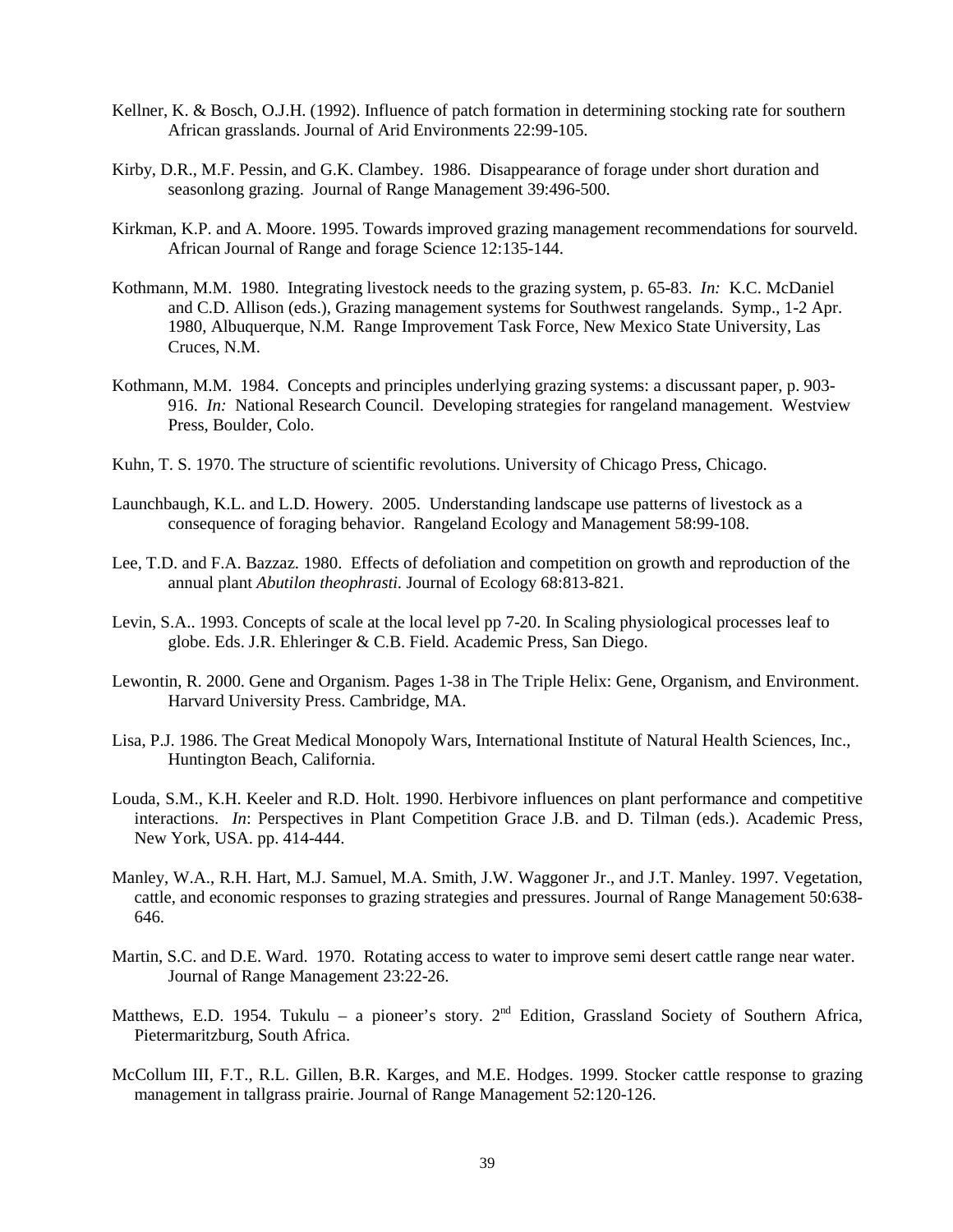- McCosker, T. 1994. The dichotomy between research results and practical experience with time control grazing. Australian Rural Science Annual 1994:26-31.
- McIvor, J.G. (2007). Pasture management in semi-tropical woodlands: dynamics of perennial grasses. Rangeland Journal 29: 87-100.
- McNaughton S.J., M. Oesterheld, D.A. Frank and K.J. Williams. 1989. Ecosystem-level patterns of primary productivity and herbivory in terrestrial habitats. Nature 341:142-144.
- Menke, J.W. and M.J. Trlica. 1983. Effects of single and sequential defoliations on the carbohydrate reserves of four range species. Journal of Range Management 36: 70-74.
- Merrill, L.B. 1954. A variation of deferred rotation grazing for use under southwest range conditions. Journal of Range Management 7: 152-154.
- Milchunas, D.G., and W.K. Lauenroth. 1993. Quantitative effects of grazing on vegetation and soils over a global range of environments. Ecological Monographs 63:327-366.
- Morris, C.D., and N.M. Tainton 1991. Long-term effects of different rotational grazing schedules on the productivity and floristic composition of Tall Grassveld in KwaZulu-Natal. African Journal of Range and Forage Science 13:24-28.
- Motazedian, I. and Sharrow, S.H. 1987. Persistence of a *Lolium perenne-trifolium* subterranean pasture under defoliation treatments. Journal of Range Management 40:232-236.
- Mullahey, J.J., S.S. Waller, and L.E. Moser. 1990. Defoliation effects on production and morphological development of little bluestem. Journal of Range Management 43: 497-500.
- Mullahey, J.J., S.S. Waller, and P.E. Reece. 1991. Defoliation effects on yield and bud and tiller numbers of two sandhills grasses. Journal of Range Management 44: 241-245.
- Müller, B., Frank, K. and Wissel, C. 2007. Relevance of rest periods in non-equilibrium rangeland systems A modeling analysis. Agricultural systems 92:295-317.
- Norton, B.E. 1998. The application of grazing management to increase sustainable livestock production*.*  Animal Production in Australia 22: 15-26.
- Norton, B.E. 2003. Spatial management of grazing to enhance both livestock production and resource condition: A scientific argument. *In:* N. Allsopp, A.R. Palmer, S.J. Milton, K.P. Kirkman, G.I.H. Kerley, C.R. Hurt and C.J. Brown (EDS.) Proc. VII International Rangeland Congress, Durban, South Africa. p. 810-820.
- O'Connor, T.G. 1992. Patterns of plant selection by grazing cattle in two savanna grasslands: A plant's eye view. Journal of the Grassland Society of Southern Africa 9:97-104.
- Oesterheld, M., O.E. Sala and S.J. McNaughton. 1992. Effect of animal husbandry on herbivore carrying capacity at the regional scale. Nature 356:234-236.
- O'Reagain, P.J. and J.R. Turner. 1992. An evaluation of the empirical basis for grazing management recommendations for rangeland in South Africa. Journal of the Grassland Society of South Africa 9:38-49.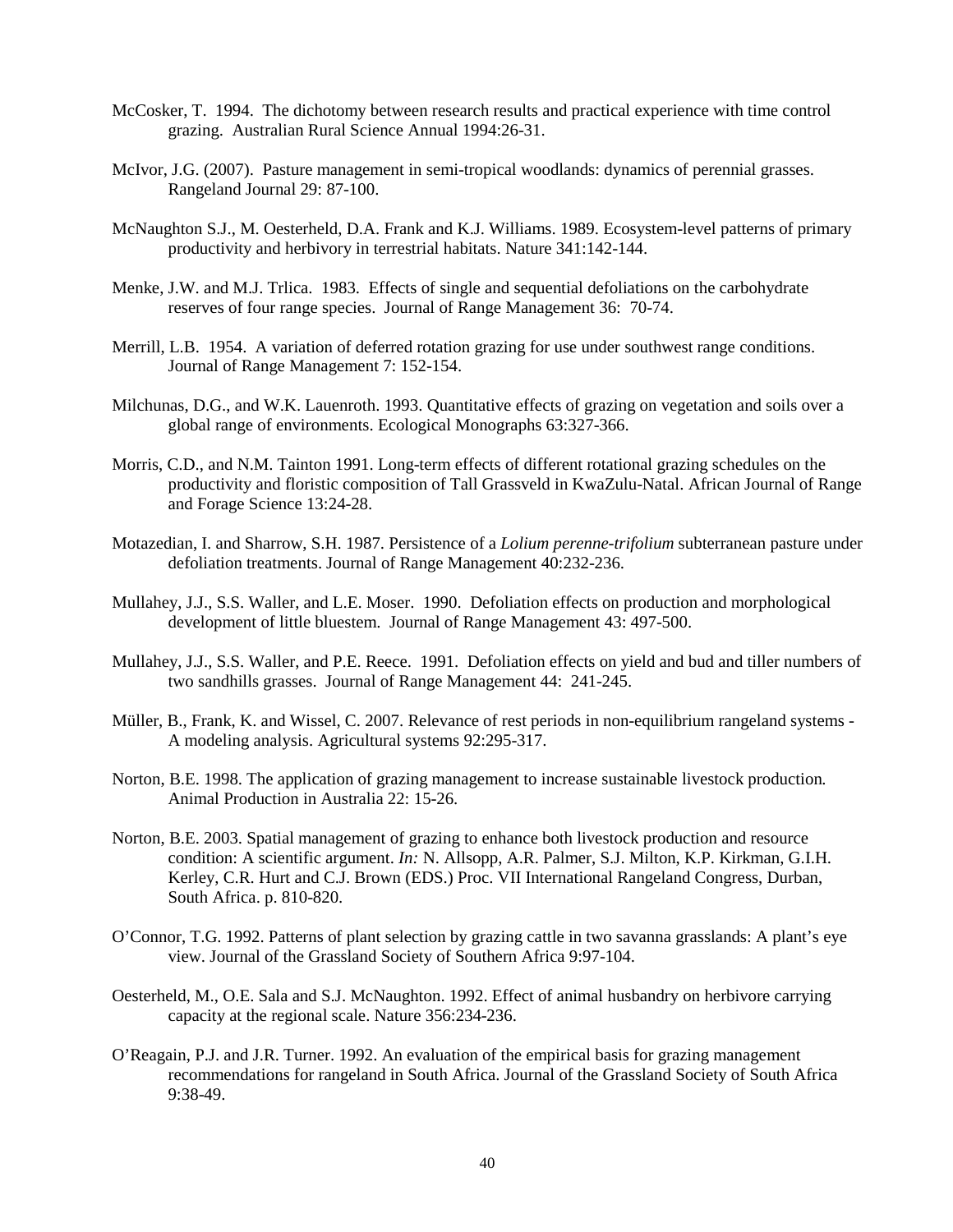- O'Reagain, P., G. McKeon, K. Day, and A. Ash. 2003. Managing for temporal variability in extensive rangelands – a perspective from Northern Australia. Proceedings of the VIIth International Rangeland Congress Durban, South Africa. July 26-August 1, 2003. pp 799-809.
- Pickett, S. T. A. and White, P. S. 1985. The ecology of natural disturbance and patch dynamics. Academic Press, Boston.
- Pluhar, J.J., R.W. Knight and R.K. Heitschmidt. 1987. Infiltration rates and sediment production as influenced by grazing systems in the Texas Rolling Plains. Journal of Range Management 40: 240- 243.
- Polley, H.W. and J.K. Detling. 1989. Defoliation, nitrogen and competition: Effects on plant growth and nitrogen nutrition. Ecology 70:721-727.
- Provenza, F. D. 1991. Viewpoint: Range science and range management are complementary but distinct endeavors. Journal of Range Management 44:181-183.
- Provenza, F.D. 2000. Science, myth, and the management of natural resources. Rangelands 22:33-36.
- Provenza, F.D. 2003a. Foraging behavior: Managing to survive in a world of change. Utah Agricultural Experiment Station, http://behave.net/products/booklet.html. Pp 63.
- Provenza, F.D. 2003b. Twenty-five years of paradox in plant-herbivore interactions and "sustainable" grazing management. Rangelands 25:4-15.
- Provenza, F.D. 2008. What does it mean to be locally adapted and who cares anyway? Journal of Animal Science. 86:E271-E284.
- Provenza, F.D., J.J. Villalba, L.E. Dziba, S.B. Atwood and R.E. Banner. 2003. Linking herbivore experience, varied diets, and plant biochemical diversity. Small Ruminant Research 49:257- 274.
- Reardon, P.O. and L.B. Merrill. 1976. Vegetative response under various grazing management systems in the Edwards Plateau of Texas. Journal of Range Management 29:195-198.
- Reece, P.E., J,E. Brummer, R.K. Engel, B.K. Northrup, and J.T. Nichols. 1996. Grazing date and frequency effects on prairie sandreed and sand bluestem. Journal of Range Management 49:112-116.
- Reed, F., R. Roath, and D. Bradford. 1999. The grazing response index: a simple and effective method to evaluate grazing impacts. Rangelands 4:3-6.
- Rice, E. L., and R. L. Parenti. 1978. Causes of decreases in productivity in undisturbed tall grass prairie. American Journal of Botany 65: 1091-1097.
- Rogler, G.A. 1951. A twenty-five year comparison of continuous and rotation grazing in the northern plains. Journal of Range Management 4: 35-41.
- Roshier, D,A. and H.I. Nicol. 1998. Implications of spatio-temporal variation in forage production and utilization for animal productivity in extensive grazing systems. Rangeland Journal 20(1): 3-25.

Sampson, A.W. 1913. Range improvement by deferred and rotation grazing. USDA Bull. 34.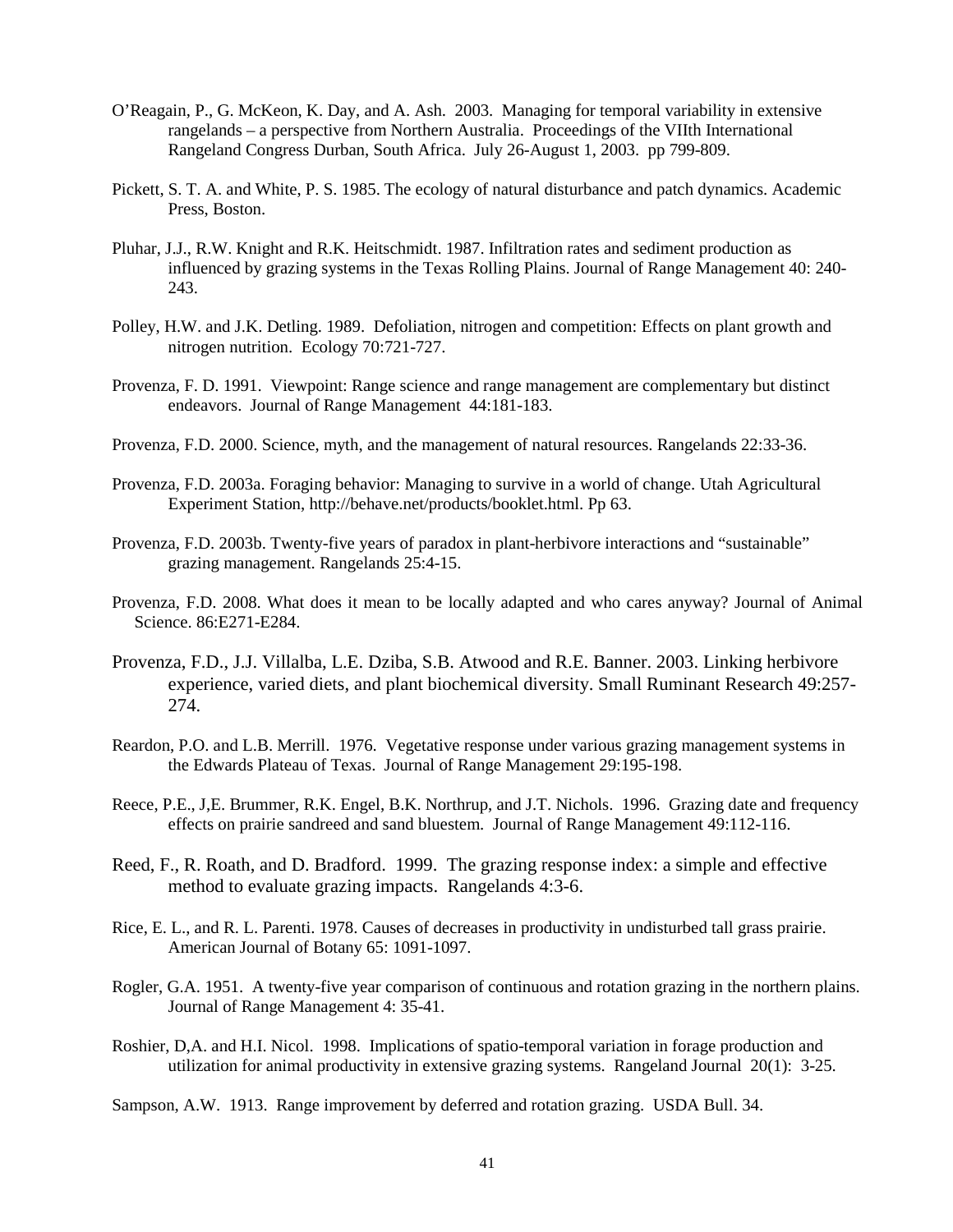- Savory, A. 1978. A holistic approach to ranch management using short-duration grazing, p. 555-557. *In:* D.N. Hyder (ed.), Proc. 1st Intl. Rangeland Congr. Soc. Range Manage. Denver, Colo.
- Savory, A. 1983. The Savory grazing method or holistic resource management. Rangelands 5:155-159.
- Savory, A. with J. Butterfield. 1999. Holistic management: a new framework for decision making. 2nd edition. Washington, DC: Island Press. 616 p.
- Savory, A. and S. Parsons. 1980. The Savory grazing method. Rangelands 2:234-237.
- Sayre, N.F. 2000. The new ranch handbook: a guide to restoring Western rangelands. Quivira Coalition, Santa Fe, N.M.
- Schuster, J.L. 1964*.* Root development of native plants under three grazing intensities. Ecology 45:63-70.
- Scott, J.D. 1953. The management of range (veld) pasture in South Africa. Proceedings of the VI International Grassland Congress 477-483.
- Senft, R.L., L.R. Rittenhouse, and R.G. Woodmansee. 1985. Factors influencing patterns of cattle behavior on shortgrass steppe. Journal of Range Management 38:82-87.
- Shaw, R.A., J.J. Villalba and F.D. Provenza. 2006. Resource availability and quality influence patterns of diet mixing by sheep. Journal of Chemical Ecology 32:1267-1278.
- Singh, V.P. and L.P. Mall. 1976. Responses of *Andropogon pumilus* Roxb. To various heights and intervals of clipping. Journal of Range Management 29:135-137.
- Smith, J.G. 1895. Forage conditions of the prairie region. Yearbook of the USDA 1895:309-324. USDA, Washington, D.C.
- Smith, E.F. and C.E. Ownsby. 1978. Intensive-early stocking and season-long stocking of Kansas flint-hills range Journal of Range Management 31: 14-17.
- Snyman, H.A. 1998. Dynamics and sustainable utilization of rangeland ecosystems in arid and semi-arid climates of southern Africa. Journal of Arid Environments 39:645-666.
- Stinner, D.H., B.R. Stinner, and E. Martsolf. 1997. Biodiversity as an organizing principle in agroecosystem management: case studies of holistic resource management practitioners in the USA. Agriculture Ecosystems and Environment 62:199-213.
- Stroud, D.O., Hart, R.H., Samuel, M.J. and Rodgers, J.D. 1985. Western wheatgrass responses to simulated grazing. Journal of Range Management 38:103*-*108.
- Stuth, J.W. 1991. Foraging behavior. *In:* R.K. Heitschmidt and J.W. Stuth (EDS.). Grazing management: An ecological perspective. Portland, OR: Timberland Press. p. 65–83.
- Tainton, N.M., A.J. Aucamp and J.E. Danckwerts 1999. Principles of managing veld. *In:* N.M. Tainton (Editor). Veld management in South Africa. University of Natal Press, Pietermaritzburg, South Africa. Pages 169-193.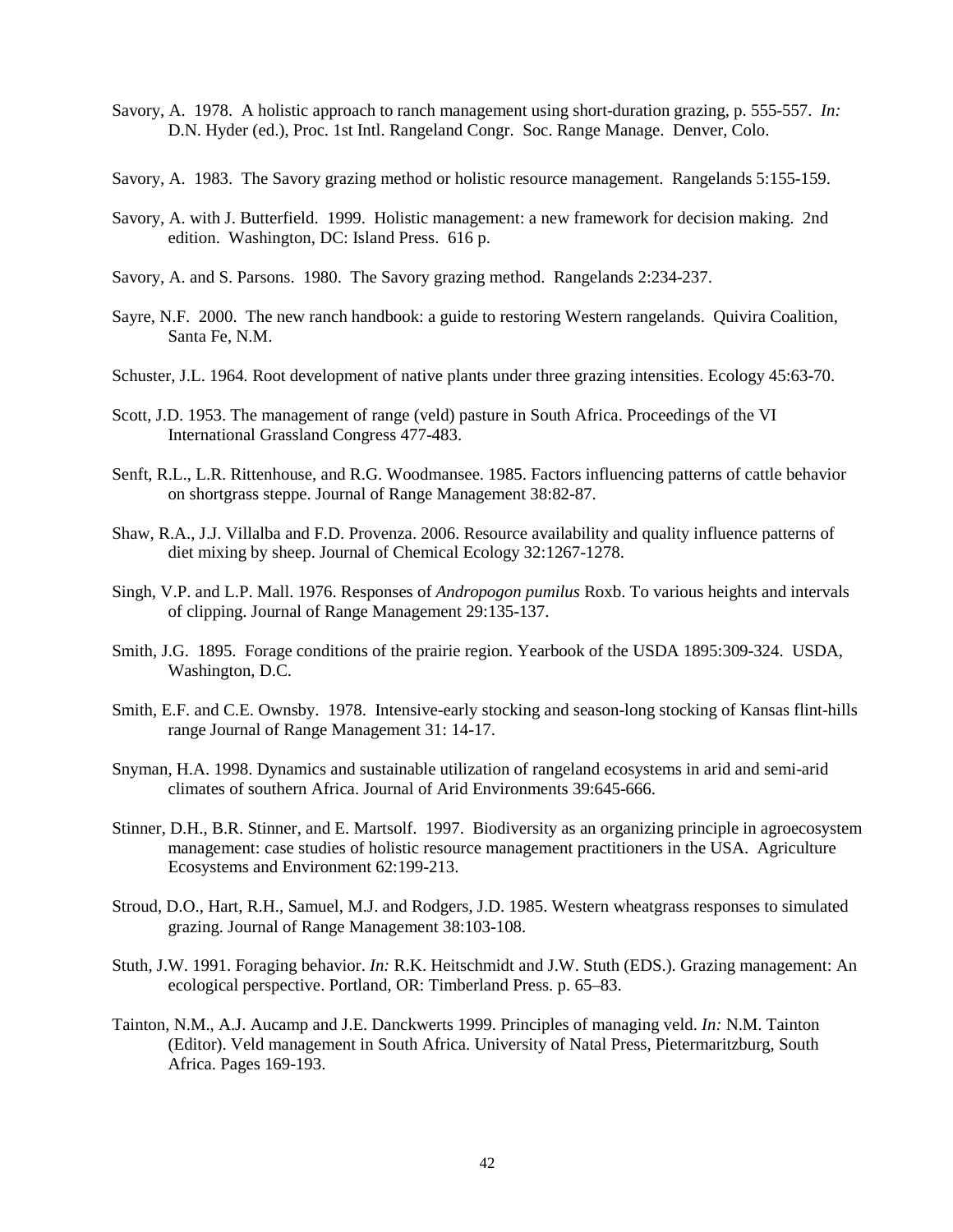- Tainton, N.M., P.deV. Booysen and R.C. Nash. 1977. The grazing rotation: effects of different combinations of periods of presence and absence. Proceedings of the Grassland Society of Southern Africa 12:103- 104.
- Taylor, C.A. Jr., T.D. Brooks, and N.E. Garza. 1993. Effects of short duration and high-intensity, lowfrequency grazing systems on forage production and composition. Journal of Range Management 46: 118-121.
- Taylor, C.A., M.M. Kothmann, L.B. Merrill, and D. Elledge. 1980. Diet selection by cattle under highintensity low-frequency, short duration, and Merrill grazing systems. Journal of Range Management 33: 428-434.
- Teague, W.R., and S.L. Dowhower. 2003. Patch dynamics under rotational and continuous grazing management in large, heterogeneous paddocks. Journal of Arid Environments 53:211-229.
- Teague, W.R., S.L. Dowhower and J.A. Waggoner. 2004. Drought and grazing patch dynamics under different grazing management. Journal of Arid Environments 58:97-117.
- Teague, W. R. and J. K. Foy. 2004. Can the SPUR Rangeland Simulation Model Enhance Understanding of Field Experiments? Arid Land Research and Management 18:217-228.
- Tomanek, G.W. and Albertson, F.W. 1957. Variations in cover, composition, production, and roots of vegetation on two Prairies in Western Kansas. Ecological Monographs 27:267-281
- Thurow, T. 1991. Hydrology and erosion. *In:* R.K. Heitschmidt and J.W. Stuth (EDS.). Grazing management: An ecological perspective. Portland, OR: Timberland Press. p. 141-159.
- Thurow, T.L., W.H. Blackburn, and C.A. Taylor Jr. 1988. Some vegetation responses to selected livestock grazing strategies, Edwards Plateau, Texas. Journal of Range Management 41: 108-113.
- Torrell, L.A., K.C. McDaniel, and B.H. Hurd. 2008. Using soil moisture to estimate the economic value of rainfall events for range forage production. Poster presentation. Proceedings Society for Range Management Annual meeting. Louisville, KY Jan. 26-31, 2008.
- Trlica, M.J., M. Buwai, and J.W. Menke. 1977. Effects of rest following defoliations on the recovery of several range species. Journal of Range Management 30: 21-27.
- Turner, M. G., R.H. Gardner and R.V. O'Neill. 2001. The critical concept of scale pp 26-46. *In*: Landscape Ecology in theory and practice. Springer, New York.
- Van Poollen, H.W., and J.R. Lacey. 1979. Herbage response to grazing systems and stocking intensities. Journal of Range Management 32:250-253.
- Villalba, J.J., F.D. Provenza, and H. GouDong. 2004. Experience influences diet mixing by herbivores: Implications for plant biochemical diversity. Oikos 107:100-109.
- Vogl, R. J. 1974. Effects of fire on grasslands. *In:* Kozlowski, T. T. and C. E. Ahlgren (eds.). Fire and Ecosystems. Academic Press, New York.
- Voisin, A. 1959. Grass Productivity. Philosophical Library, New York. 353 pp.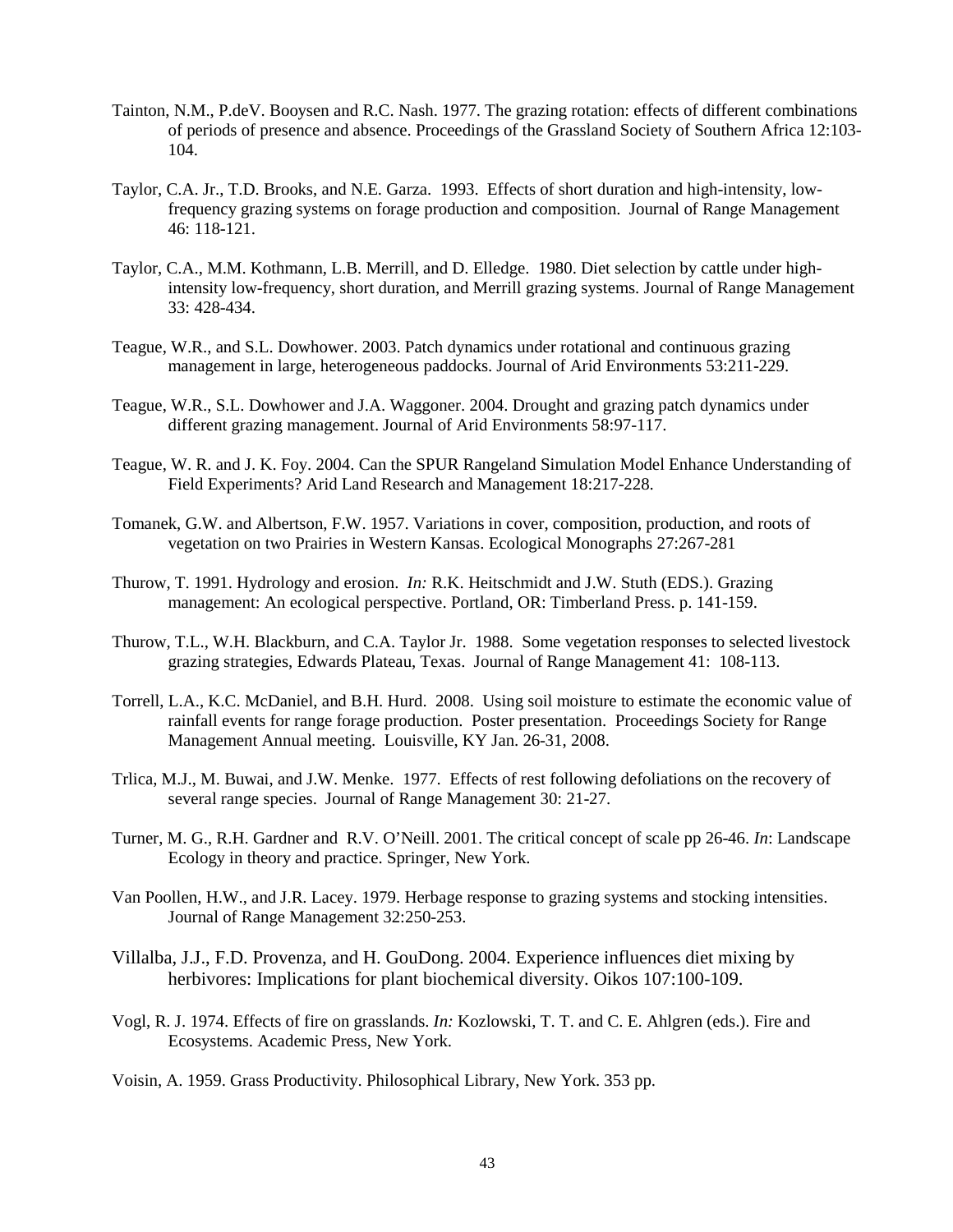- Venter, A.D and R.H. Drewes. 1969. A flexible system of management for sourveld in Natal. Proceedings of the Grassland Society of southern Africa 4:104-107.
- Walker, B.H. 1988. Autecology, synecology, climate and livestock as agents of rangeland dynamics. Australian Rangeland Journal 10:69-75.
- Walker, J.W., R.K. Heitschmidt, and S.L. Dowhower. 1989.Some effects of a rotational grazing treatment on cattle preference for plant communities. Journal of Range Management 42:143-148.
- Wallace, L.L., S.J. McNaughton and M.B. Coughenour. 1984. Compensatory photosynthetic responses of three African graminoids to different fertilization, watering and clipping regimes. Botanical Gazette 145:151-156.
- WallisDeVries, M.F., E.A. Laca and M.W. Demment. 1999. The importance of scale of patchiness for selectivity in grazing herbivores. Oecologia 121:355-363.
- WallisDeVries, M.F. and P. Schippers. 1994. Foraging in a landscape mosaic: selection for energy and minerals in free-ranging cattle. Oecologia 100:107-117.
- Walters, C.J. 1986. Adaptive management of renewable resources. MacMillan, New York.
- Warren, S.D., T.L. Thurow, W.H. Blackburn, and N.E. Garza. 1986. The influence of livestock trampling under intensive rotation grazing on soil hydrologic characteristics. Journal of Range Management 39:491-495.
- Watson, I.W., D.G. Burnside, and A. McR. Holm. 1996. Event-driven or continuous; which is the better model. Rangeland Journal 18: 351-369.
- Weaver, J.E. 1950*.*Effects of different intensities of grazing on depth and quantity of roots of grasses. Journal of Range Management 3:100-113.
- Westoby, M., B. Walker, and I. Noy-Meir. 1989. Opportunistic management for rangelands not at equilibrium. Journal of Range Management 42:266-274.
- Willms, W.D., J.F. Dormaar and G.B. Schaalje. 1988. Stability of grazed patches on rough fescues grasslands. Journal of Range Management 41:503-508.
- Witten G.Q., F.D. Richardson and N. Shenker. 2005. A spatial-temporal analysis on pattern formation around water points in a semi-arid rangeland system. Journal of biological systems 13:1-23.

Woodward, I. 2005. Modelling and theory. New Phytologist 165:337-338.

Reviewed by Professor Patrick E. Reece, Professor Emeritus, Rangeland Ecology, University of Nebraska, USA.